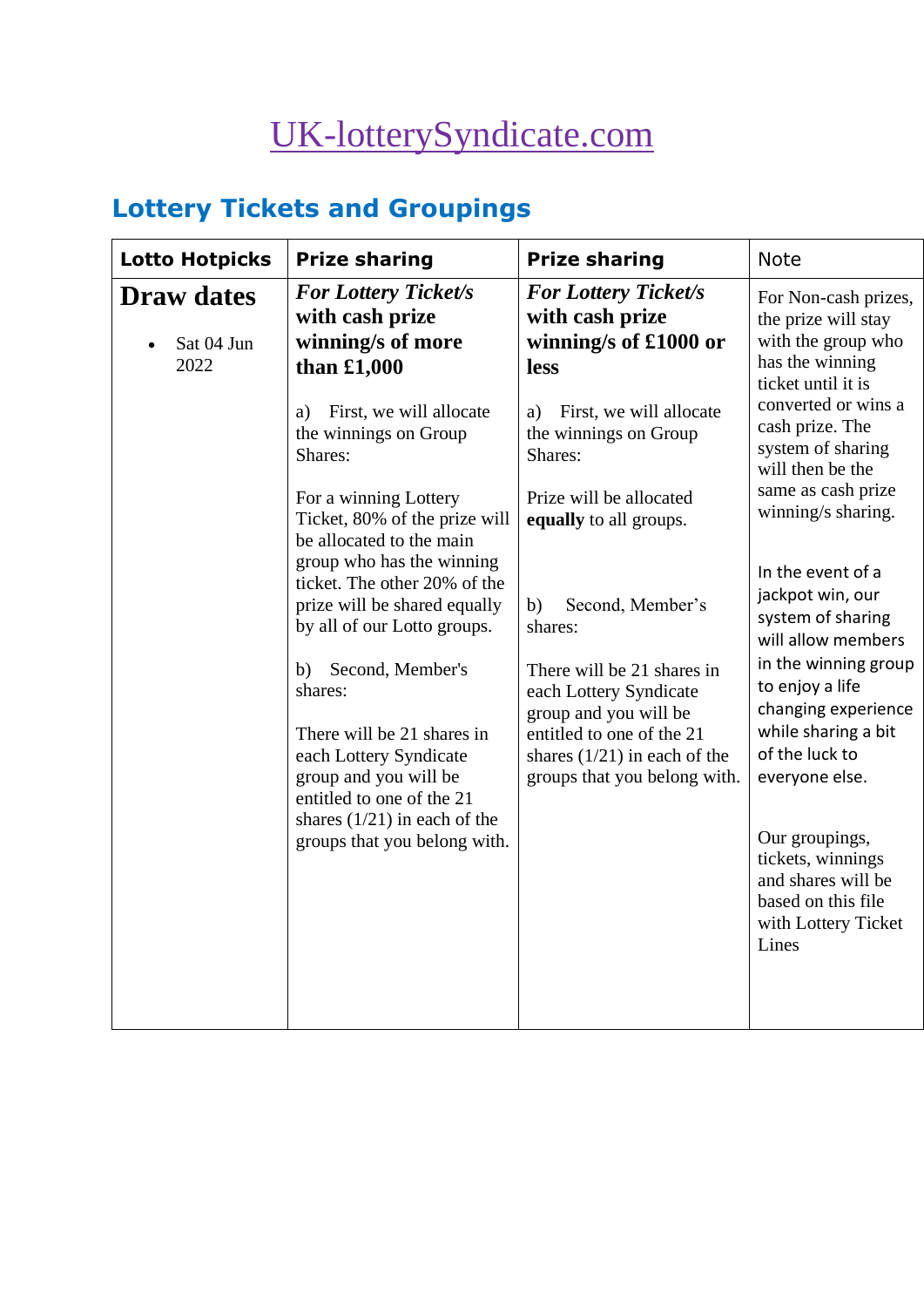#### *Lottery Syndicate Group 1*

#### *1) Do1V1, 2) Ma22G05/MA38G119, 3) La66B40, 4) He82C30,5) Ti53W41,6) Ke34B01, 7) Sa43B16, 8Pa30C27, 9) Tr76G01,10) Ca71W01, 11) Ki11S03, 12) Je15M11, 13) Kh33K03, 14) Ni39G16, 15) TH94L16, 16) Jo54V2 , 17) Sh20S29, 18) An67B17, 19) Ni36N20 20) Si12G05 , 21) Gl25L33*

Ticket 1 of 10

Ticket number: 1113-044898049-270879 Purchase date and time: Sat 4 Jun 2022 at 7:42

### • **Your numbers**

- $\bullet$  A (Pick 1)
	- o 17
	- o Lucky Dip
- $\bullet$  B (Pick 5) -
	- $\circ$  10
	- o 19
	- o 43
	- o 46
	- $\circ$  51
	- o Lucky Dip
- $\bullet$  C (Pick 1) -
	- $\circ$  12
	- o Lucky Dip
- $D$  (Pick 3)
	- o 26
		- o 44
		- o 48
		- o Lucky Dip
- $\bullet$  E (Pick 1)
	- o 56
	- o Lucky Dip

We'll email you if you win.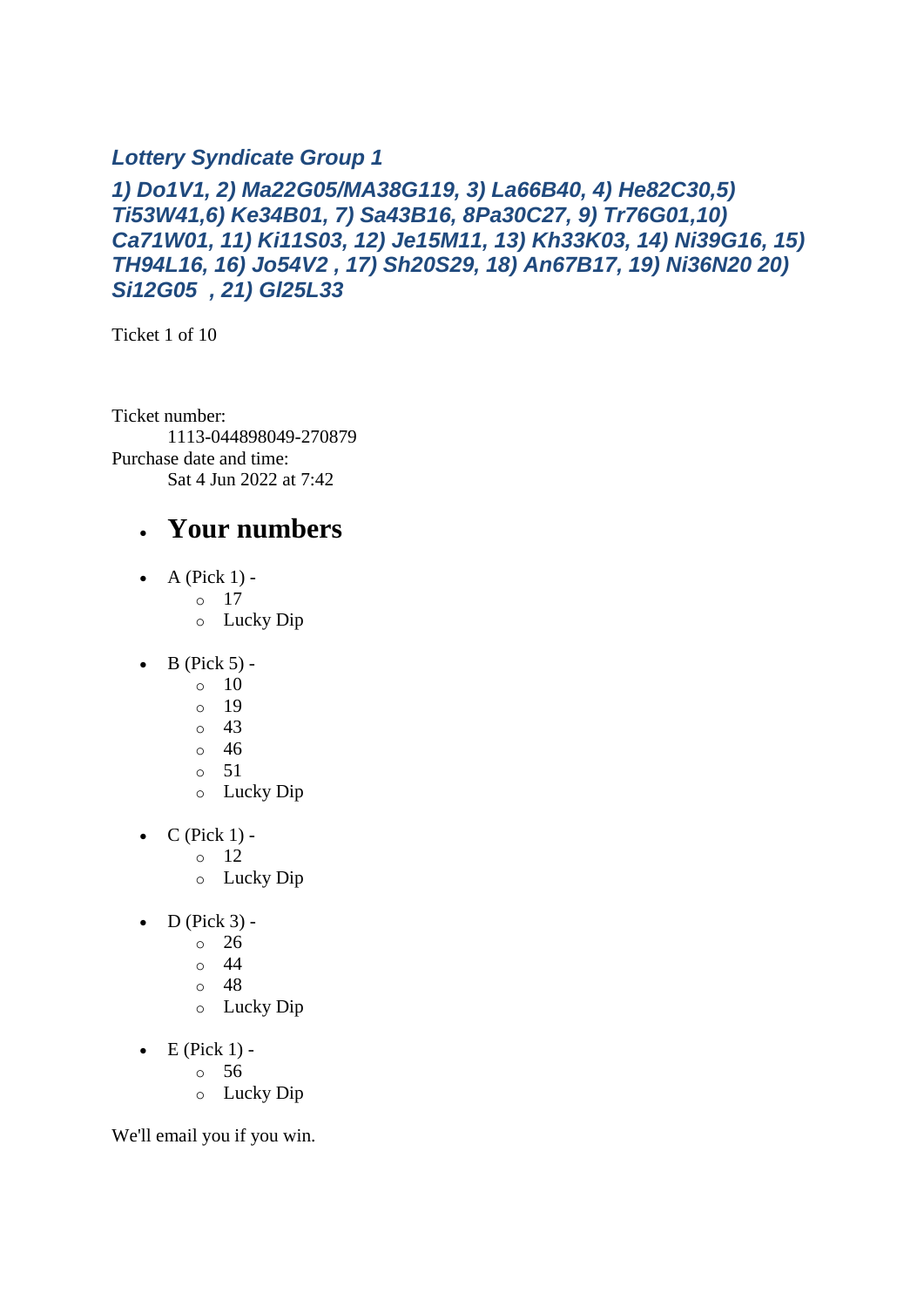## **Draws summary**

**Draws: SatSaturday Weeks:** 1

## **Draw summary**

Sat 04 Jun 2022

## **Draw dates**

• Sat 04 Jun 2022

**Cost:** 5 plays x £1.00 for 1 draw = £5.00

# **Total:**

£5.00

*-----------------------------------------------------*

### *Lottery Syndicate Group 2*

*1) Do1V1, 2) Ma22G05/MA38G119, 3) Ri28L30, 4) He82C30,5) Da10N11Norcup ,6) Ke34B01, 7) Sa43B16, 8) Pa30C27, 9) Tr76G01,10) Ca71W01, 11) Ki11S03, 12) Je15M11, 13) Me91M02, 14) Ni39G16, 15) Ti53W41, 16) An67B17, 17) Sh20S29, 18) Kh33K03, 19) Ni36N20, 20) Ju06M25, 21) Gl25L33*

Ticket 2 of 10

Ticket number: 1113-001855237-270779 Purchase date and time: Sat 4 Jun 2022 at 7:42

## • **Your numbers**

 $\bullet$  A (Pick 1) o 02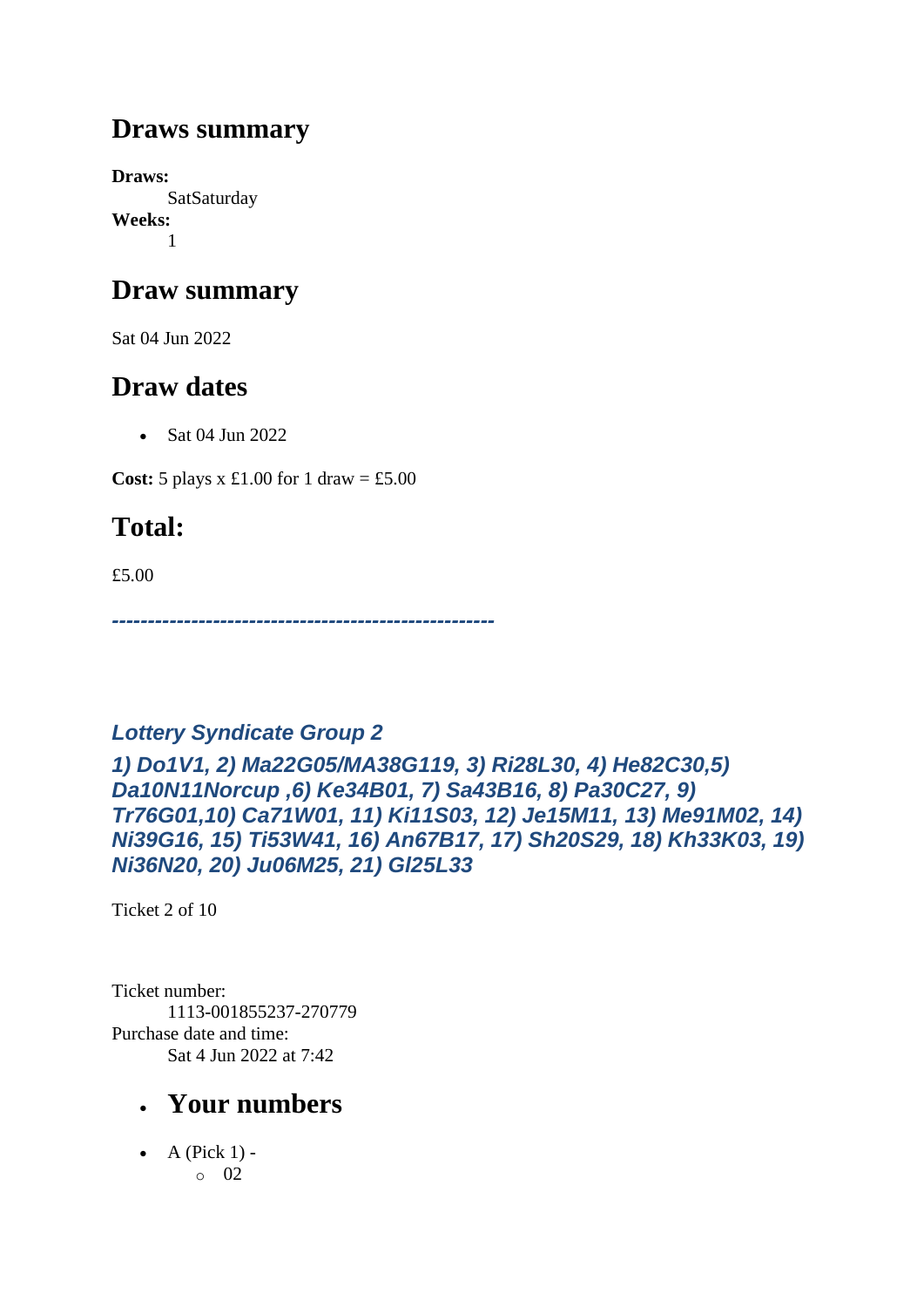- o Lucky Dip
- $\bullet$  B (Pick 5)
	- o 02
	- o 12
	- o 23
	- o 24  $\circ$  57
	- o Lucky Dip
- $\bullet$  C (Pick 1)
	- o 32
	- o Lucky Dip
- $\bullet$  D (Pick 3) -
	- $\circ$  13
	- $\circ$  20
	- o 28
	- o Lucky Dip
- $\bullet$  E (Pick 1)
	- o 56
	- o Lucky Dip

## **Draws summary**

**Draws: SatSaturday Weeks:** 1

## **Draw summary**

Sat 04 Jun 2022

## **Draw dates**

• Sat 04 Jun 2022

**Cost:** 5 plays x £1.00 for 1 draw = £5.00

## **Total:**

£5.00

*-----------------------------------------------------*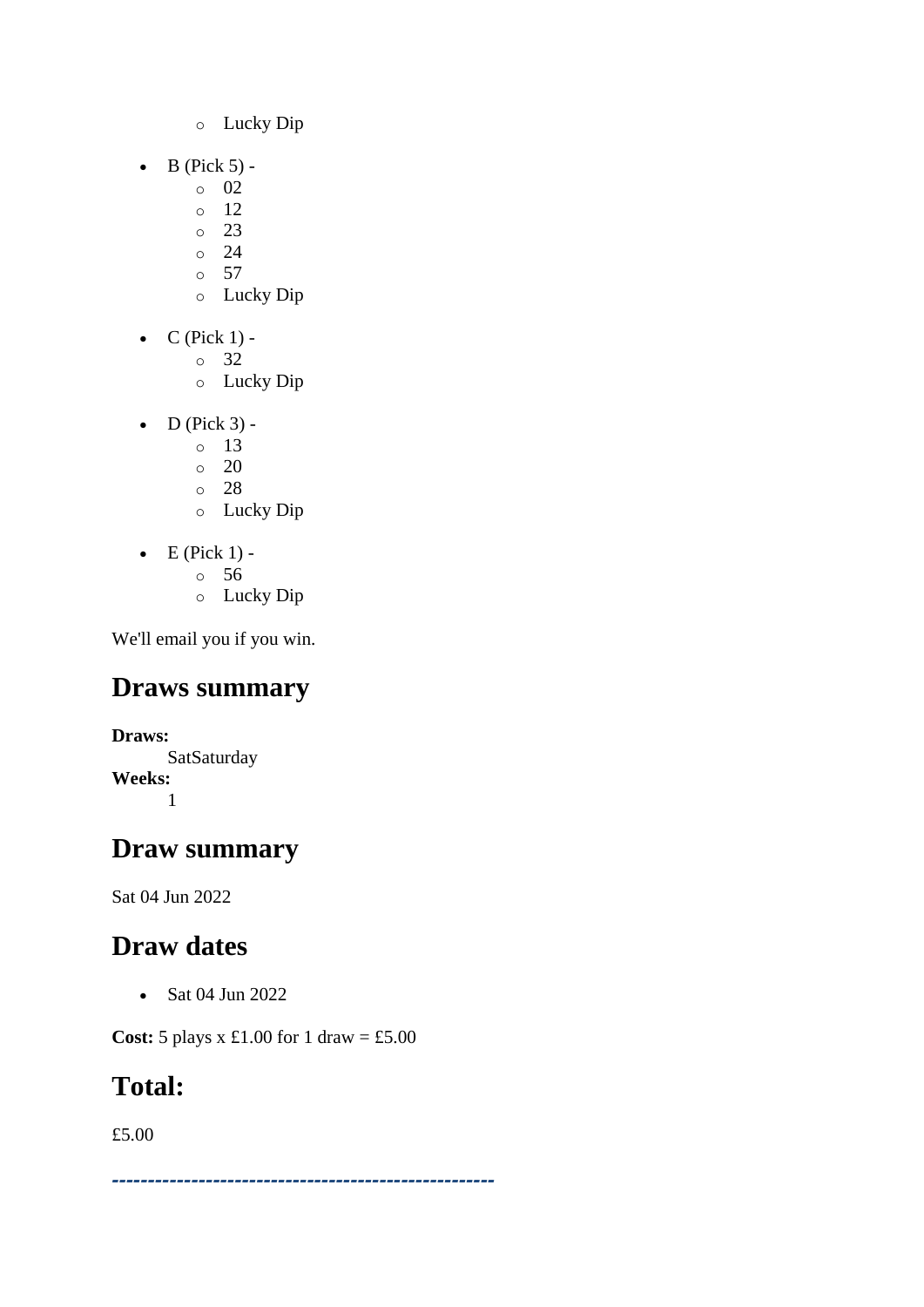#### *Lottery Syndicate Group 3*

*1) Do1V1, 2) Ma22G05/MA38G119, 3) Ri28L30, 4) He82C30,5) Ti53W41,6) Ke34B01, 7) Sa43B16, 8) Pa30C27, 9) Tr76G01,10) Ca71W01, 11) Ki11S03, 12) Je15M11, 13) Pa03R03, 14) Ni39G16, 15) Me91M02, 16) An67B17, 17) Sh20S29, 18) Ar01B24, 19) Ni36N20, 20) Wi03F2, 21) Gl25L33*

Ticket 3 of 10

Ticket number: 1113-061684481-270879 Purchase date and time: Sat 4 Jun 2022 at 7:42

### • **Your numbers**

- A (Pick  $1$ )
	- o 46
	- o Lucky Dip
- $\bullet$  B (Pick 5)
	- o 04
	- o 22
	- o 24
	- o 31
	- o 42
	- o Lucky Dip
- $C$  (Pick 1)
	- o 02
	- o Lucky Dip
- $\bullet$  D (Pick 3)
	- o 24
	- $\circ$  30
	- o 54
	- o Lucky Dip
- $\bullet$  E (Pick 1)
	- o 33
	- o Lucky Dip

We'll email you if you win.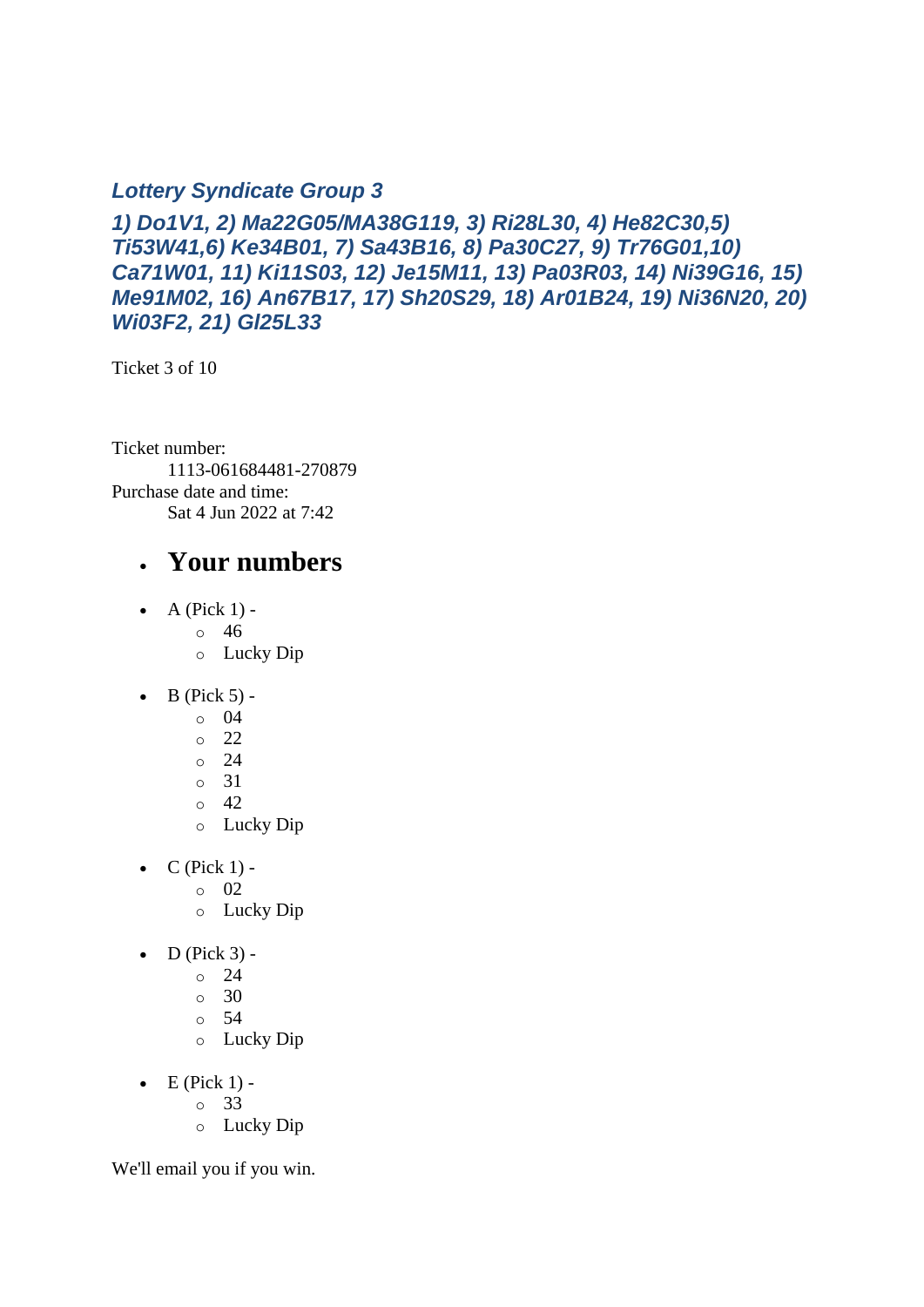## **Draws summary**

**Draws: SatSaturday Weeks:** 1

## **Draw summary**

Sat 04 Jun 2022

## **Draw dates**

• Sat 04 Jun 2022

**Cost:** 5 plays x £1.00 for 1 draw = £5.00

# **Total:**

£5.00

*-----------------------------------------------------*

### *Lottery Syndicate Group 4*

*1) Do1V1, 2) Ma22G05/MA38G119, 3) Ma45C21, 4 He82C30,5) Jo16V36, 6) Ke34B01, 7) Sa43B16, 8) Pa30C27, 9) Tr76G01,10) Ca71W01, 11) Ki11S03, 12) Je15M11, 13) An67B17, 14) Ni39G16, 15) Pa52W81, 16) De05M22, 17) Sh20S29, 18) Ar01B24, 19) Ni36N20, 20) Wi03F2, 21) Gl25L33*

Ticket 4 of 10

Ticket number: 1113-018637573-277379 Purchase date and time: Sat 4 Jun 2022 at 7:42

## • **Your numbers**

 $\bullet$  A (Pick 1) o 06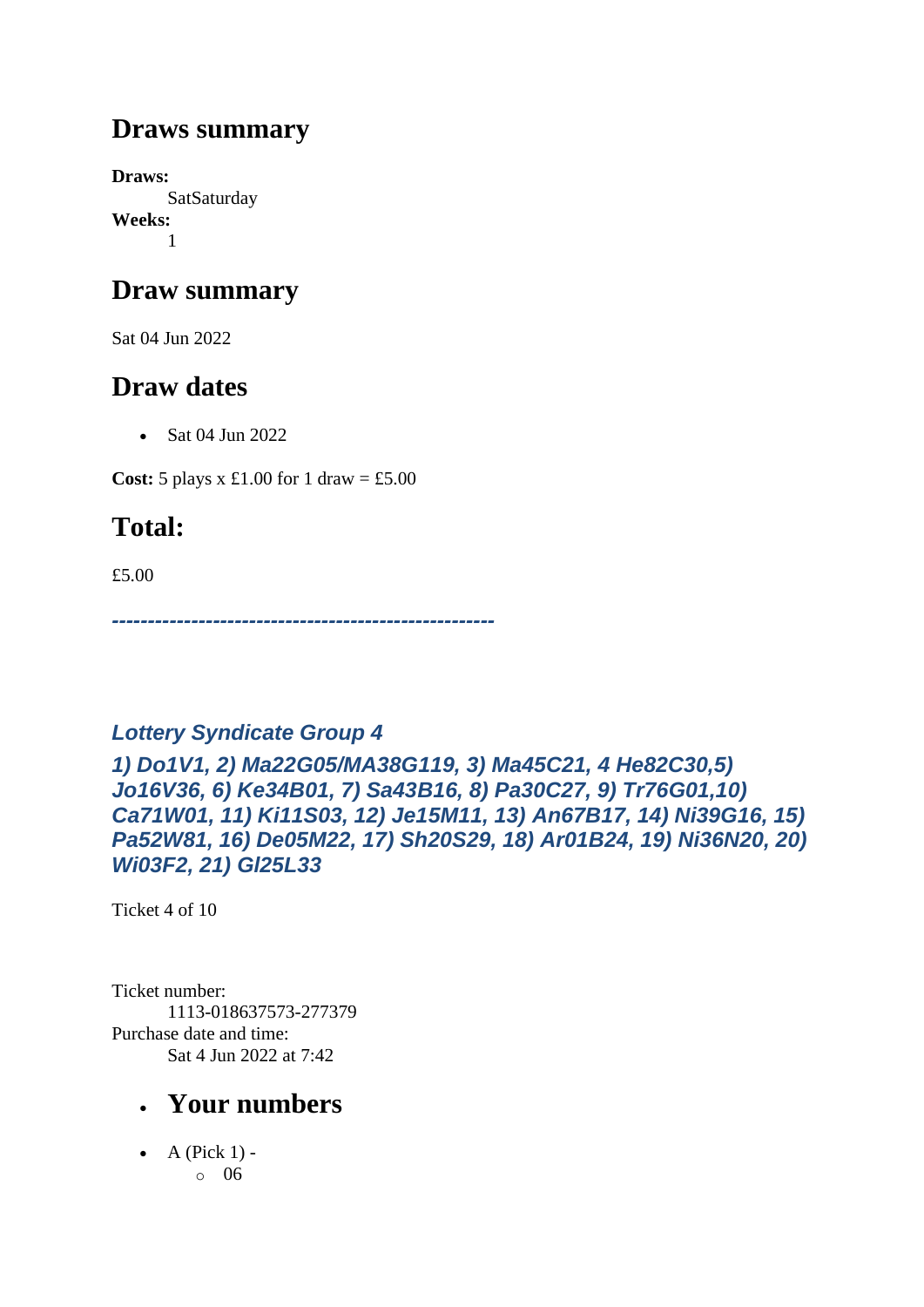- o Lucky Dip
- $\bullet$  B (Pick 5)
	- o 13
	- o 15
	- o 39
	- o 49 o 56
	- o Lucky Dip
- $\bullet$  C (Pick 1)
	- o 58
	- o Lucky Dip
- $\bullet$  D (Pick 3) -
	- $\circ$  10
	- $\circ$  14
	- o 44
	- o Lucky Dip
- $\bullet$  E (Pick 1)
	- o 19
	- o Lucky Dip

## **Draws summary**

**Draws: SatSaturday Weeks:** 1

## **Draw summary**

Sat 04 Jun 2022

## **Draw dates**

• Sat 04 Jun 2022

**Cost:** 5 plays x £1.00 for 1 draw = £5.00

## **Total:**

£5.00

*---------------------------------------------------*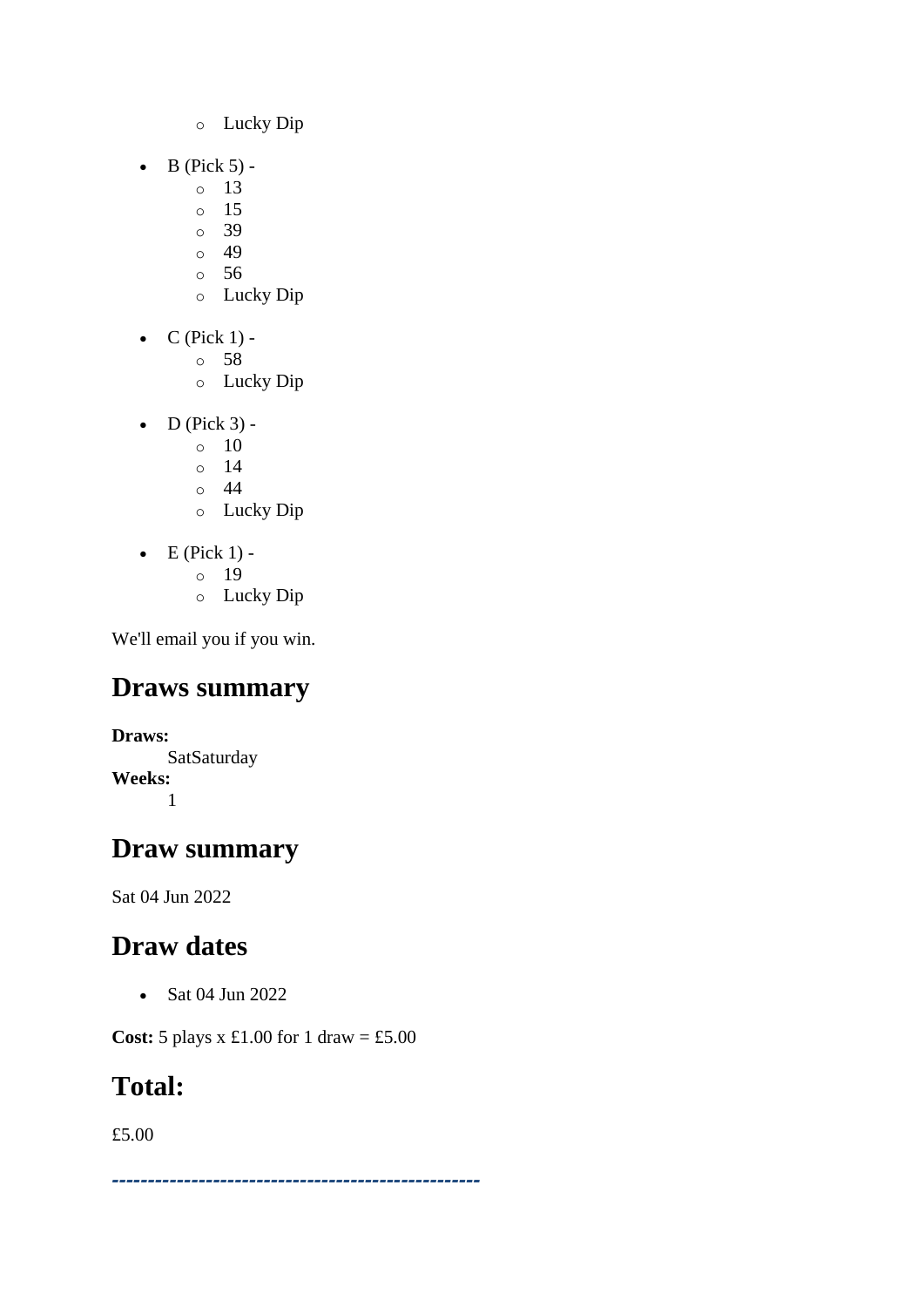#### *Lottery Syndicate Group 5*

*1) Do1V1, 2) Ma22G05/MA38G119, 3) Pa30C27, 4) He82C30,5) Wi03F2,6) Ke34B01, 7) Sa43B16, 8) Ow76B04, 9) Me91M02,10) Ca71W01, 11) Ki11S03, 12) Je15M11, 13) Pa52W81, 14) Ni39G16, 15) Ri28L30, 16) Pe64G41, 17) Sh20S29, 18) Ma45C21, 19) Ni36N20, 20) BA09K03Basat, 21) Gl25L33*

Ticket 5 of 10

Ticket number: 1113-015552257-278779 Purchase date and time: Sat 4 Jun 2022 at 7:42

### • **Your numbers**

- A (Pick  $1$ )
	- o 39
	- o Lucky Dip
- $\bullet$  B (Pick 5)
	- o 09
	- o 16
	- o 24
	- o 31
	- o 58
	- o Lucky Dip
- $C$  (Pick 1)
	- o 07
	- o Lucky Dip
- $\bullet$  D (Pick 3)
	- o 28
	- o 37
	- o 57
	- o Lucky Dip
- $\bullet$  E (Pick 1)
	- o 53
	- o Lucky Dip

We'll email you if you win.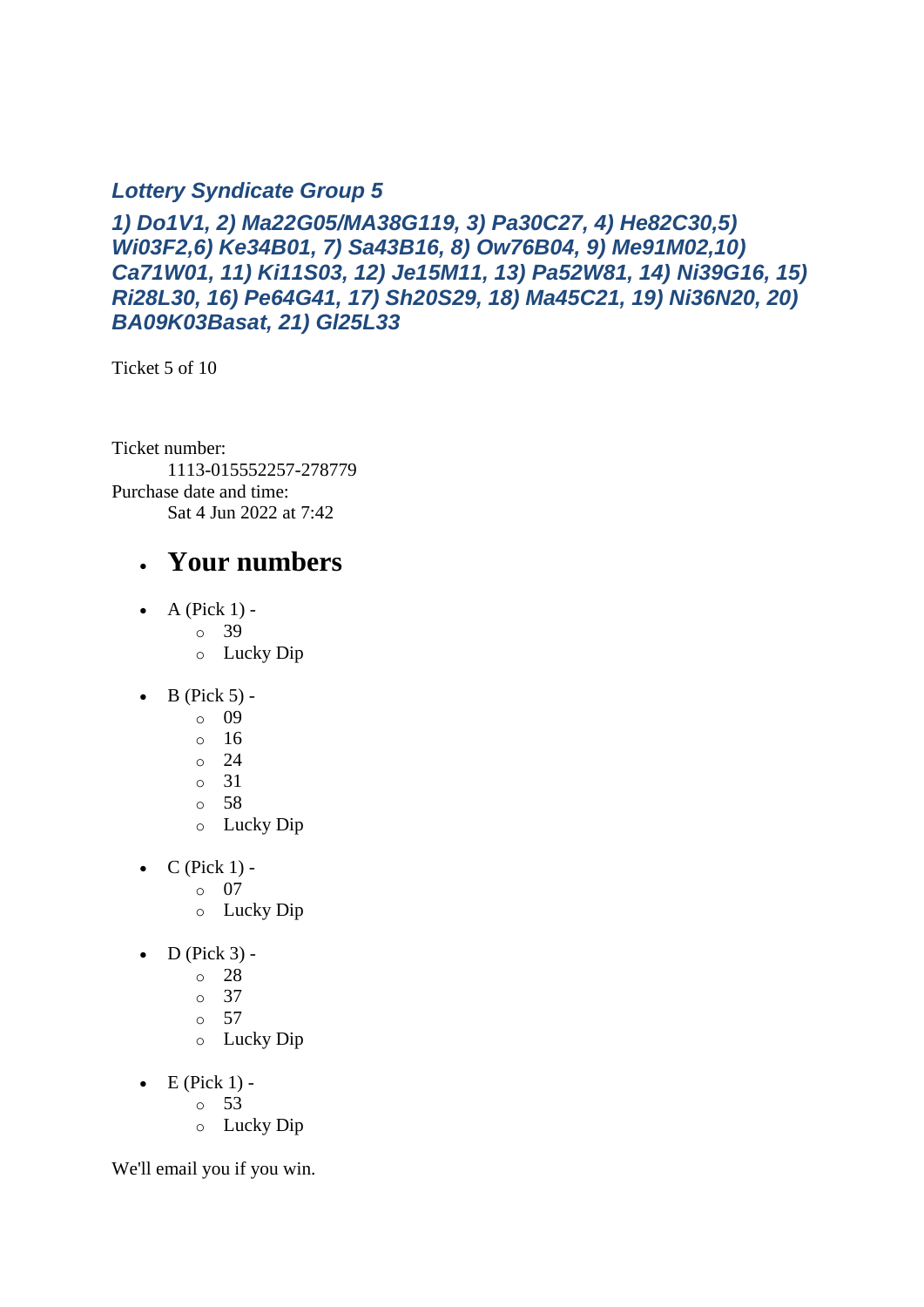## **Draws summary**

**Draws: SatSaturday Weeks:** 1

## **Draw summary**

Sat 04 Jun 2022

## **Draw dates**

• Sat 04 Jun 2022

**Cost:** 5 plays x £1.00 for 1 draw = £5.00

# **Total:**

£5.00

*-----------------------------------------------------*

### *Lottery Syndicate Group 6*

*1) Ro26C28, 2) RO98H60, 3) Sh37P01, 4) Do12P04,5) Do1V1,6) No15L30, 7) Sa43B16, 8) BA09K03Basat, 9) To23S12 (TGS),10) Da27R40, 11) Pe64G41, 12) Ma98A17, 13) Ow76B04, 14) Wi22M02, 15) Da10N11Norcup , 16) PH30B19, 17) Ca71W01, 18) Ma94N21, 19) Jo16V36, 20) Sa65C13, 21) Wi03F2*

Ticket 6 of 10

Ticket number: 1113-032334593-275679 Purchase date and time: Sat 4 Jun 2022 at 7:42

## • **Your numbers**

 $\bullet$  A (Pick 1) o 56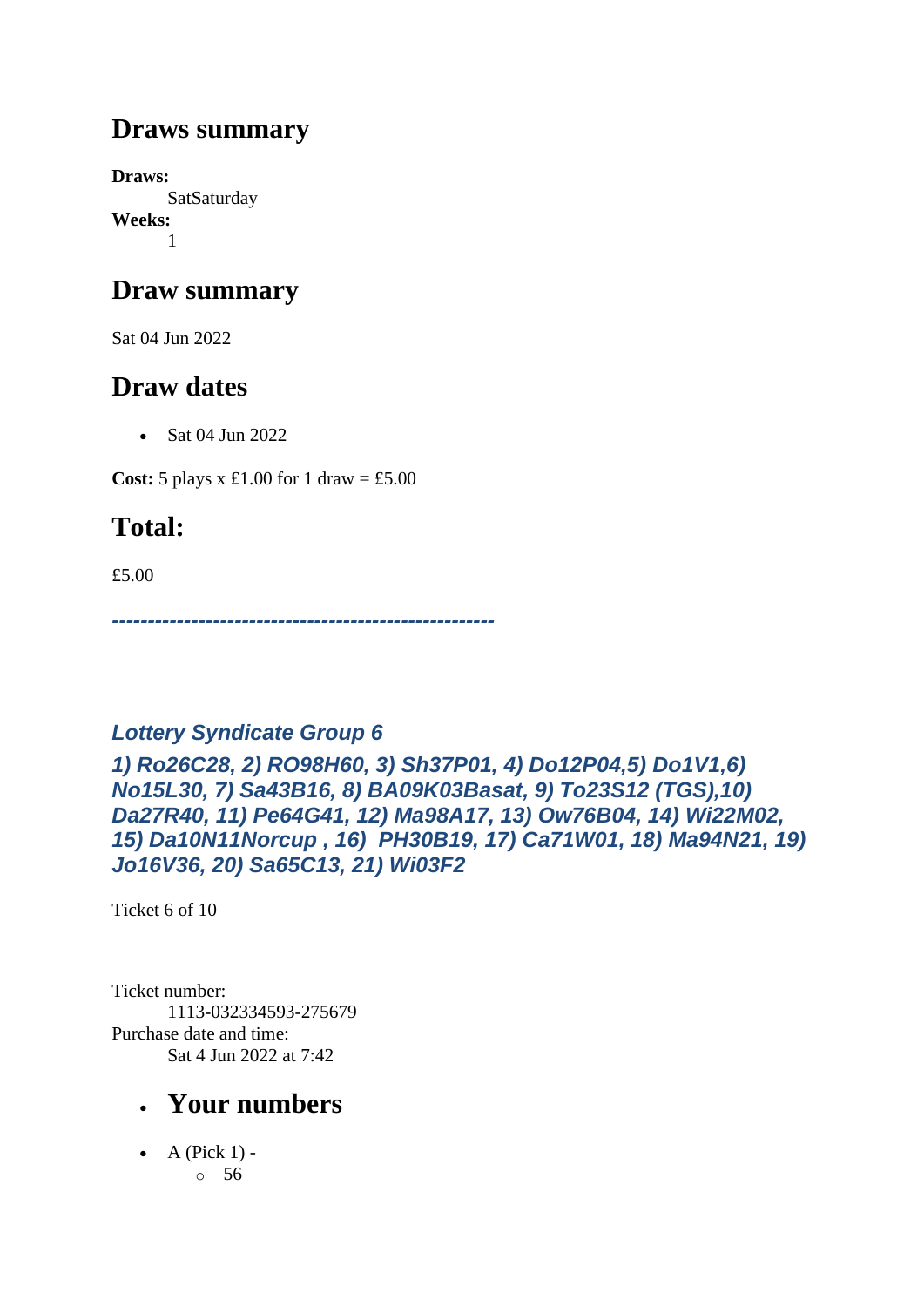- o Lucky Dip
- $\bullet$  B (Pick 5)
	- o 05
	- o 11
	- o 15 o 26
	- o 58
	- o Lucky Dip
- $\bullet$  C (Pick 1)
	- o 11
	- o Lucky Dip
- D (Pick 2)
	- o 18
	- o 57
	- o Lucky Dip
- $\bullet$  E (Pick 1)
	- o 36
	- o Lucky Dip

## **Draws summary**

**Draws: SatSaturday Weeks:** 1

## **Draw summary**

Sat 04 Jun 2022

## **Draw dates**

• Sat 04 Jun 2022

**Cost:** 5 plays x £1.00 for 1 draw = £5.00

# **Total:**

£5.00

*-----------------------------------------------------*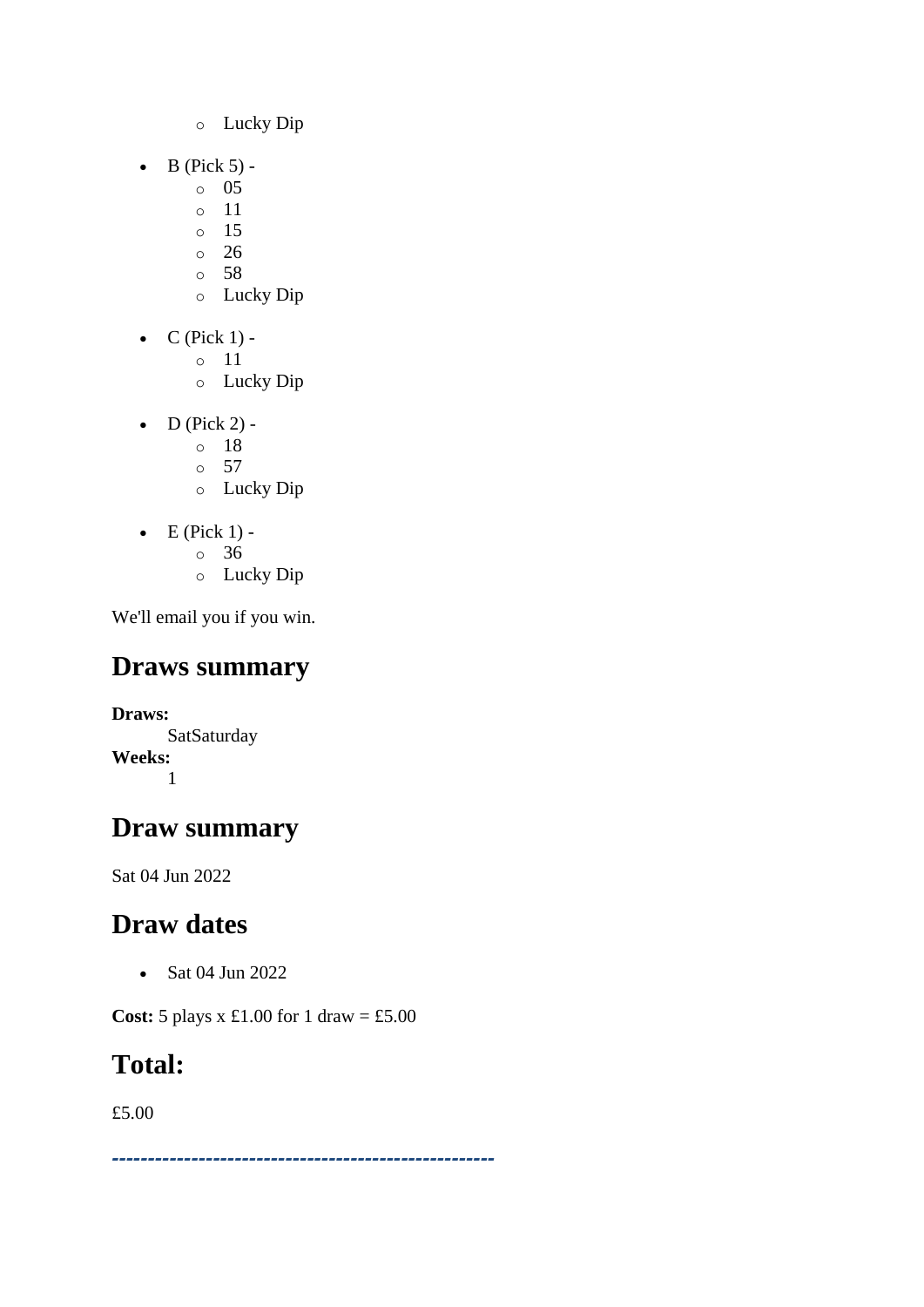#### *Lottery Syndicate Group 7*

*1) Ro26C28, 2) Jo54V2, 3) Sh37P01, 4) Ma98A17,5) Ju06M25, 6) Mi02L17, 7) Sa43B16, 8) Ch94O10, 9) To23S12 (TGS),10) Da27R40, 11) An76D15, 12) Pe64G41, 13) RO98H60, 14) Wi22M02, 15) Do12P04, 16) PH30B19, 17) Si12G05 , 18) Je58M18, 19) La66B40, 20) Sa65C13, 21) Be11V1*

Ticket 7 of 10

Ticket number: 1113-022831877-270179 Purchase date and time: Sat 4 Jun 2022 at 7:42

### • **Your numbers**

- A (Pick  $1$ )
	- o 34
	- o Lucky Dip
- $\bullet$  B (Pick 5) -
	- $\circ$  12
	- o 18
	- o 24
	- o 39
	- $\circ$  52
	- o Lucky Dip
- $C$  (Pick 1) -
	- $\circ$  44
	- o Lucky Dip
- $D$  (Pick 2)
	- o 13
	- o 21
	- o Lucky Dip
- $\bullet$  E (Pick 1)
	- o 11
	- o Lucky Dip

We'll email you if you win.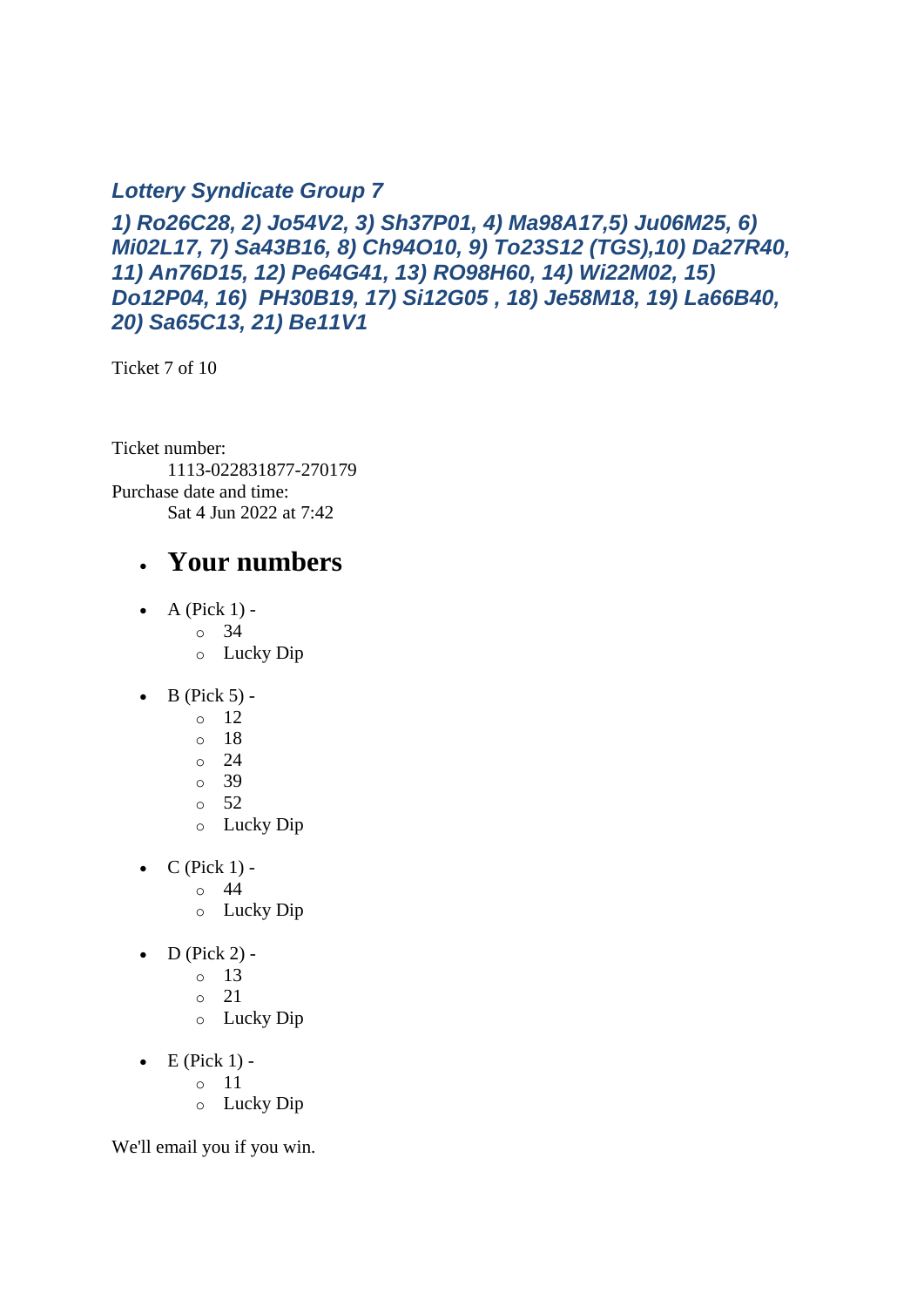## **Draws summary**

**Draws: SatSaturday Weeks:** 1

## **Draw summary**

Sat 04 Jun 2022

## **Draw dates**

• Sat 04 Jun 2022

**Cost:** 5 plays x £1.00 for 1 draw = £5.00

## **Total:**

£5.00

*-----------------------------------------------------*

#### *Lottery Syndicate Group 8*

*1) Ro26C28, 2) Ch94O10, 3) Sh37P01, 4) St81P02,5) Ad34Y2, 6) Si12G05 , 7) Sa43B16, 8) Ma52A71, 9) To23S12 (TGS),10) Da27R40, 11) An76D15, 12) TH94L16, 13) Ri28L30, 14) Wi22M02, 15) Pa52W81, 16) PH30B19, 17) Pe64G41, 18) Je58M18, 19) La66B40, 20) Sa65C13, 21) RO98H60*

Ticket 8 of 10

Ticket number: 1113-008408064-273179 Purchase date and time: Sat 4 Jun 2022 at 7:42

- A (Pick  $1$ )
	- o 46
	- o Lucky Dip
- $\bullet$  B (Pick 5)
	- o 02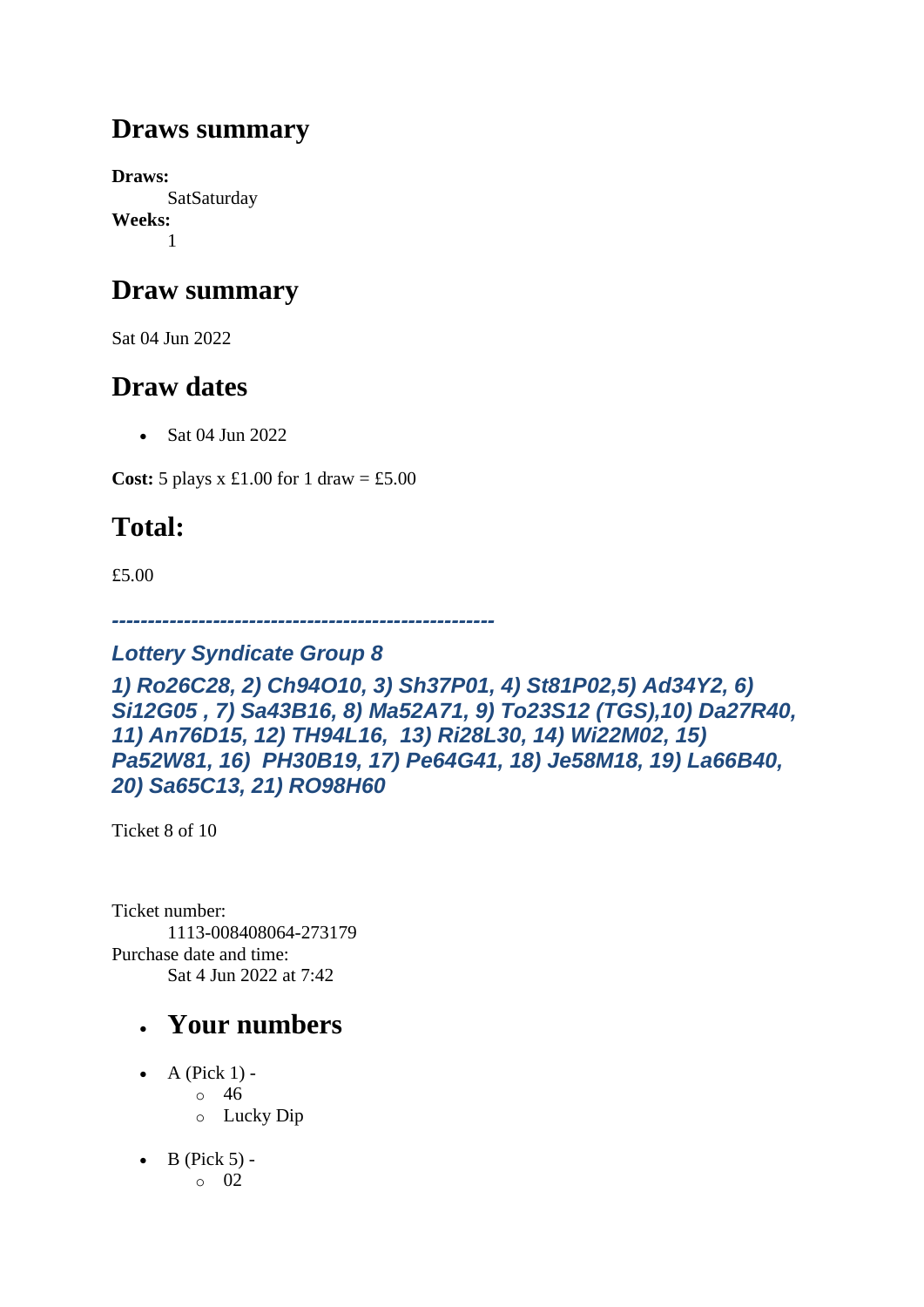- $\circ$  10
- o 16
- $\circ$  50
- o 58
- o Lucky Dip
- $C$  (Pick 1)
	- o 14
	- o Lucky Dip
- $\bullet$  D (Pick 2) -
	- $\circ$  12
	- o 36
	- o Lucky Dip
- $\bullet$  E (Pick 1)
	- o 01
	- o Lucky Dip

## **Draws summary**

**Draws: SatSaturday Weeks:** 1

## **Draw summary**

Sat 04 Jun 2022

## **Draw dates**

• Sat 04 Jun 2022

**Cost:** 5 plays x £1.00 for 1 draw = £5.00

## **Total:**

£5.00

*-----------------------------------------------------*

*Lottery Syndicate Group 9*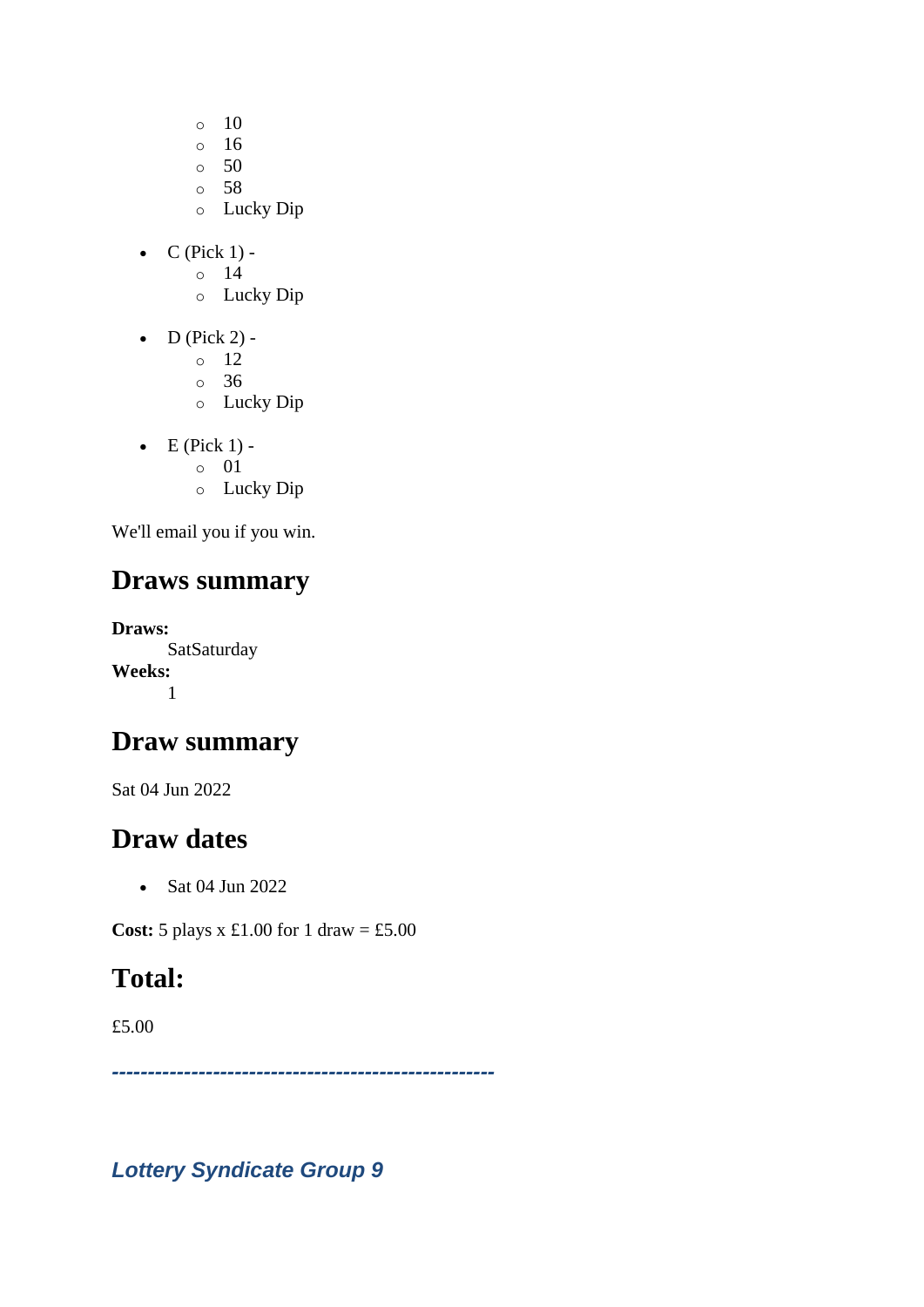#### *1) Ro26C28, 2) Ch94O10, 3) Sh37P01, 4) Da10N11Norcup, 5) RO98H60, 6) No15L30, 7) Sa43B16, 8) Do1V1, 9) To23S12 (TGS),10) Da27R40, 11) Co09G02, 12) Ed15H21, 13) CE76J05, 14) Wi22M02, 15) Ra95K11, 16) PH30B19, 17) Jo54V2, 18) Je58M18, 19) La66B40, 20) Sa65C13, 21) Jo64A34*

Ticket 9 of 10

Ticket number: 1113-019947524-277879 Purchase date and time: Sat 4 Jun 2022 at 7:42

### • **Your numbers**

- A (Pick  $1$ )
	- o 01
		- o Lucky Dip
- $\bullet$  B (Pick 5) -
	- $\circ$  04
		- $\circ$  16
		- o 36
		- o 39
		- o 51
		- o Lucky Dip
- $\bullet$  C (Pick 1)
	- o 55
	- o Lucky Dip
- $D$  (Pick 2) -
	- $\circ$  02
	- o 37
	- o Lucky Dip
- $\bullet$  E (Pick 1) -
	- $\circ$  29
	- o Lucky Dip

We'll email you if you win.

### **Draws summary**

**Draws:**

SatSaturday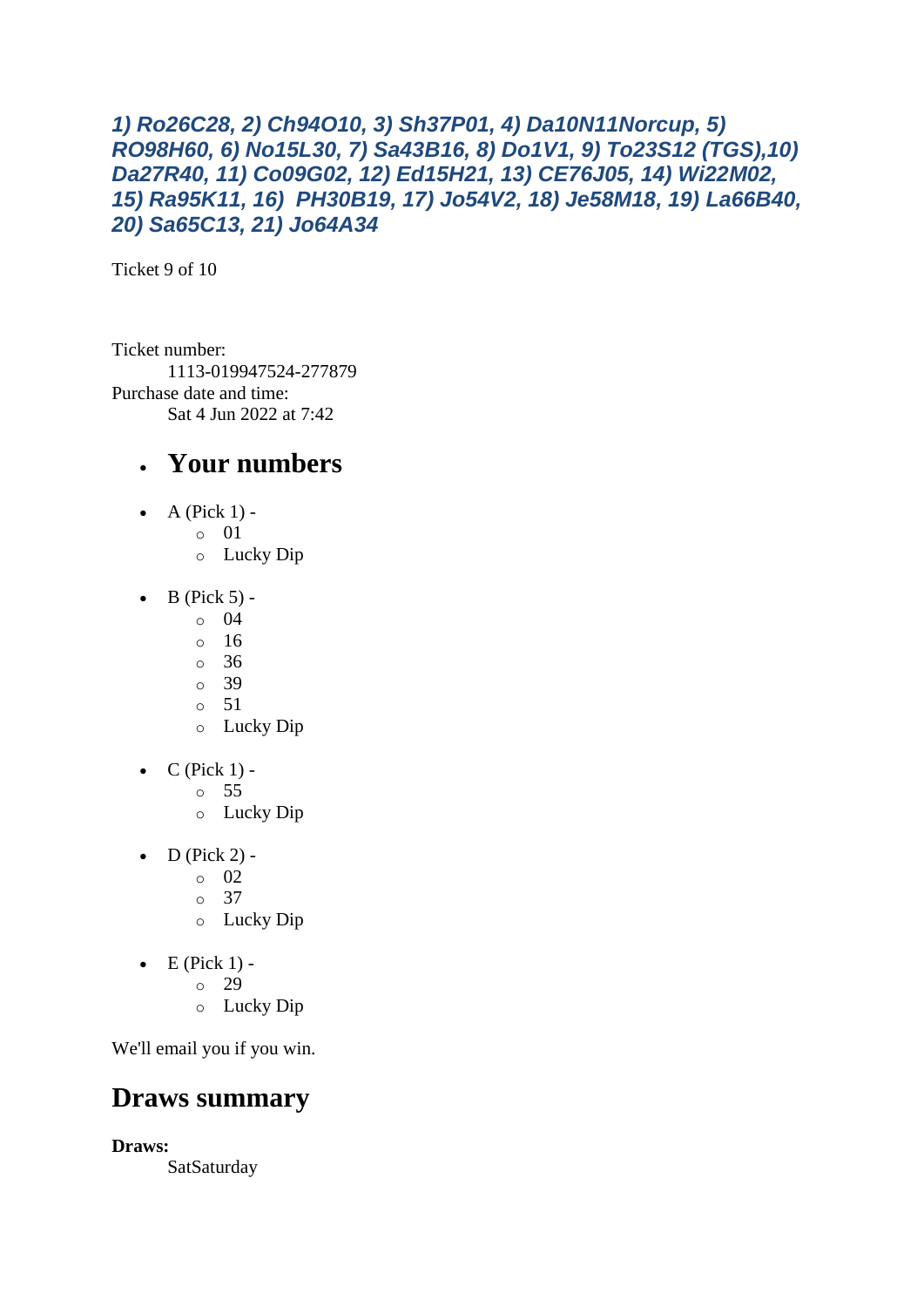**Weeks:** 1

### **Draw summary**

Sat 04 Jun 2022

### **Draw dates**

• Sat 04 Jun 2022

**Cost:** 5 plays x £1.00 for 1 draw = £5.00

### **Total:**

£5.00

*-----------------------------------------------------*

### *Lottery Syndicate Group 10*

#### *1) Ro26C28, 2) Ch94O10, 3) Sh37P01, 4) Ma98A17,5) Be11V1, 6) Ad34Y2, 7) Sa43B16, 8) Ma56S01, 9) To23S12 (TGS),10) Da27R40, 11) Lo82S20, 12) Da04G06, 13) RO98H60, 14) Wi22M02, 15) St07S04, 16) PH30B19, 17) Ni07M01, 18) Je58M18, 19) Ra95K11, 20) Sa65C13, 21) De47C03*

Ticket 10 of 10

Ticket number: 1113-012667904-276779 Purchase date and time: Sat 4 Jun 2022 at 7:42

- A (Pick  $1$ ) o 07 o Lucky Dip
- $\bullet$  B (Pick 5) o 09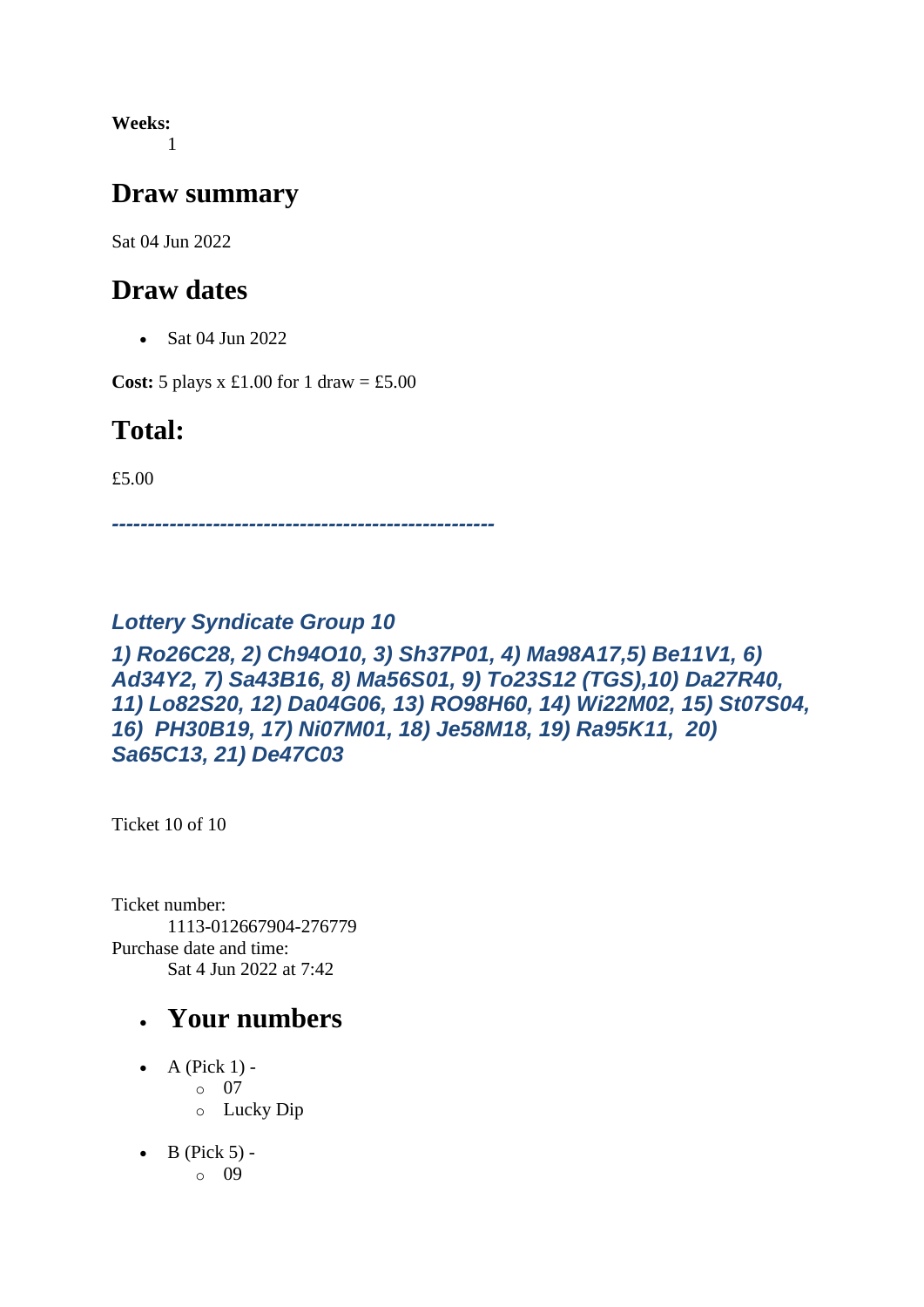- o 11
- o 17
- o 31
- o 32
- o Lucky Dip
- $\bullet$  C (Pick 1)
	- o 48
	- o Lucky Dip
- $\bullet$  D (Pick 2)
	- o 16
	- o 56
	- o Lucky Dip
- $\bullet$  E (Pick 1)
	- o 18
	- o Lucky Dip

## **Draws summary**

**Draws: SatSaturday Weeks:** 1

### **Draw summary**

Sat 04 Jun 2022

### **Draw dates**

• Sat 04 Jun 2022

**Cost:**  $5$  plays x  $\pounds1.00$  for  $1$  draw =  $\pounds5.00$ 

## **Total:**

£5.0

*-----------------------------------------------------*

#### *Lottery Syndicate Group 11 1) Ni07M01, 2) Te51W21, 3) Jo16V36, 4) Te19B30,5) Ma98A17,6) Fl57W09, 7) Be31D04, 8) Br28M07, 9) Sh37P01, 10) Ly92M15, 11)*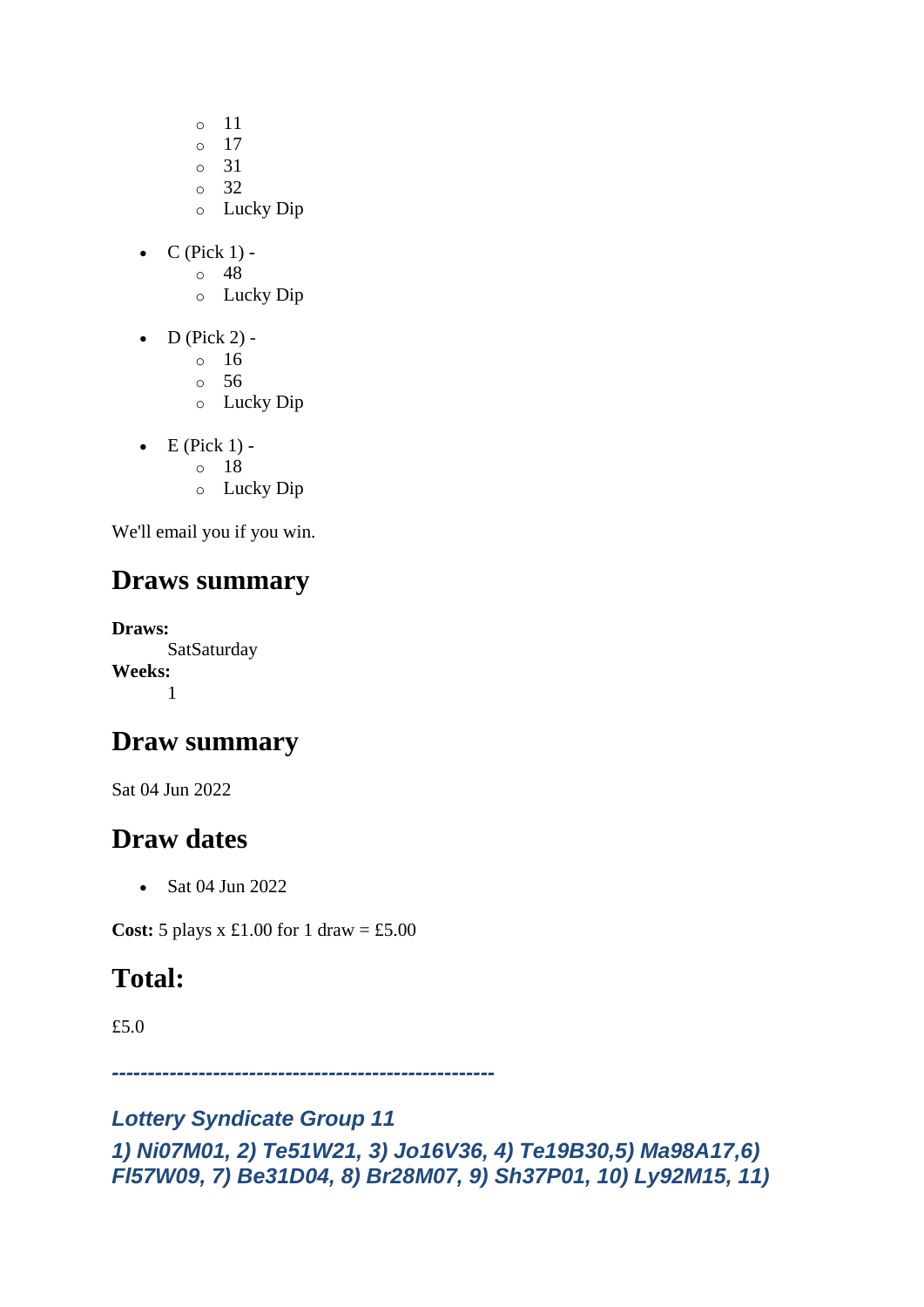#### *Ro30C06, 12) Go30A21, 13) Al30F18, 14) Ad34Y2, 15) Ma06H02, 16) Ma06M32, 17) Je58M18, 18) De05M22, 19) Ly77D26, 20) Jo64A34 21) FR30E17*

Ticket 1 of 10

Ticket number: 1113-011431425-273079 Purchase date and time: Sat 4 Jun 2022 at 7:45

### • **Your numbers**

- $\bullet$  A (Pick 1)
	- o 07
	- o Lucky Dip
- $\bullet$  B (Pick 5)
	- o 04
	- $\circ$  07
	- o 12
	- $\circ$  20 o 25
- $\bullet$  C (Pick 1) -
	- $\circ$  10
	- o Lucky Dip
- $\bullet$  D (Pick 3)
	- o 18
	- $\circ$  40
	- o 56
	- o Lucky Dip
- $\bullet$  E (Pick 1)
	- o 59
	- o Lucky Dip

We'll email you if you win.

### **Draws summary**

**Draws: SatSaturday Weeks:** 1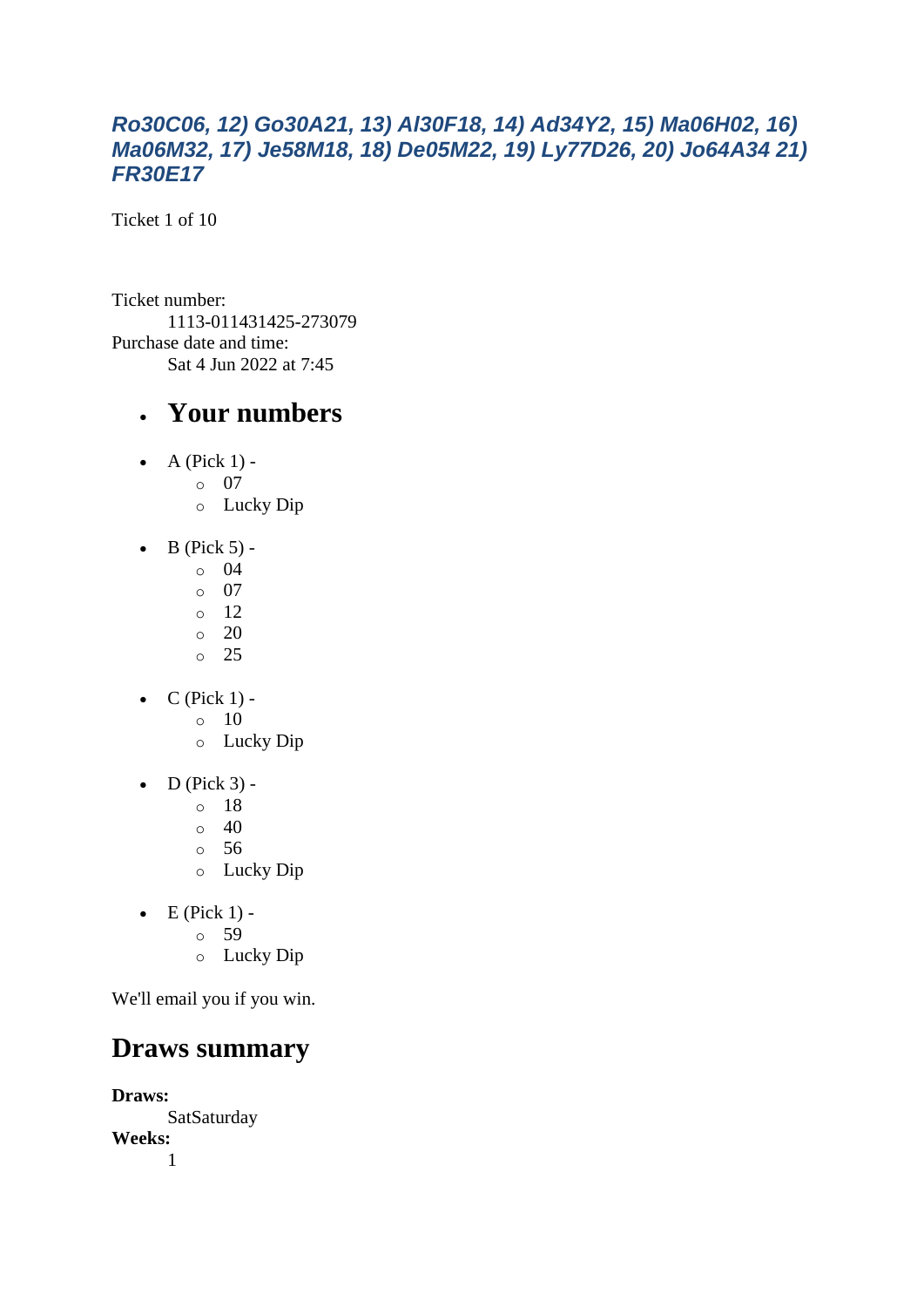### **Draw summary**

Sat 04 Jun 2022

## **Draw dates**

• Sat 04 Jun 2022

**Cost:**  $5$  plays x £1.00 for 1 draw = £5.00

## **Total:**

£5.00

*-----------------------------------------------------*

#### *Lottery Syndicate Group 12*

#### *1) Ro98H60, 2) Te51W21, 3) Fl57W09, 4) Ly92M15,5) Do12P04,6) De05M22, 7) Be31D04, 8) Br28M07, 9) Ly77D26, 10) Pr06H11, 11) Ro30C06, 12) Go30A21, 13) Al30F18, 14) Jo54V2, 15) Be11V1, 16) Ma80B01, 17) Rh06T24, 18) Ma06H02, 19) Ni07M01, 20) Jo64A34 21) AL01C21*

Ticket 2 of 10

Ticket number: 1113-035534341-272979 Purchase date and time: Sat 4 Jun 2022 at 7:45

- A (Pick  $1$ ) -
	- $\circ$  53
	- o Lucky Dip
- $\bullet$  B (Pick 5)
	- o 35
	- $\circ$  40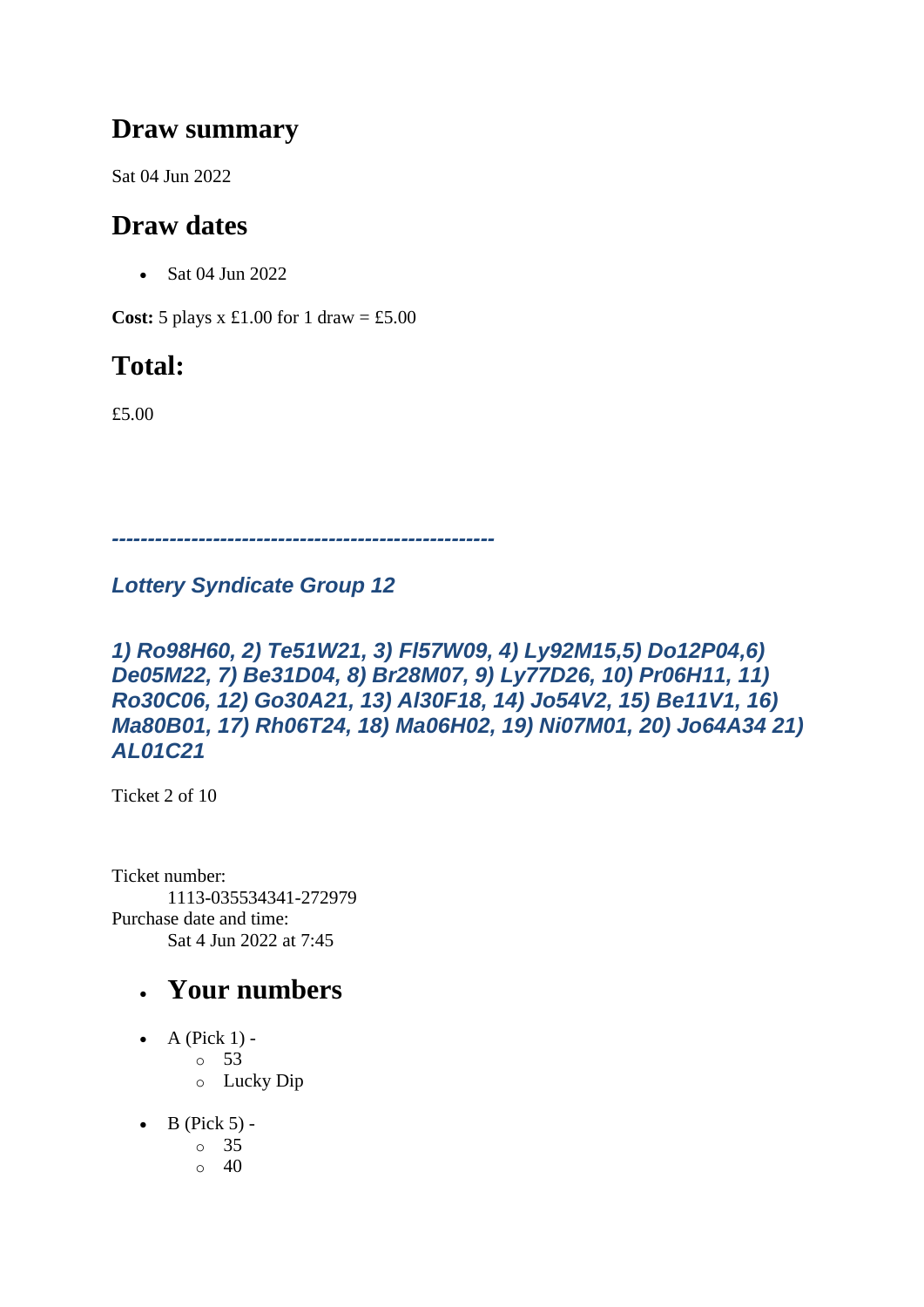- o 48
- o 53
- o 56
- $\bullet$  C (Pick 1)
	- o 15
	- o Lucky Dip
- $\bullet$  D (Pick 3) -
	- $\circ$  08
	- o 11
	- o 31
	- o Lucky Dip
- $\bullet$  E (Pick 1)
	- o 26
	- o Lucky Dip

## **Draws summary**

**Draws:** SatSaturday **Weeks:** 1

## **Draw summary**

Sat 04 Jun 2022

## **Draw dates**

• Sat 04 Jun 2022

**Cost:**  $5$  plays x £1.00 for 1 draw = £5.00

# **Total:**

£5.00

*-----------------------------------------------------*

### *Lottery Syndicate Group 13*

*1) AL01C21, 2) Te51W21, 3) Fl57W09, 4) Ly77D26,5) Ma06M32, 6) Ni07M01, 7) Be31D04, 8) Br28M07, 9) An78T01,10) Rh06T24, 11) Ro30C06, 12) Go30A21, 13) Al30F18, 14) Ro98H60, 15) Ad34Y2, 16)*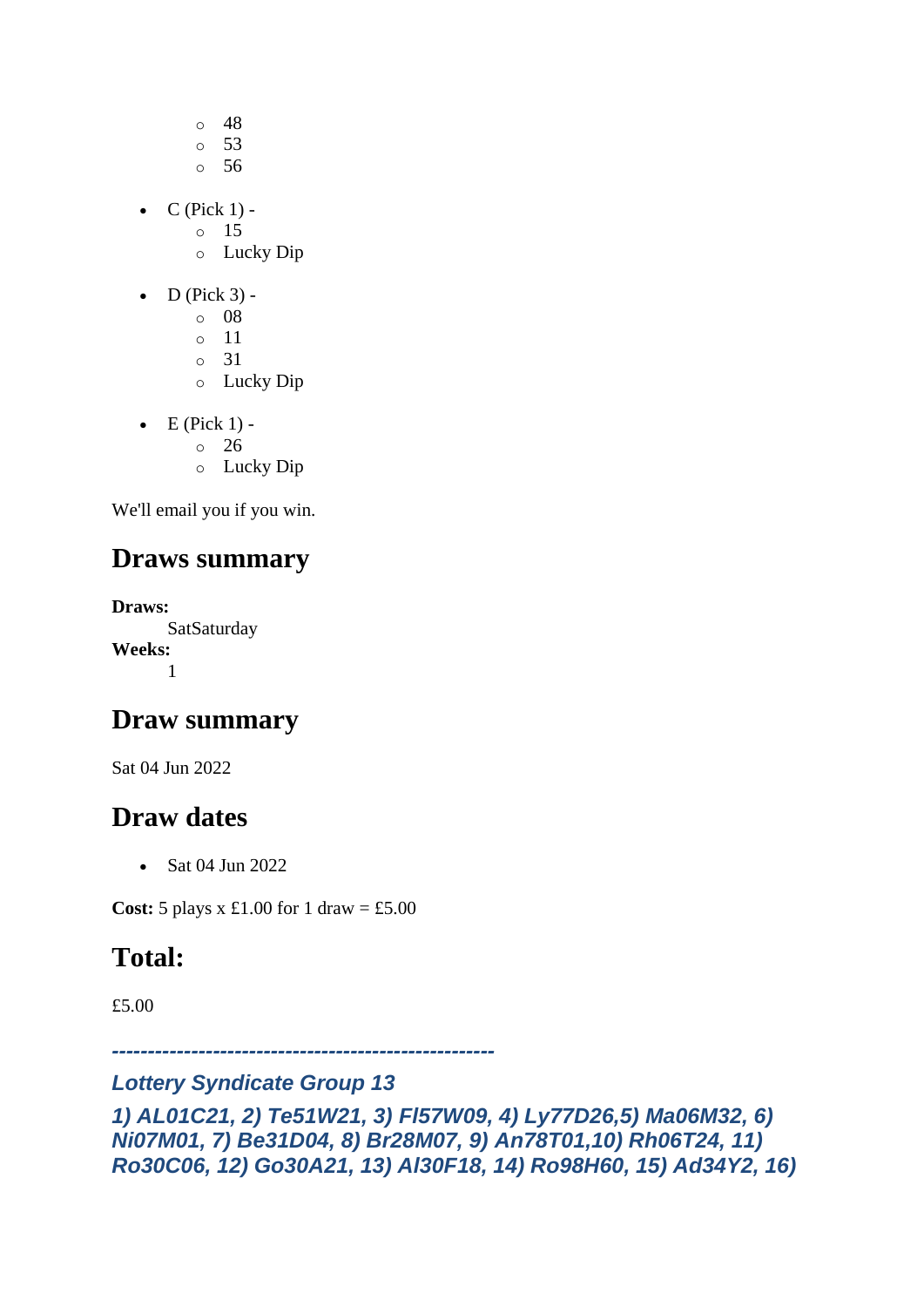#### *Ma80B01, 17) Ja77J10, 18) Be11V1, 19) Ly92M15, 20) De05M22, 21) Se32M12*

Ticket 3 of 10

Ticket number: 1113-061807105-275779 Purchase date and time: Sat 4 Jun 2022 at 7:45

### • **Your numbers**

- $\bullet$  A (Pick 1)
	- o 02
		- o Lucky Dip
- $\bullet$  B (Pick 5) -
	- $\circ$  04
	- o 18
	- o 21
	- o 31
	- o 54
	- o Lucky Dip
- $\bullet$  C (Pick 1)
	- o 06
	- o Lucky Dip
- $\bullet$  D (Pick 3)
	- o 14
	- o 22
	- o 28
	- o Lucky Dip
- $\bullet$  E (Pick 1)
	- o 32
	- o Lucky Dip

We'll email you if you win.

### **Draws summary**

**Draws: SatSaturday Weeks:** 1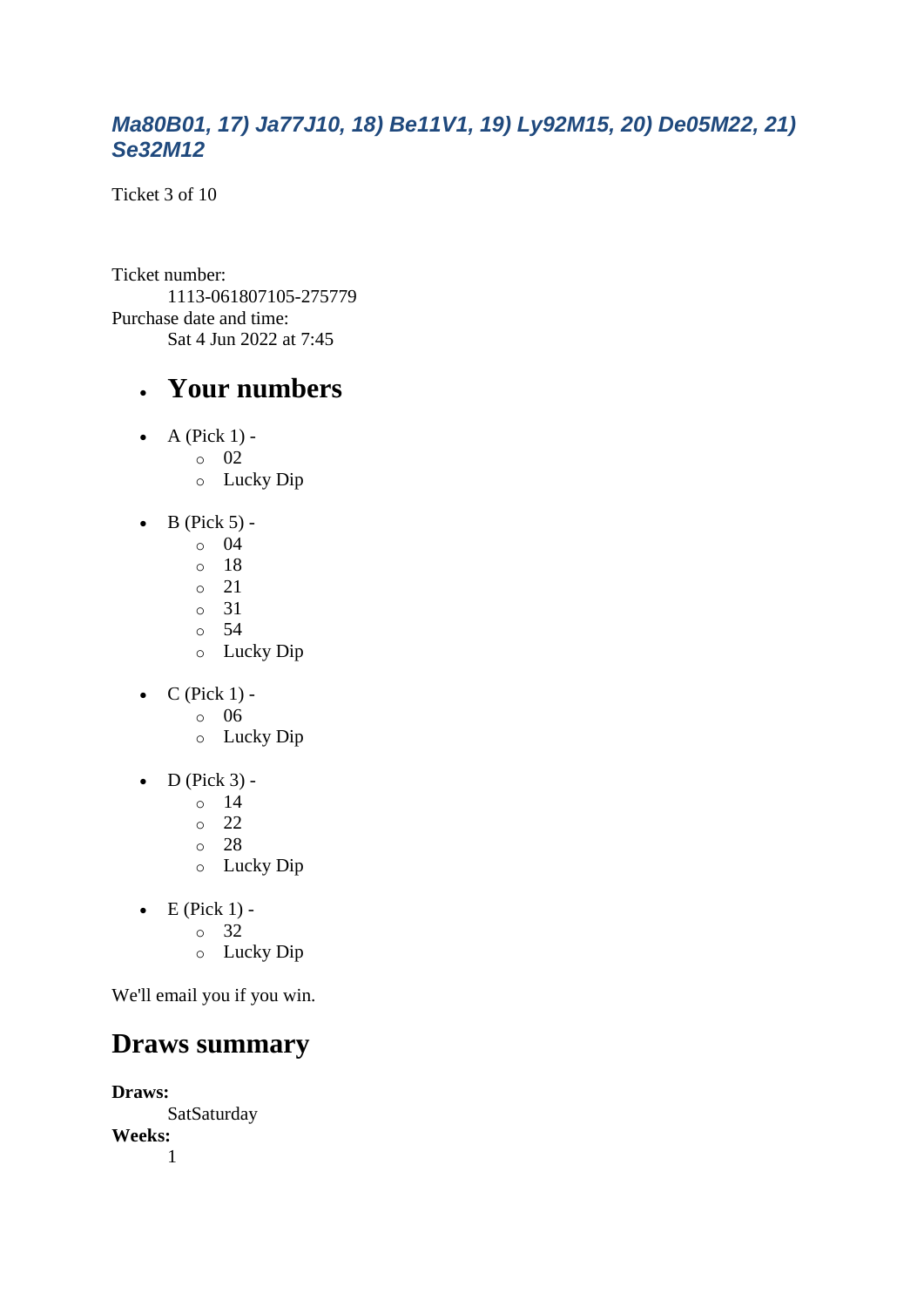### **Draw summary**

Sat 04 Jun 2022

## **Draw dates**

• Sat 04 Jun 2022

**Cost:**  $5$  plays x £1.00 for 1 draw = £5.00

## **Total:**

£5.00

*-----------------------------------------------------*

#### *Lottery Syndicate Group 14*

*1) Jo16V36, 2) Te51W21, 3) La66B40 , 4) Ly92M15,5) De05M22,6) Ja77J10 , 7) Be31D04, 8) Br28M07, 9) Ma06M32,10) Ly77D26, 11) Ro30C06, 12) Go30A21, 13) Al30F18, 14) Ro98H60, 15) Ni07M01, 16) Lo82S20, 17) Be55G77, 18) Be11V1, 19) Fl57W09, 20) Jo64A34, 21) Ja98D72*

Ticket 4 of 10

Ticket number: 1113-061741569-274679 Purchase date and time: Sat 4 Jun 2022 at 7:45

- $\bullet$  A (Pick 1)
	- o 09
	- o Lucky Dip
- $\bullet$  B (Pick 5) -
	- $\circ$  10
	- o 29
	- o 33
	- o 35
	- $\circ$  49
	- o Lucky Dip
- $C$  (Pick 1) -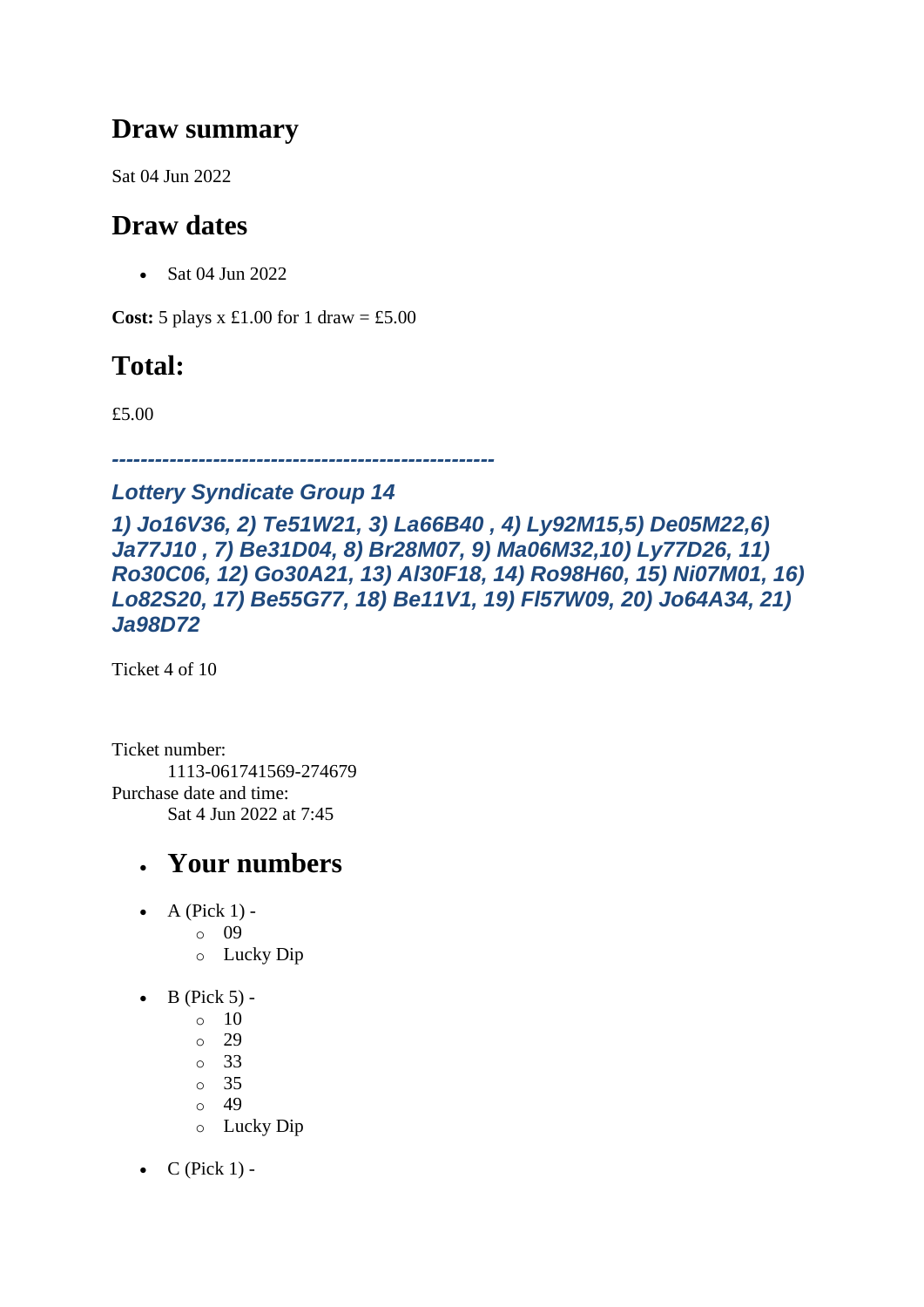- o 55
- o Lucky Dip
- $\bullet$  D (Pick 3)
	- o 08
	- $\circ$  50
	- o 57
	- o Lucky Dip
- $\bullet$  E (Pick 1)
	- o 33
	- o Lucky Dip

## **Draws summary**

**Draws: SatSaturday Weeks:** 1

## **Draw summary**

Sat 04 Jun 2022

# **Draw dates**

• Sat 04 Jun 2022

**Cost:**  $5$  plays x £1.00 for 1 draw = £5.00

# **Total:**

£5.00

*-----------------------------------------------------*

#### *Lottery Syndicate Group 15*

*1) Jo16V36, 2) Te51W21, 3) Jo64A34, 4) Ma06M32,5) De05M22,6) Ja77J10, 7) Be31D04, 8) Br28M07, 9) Be55G77, 10) Rh06T24,11) Ro30C06, 12) Go30A21, 13) Al30F18, 14) Ad34Y2, 15) Ph31W16, 16) Ly92M15, 17) St11L07, 18) Da04G06, 19) Ly77D26, 20) Ja98D72, 21) Vi53J31*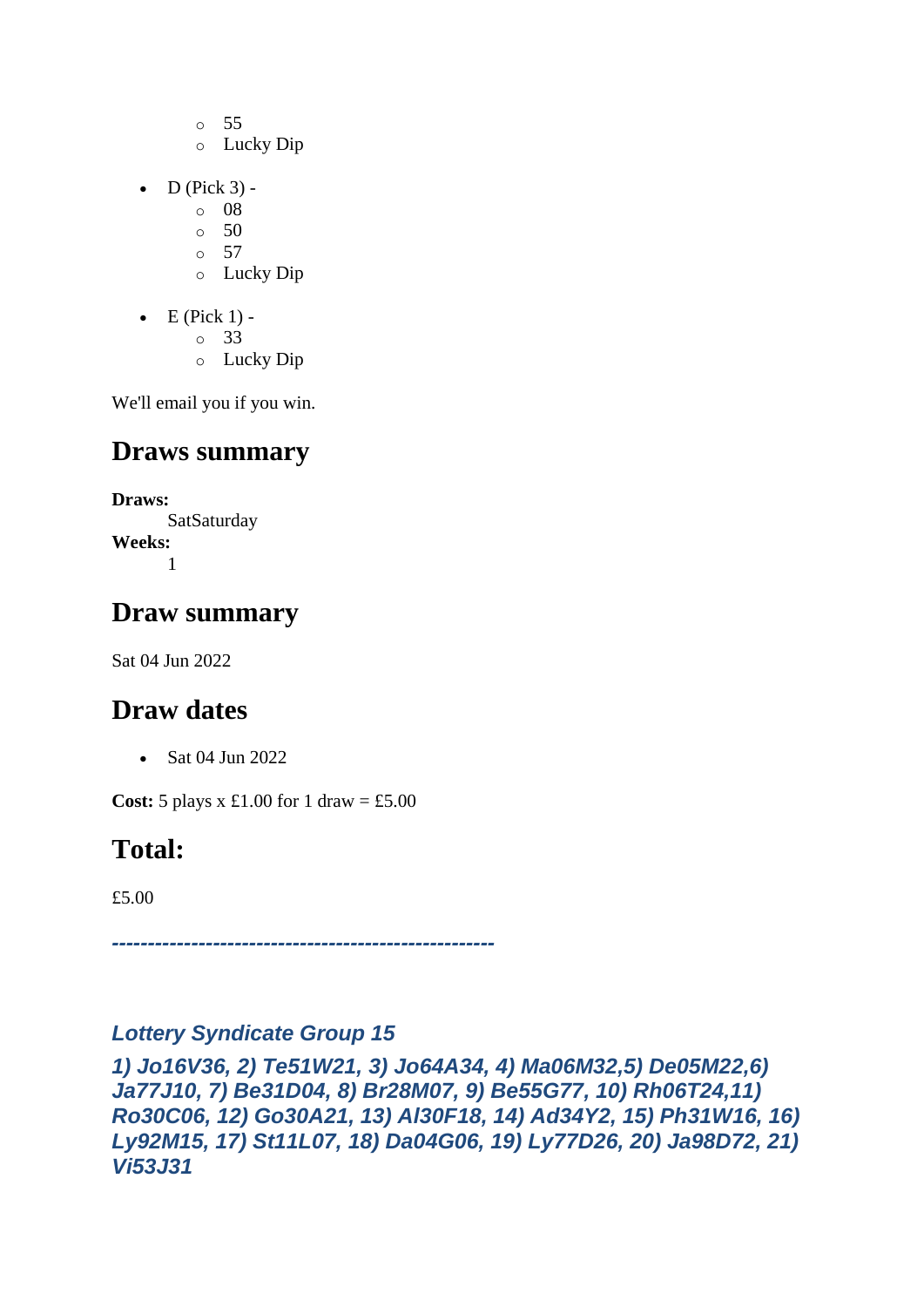Ticket 5 of 10

Ticket number: 1113-006254085-272279 Purchase date and time: Sat 4 Jun 2022 at 7:45

### • **Your numbers**

- $\bullet$  A (Pick 1) o 01
	- o Lucky Dip
- $\bullet$  B (Pick 5)
	- o 16
	- o 19
	- o 48
	- o 49
	- o 51
	- o Lucky Dip
- $\bullet$  C (Pick 1)
	- o 16
	- o Lucky Dip
- $\bullet$  D (Pick 3) -
	- $\circ$  12
	- o 25
	- o 38
	- o Lucky Dip
- $\bullet$  E (Pick 1)
	- o 42
	- o Lucky Dip

We'll email you if you win.

## **Draws summary**

**Draws: SatSaturday Weeks:** 1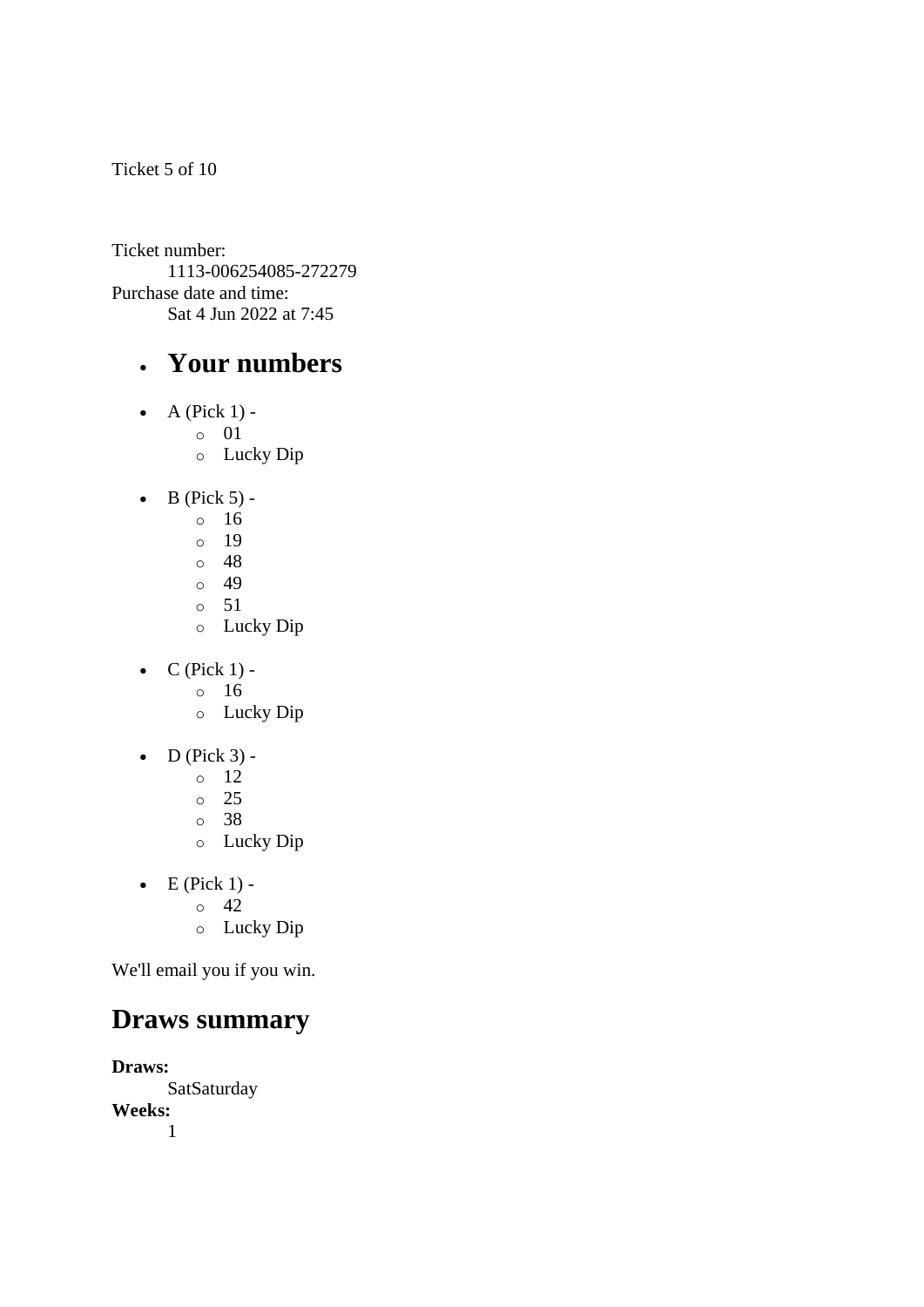### **Draw summary**

Sat 04 Jun 2022

## **Draw dates**

• Sat 04 Jun 2022

**Cost:**  $5$  plays x £1.00 for 1 draw = £5.00

## **Total:**

£5.00

*-----------------------------------------------------*

### *Lottery Syndicate Group 16*

*1) Ju86G11, 2) Ne03F12, 3) LE29H09, 4) Ja98D72, 5) Be55G77,6) Vi53J31, 7) Op64C23, 8) Ad34Y2, 9) Ph17C15,10) Ja77J10 , 11) La63A15, 12) DA28P08, 13) An78T01, 14) Mo29O15, 15) Ea21M03, 16) Da09B20, 17) Ra95K11, 18) Al57S13, 19) Jo54V2, 20) Do12P04, 21) St11L07*

Ticket 6 of 10

Ticket number: 1113-015625729-275579 Purchase date and time: Sat 4 Jun 2022 at 7:45

- A (Pick  $1$ ) - $\circ$  15 o Lucky Dip
- $\bullet$  B (Pick 5) - $\circ$  13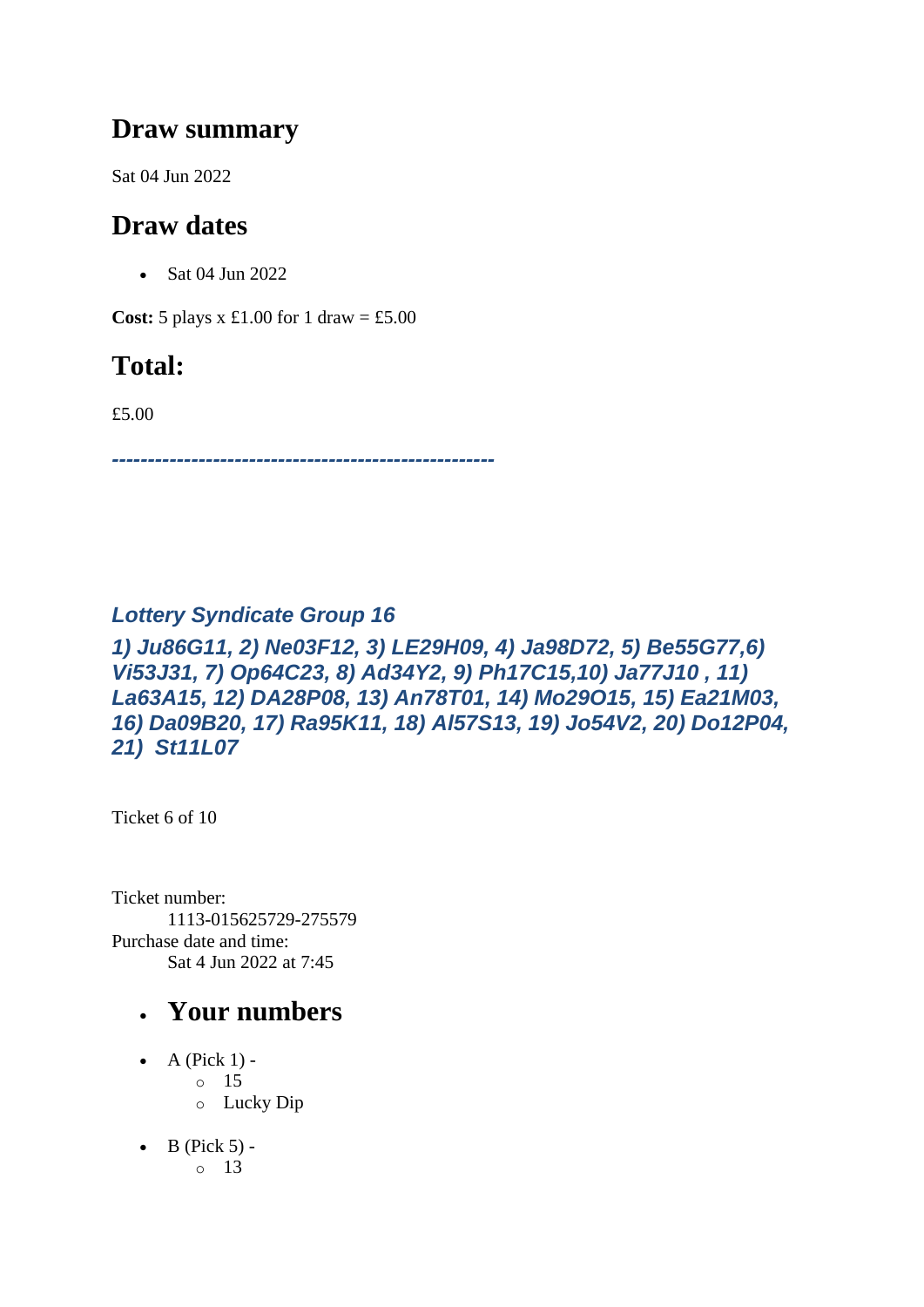- o 29
- o 32
- o 54
- o 55
- o Lucky Dip
- $\bullet$  C (Pick 1) -
	- $\circ$  51
	- o Lucky Dip
- $\bullet$  D (Pick 2)
	- o 26
	- $\circ$  57
	- o Lucky Dip
- $\bullet$  E (Pick 1)
	- o 01
	- o Lucky Dip

## **Draws summary**

**Draws: SatSaturday Weeks:** 1

### **Draw summary**

Sat 04 Jun 2022

### **Draw dates**

• Sat 04 Jun 2022

**Cost:**  $5$  plays x  $\pounds1.00$  for  $1$  draw =  $\pounds5.00$ 

## **Total:**

£5.00

*-------------------------------------------------------------*

*Lottery Syndicate Group 17* 

*1) Vi53J31, 2) -----------------, 3) Jo54V2, 4) Ra95K11, 5) MA88C05 ,6) Ju46C20, 7) Ma06M32, 8) Ma03N09, 9) Ph17C15,10) Cs98M2, 11)*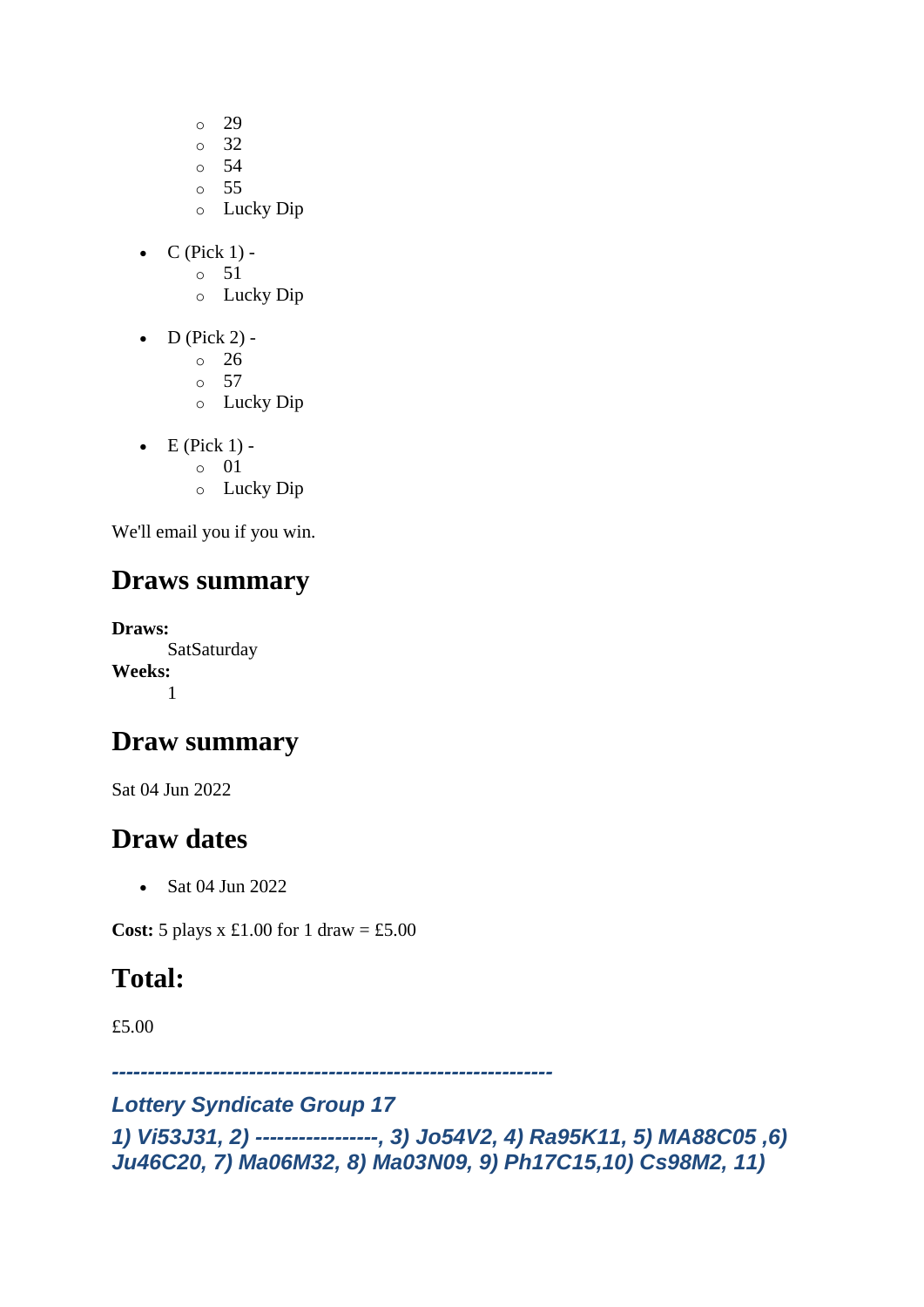#### *La63A15, 12) Ju86G11, 13) Al57S13, 14) Mo29O15, 15) Ea21M03, 16) DA28P08, 17) Sa65C13, 18) Ri28L30, 19) Ja98D72, 20) Ja77J10, 21) St11L07*

Ticket 7 of 10

Ticket number: 1113-039728645-275479 Purchase date and time: Sat 4 Jun 2022 at 7:45

#### • **Your numbers**

- $\bullet$  A (Pick 1)
	- o 29
		- o Lucky Dip
- $\bullet$  B (Pick 5)
	- o 08
	- o 25
	- o 27
	- o 37
	- o 53
	- o Lucky Dip
- $\bullet$  C (Pick 1)
	- o 06
	- o Lucky Dip
- $\bullet$  D (Pick 2) -
	- $\circ$  27
	- o 38
	- o Lucky Dip
- $\bullet$  E (Pick 1)
	- o 18
	- o Lucky Dip

We'll email you if you win.

### **Draws summary**

**Draws: SatSaturday Weeks:** 1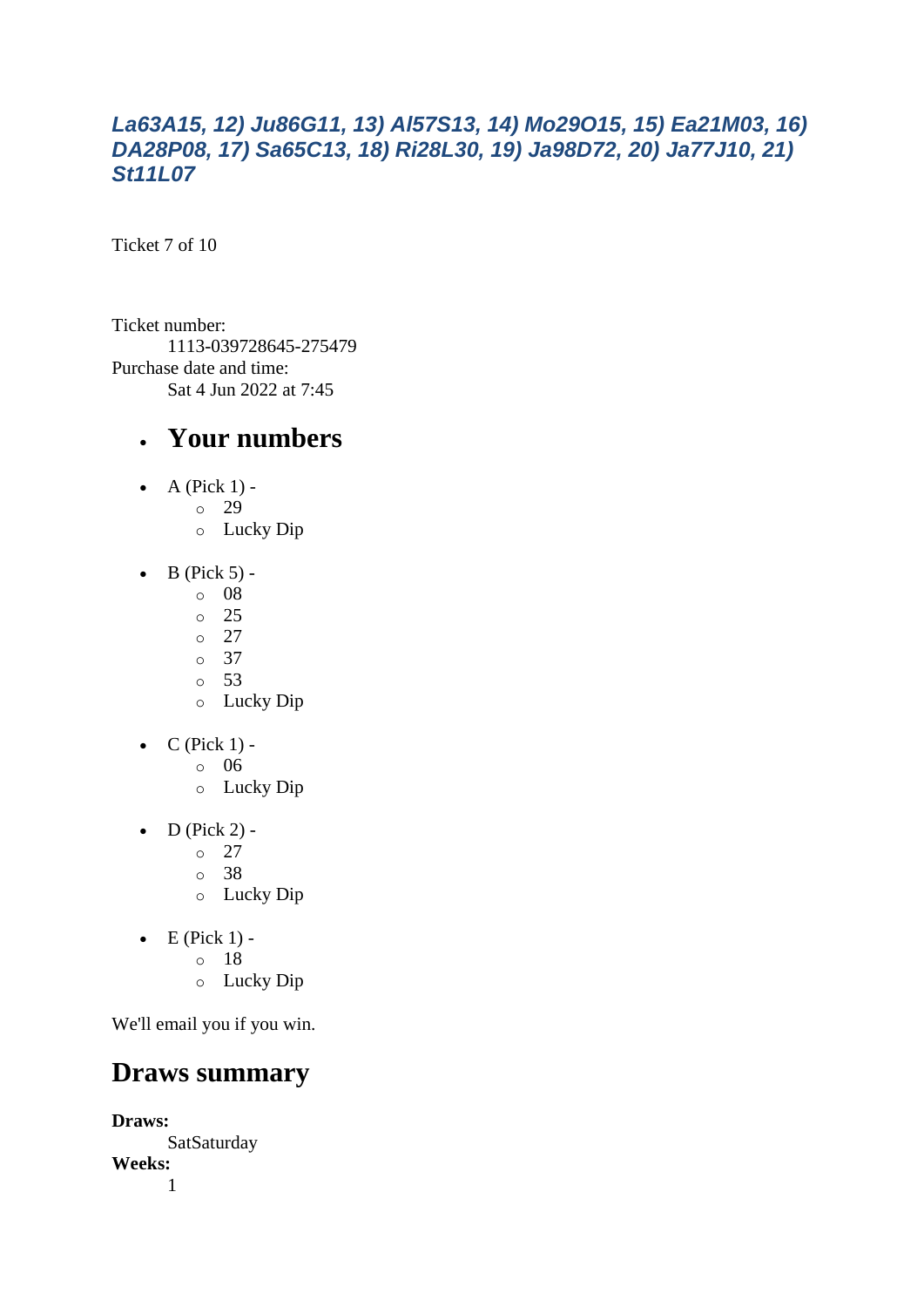### **Draw summary**

Sat 04 Jun 2022

## **Draw dates**

• Sat 04 Jun 2022

**Cost:**  $5$  plays x £1.00 for 1 draw = £5.00

## **Total:**

£5.00

*------------------------------------------------------------*

#### *Lottery Syndicate Group 18*

*1) La63A15, 2) Da09B20, 3) Wi61F02, 4) Ma8S23,5) Ad34Y2, 6) Do12P04, 7) Ju46C20, 8) Al57S13, 9) Ph17C15,10) Ma06H02, 11) Ju51G23, 12) Ro52P07, 13) MA88C05, 14) Mo29O15, 15) Ea21M03, 16) DA28P08, 17) Ra95K11, 18) Ro09C26, 19) Da12S11, 20) Be11V1, 21) Ju86G11*

Ticket 8 of 10

Ticket number: 1113-032457217-270879 Purchase date and time: Sat 4 Jun 2022 at 7:45

- $\bullet$  A (Pick 1)
	- o 32
	- o Lucky Dip
- $\bullet$  B (Pick 5)
	- o 03
	- o 11
	- o 13
	- o 31
	- o 37
	- o Lucky Dip
- $C$  (Pick 1) -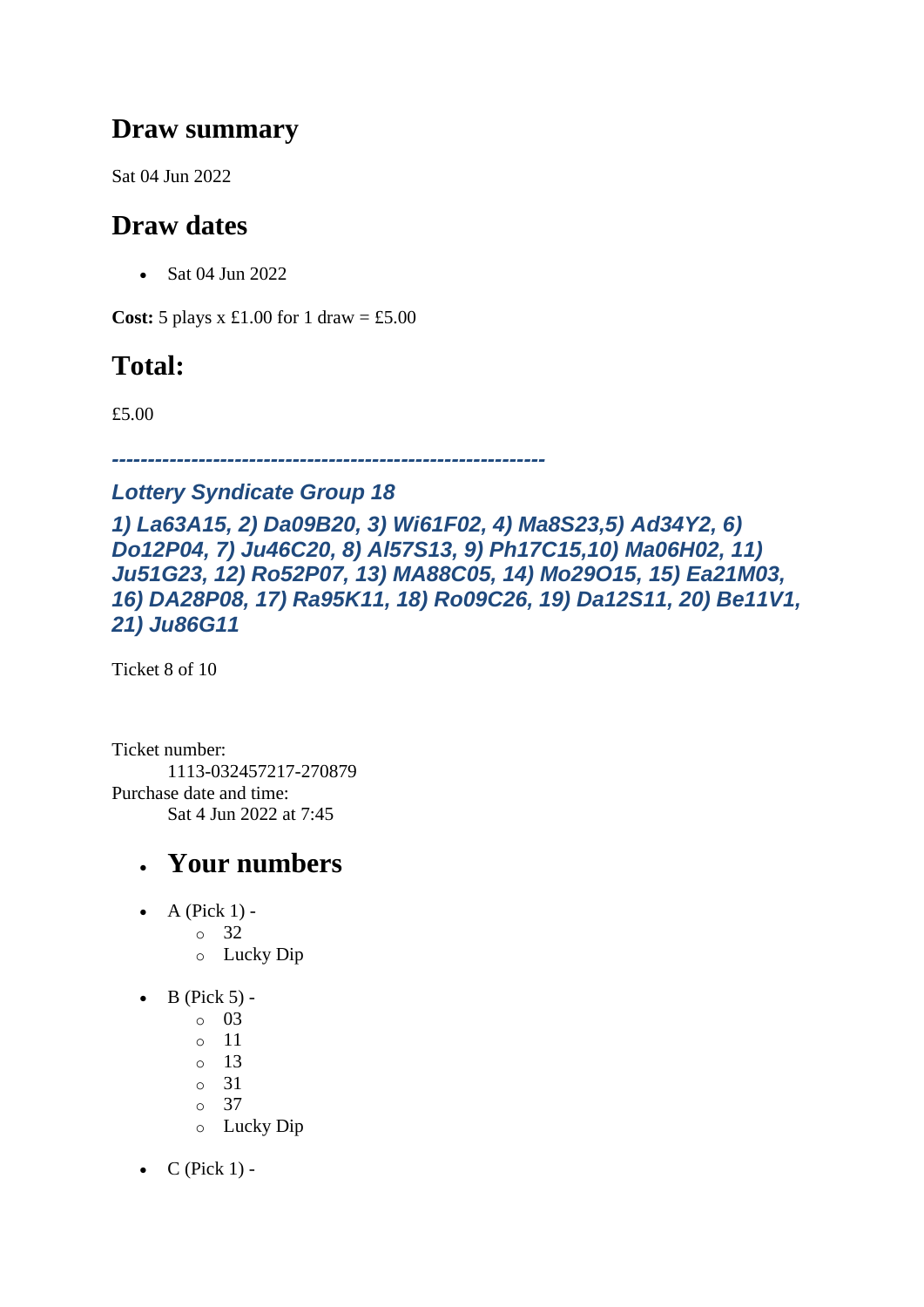- o 01
- o Lucky Dip
- $D$  (Pick 2) -
	- $\circ$  14
	- o 39
	- o Lucky Dip
- $\bullet$  E (Pick 1) -
	- $\circ$  49
	- o Lucky Dip

## **Draws summary**

**Draws: SatSaturday Weeks:** 1

## **Draw summary**

Sat 04 Jun 2022

## **Draw dates**

• Sat 04 Jun 2022

**Cost:** 5 plays x £1.00 for 1 draw = £5.00

## **Total:**

£5.00

*---------------------------------------------------------*

#### *Lottery Syndicate Group 19*

*1) Ry98M51, 2) Jo16V36, 3) Wi61F02, 4) Ad34Y2, 5) Ju51G23,6) Ra95K11,7) DA28P08, 8) De87M01, 9) Ja34T15,10) Ch75T16, 11) Ma06H02, 12) St07S04, 13) Ro09C26, 14) Ro52P07, 15) Ph31W16, 16) Mi68H03/MI68H03, 17) La63A15, 18) Ge08D01, 19) Ka10K21, 20Da09B20, 21) Da12S11*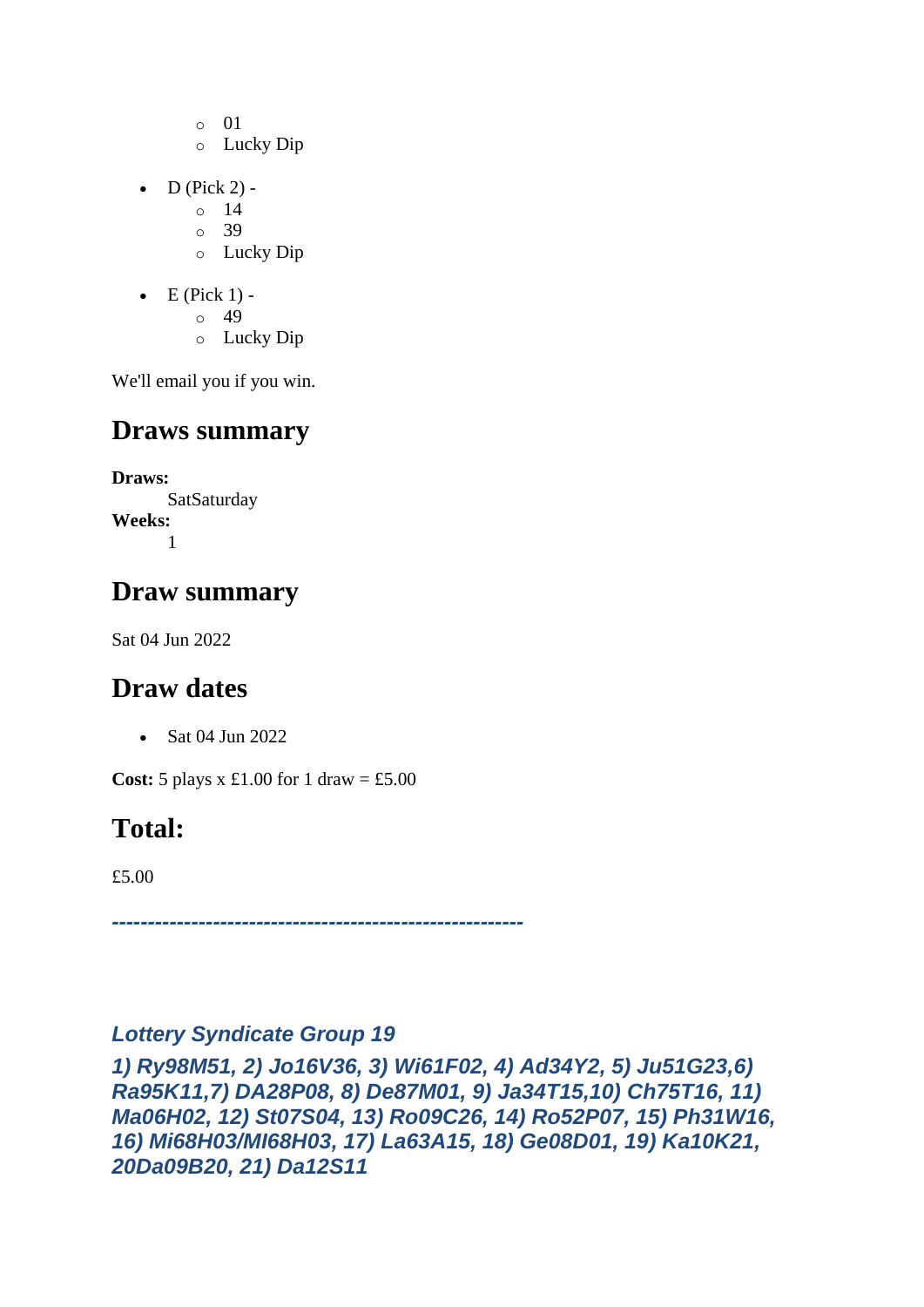Ticket 9 of 10

Ticket number: 1113-023020037-276179 Purchase date and time: Sat 4 Jun 2022 at 7:45

### • **Your numbers**

- $\bullet$  A (Pick 1) -
	- $\circ$  26
	- o Lucky Dip
- $\bullet$  B (Pick 5)
	- o 35
	- o 46
	- $\circ$  47
	- o 53
	- o 56
- $C$  (Pick 1)
	- o 13
	- o Lucky Dip
- $\bullet$  D (Pick 2)
	- o 14
	- o 28
	- o Lucky Dip
- $\bullet$  E (Pick 1) -
	- $\circ$  05
	- o Lucky Dip

We'll email you if you win.

### **Draws summary**

**Draws: SatSaturday Weeks:** 1

#### **Draw summary**

Sat 04 Jun 2022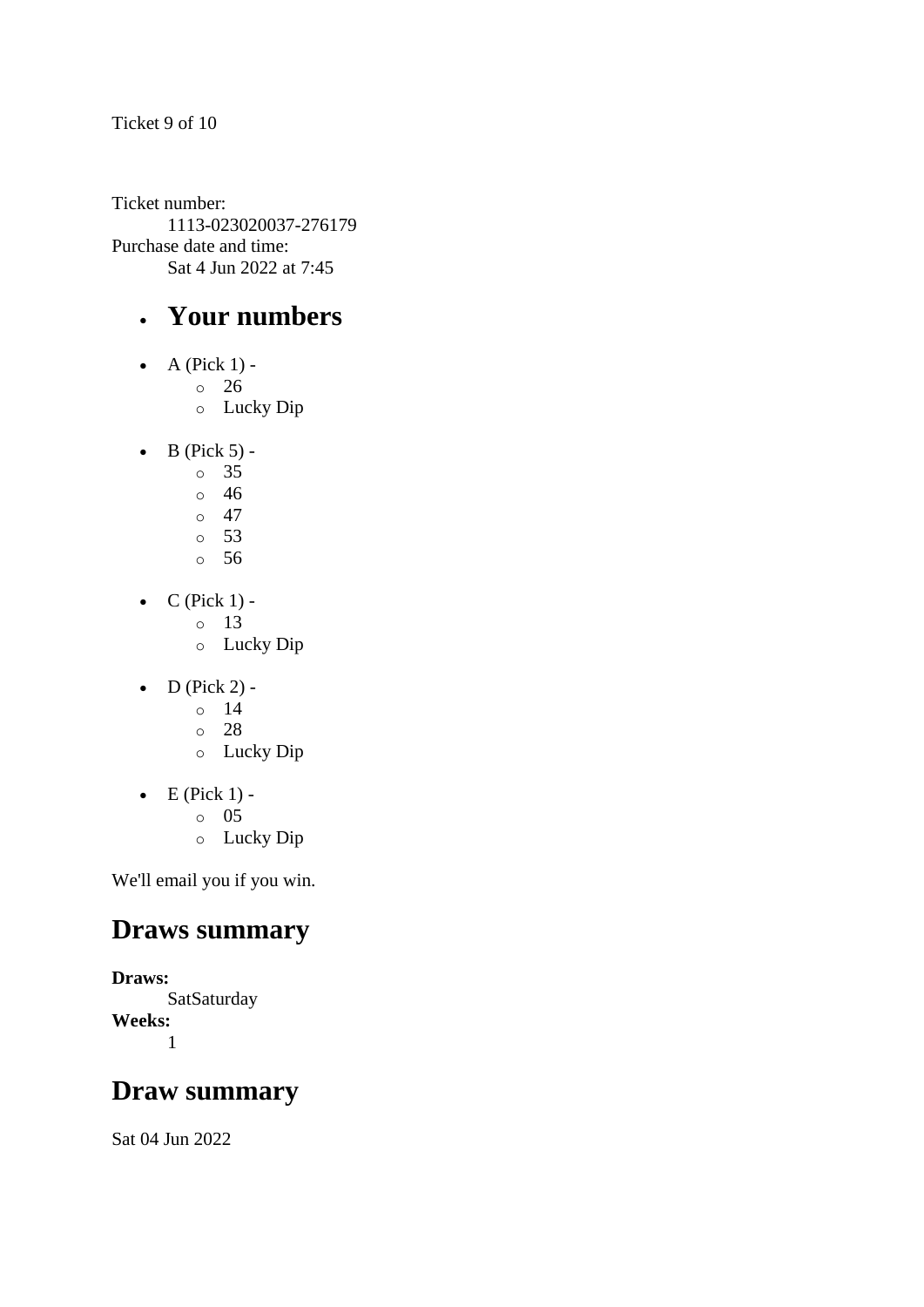### **Draw dates**

• Sat 04 Jun 2022

**Cost:** 5 plays x £1.00 for 1 draw = £5.00

## **Total:**

£5.00

*--------------------------------------------------------*

#### *Lottery Syndicate Group 20*

#### *1) Ry98M51, 2) Ri28L30, 3) DA28P08, 4) Ka10K21,5) Ch75T16,6) Lo82S20,7) La63A15, 8) Ra95K11, 9) Ja34T15,10) De87M01, 11) Ro52P07, 12) Ad05R11, 13) Da84S01, 14) Ad34Y2, 15) Ph12O16, 16) Mi68H03/MI68H03, 17) Ga58S03 (G. Schmidt), 18) Ju06M25, 19) Ro98H60, 20) Ju51G23, 21) Cs98M20*

Ticket 10 of 10

Ticket number: 1113-066001409-278279 Purchase date and time: Sat 4 Jun 2022 at 7:45

- $\bullet$  A (Pick 1)
	- o 05
	- o Lucky Dip
- $\bullet$  B (Pick 5) -
	- $\circ$  04
	- o 07
	- $\circ$  13
	- $\circ$  14
	- $\circ$  25
- $\bullet$  C (Pick 1)
	- o 25
	- o Lucky Dip
- $\bullet$  D (Pick 2) -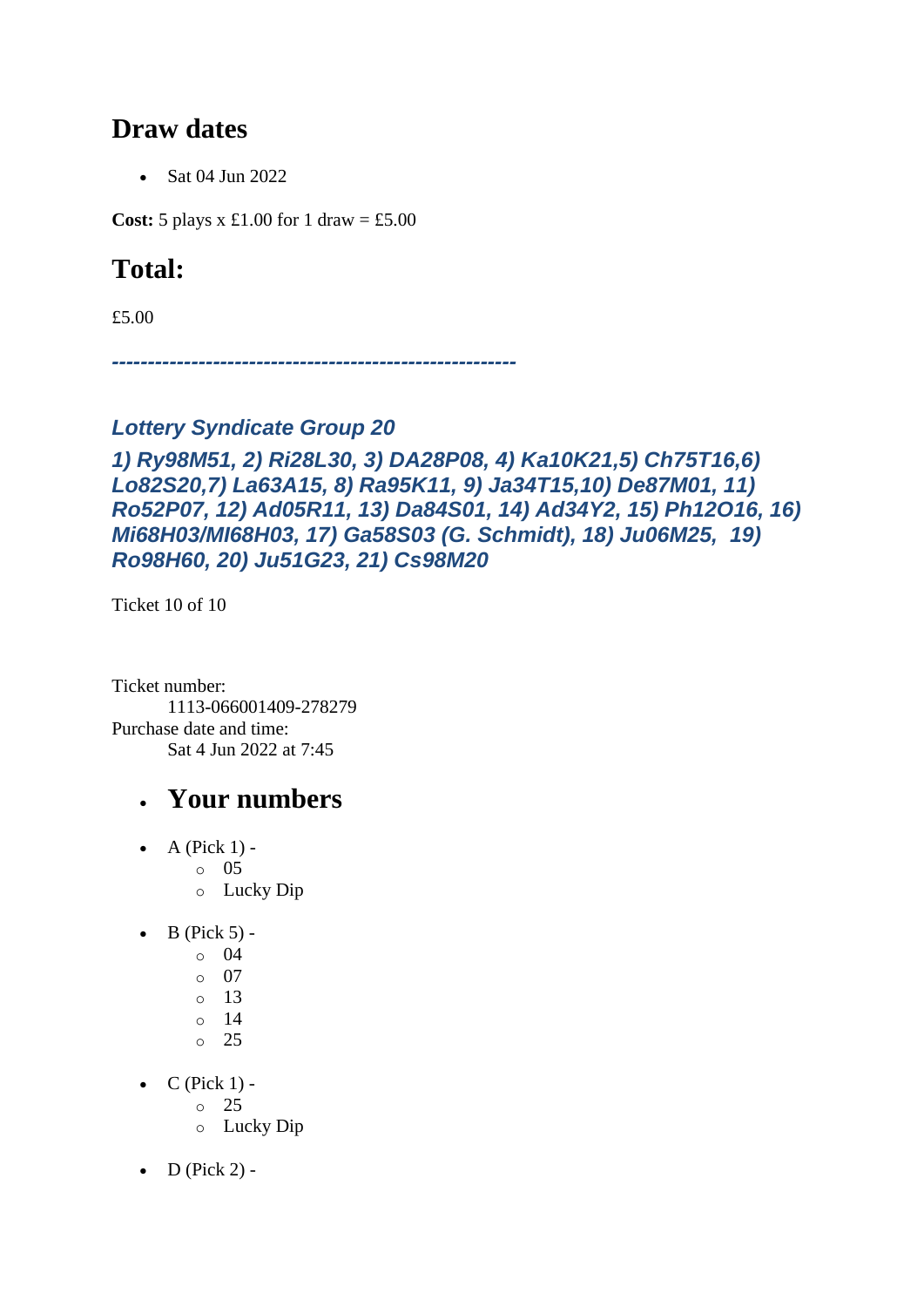o 30 o 58

- o Lucky Dip
- $\bullet$  E (Pick 1)
	- o 04
	- o Lucky Dip

We'll email you if you win.

## **Draws summary**

**Draws: SatSaturday Weeks:** 1

### **Draw summary**

Sat 04 Jun 2022

### **Draw dates**

• Sat 04 Jun 2022

**Cost:** 5 plays x £1.00 for 1 draw = £5.00

## **Total:**

£5.0

*----------------------------------------------------------*

#### *Lottery Syndicate Group 21*

*1) An57P10, 2) An58P14, 3) Te68W11, 4) Jo16V36, 5) Go54H16,6) If33O7, 7) Ka30M09, 8) Da84S01, 9) Ga58S03 (G. Schmidt),10) Te21W11, 11) Ro52P07, 12) Mo08K09, 13) Ry98M51, 14) Ri28L30, 15) Mi02L17, 16) Ro98H60, 17) Ar35L11, 18) -----------, 19) AD25W12, 20) Cs98M20, 21) Ph12O16*

Ticket 1 of 10

Ticket number: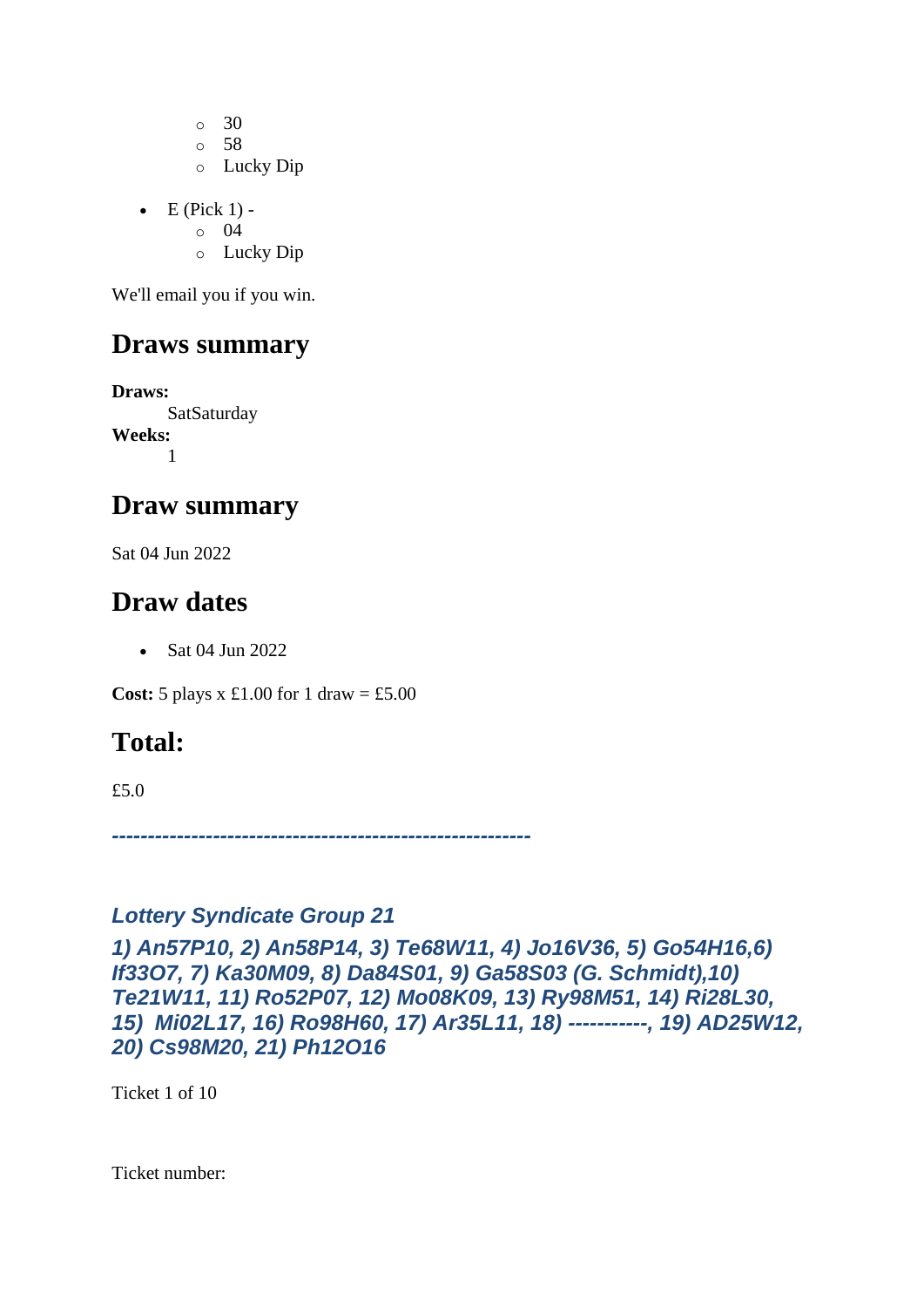1113-003170564-278379 Purchase date and time: Sat 4 Jun 2022 at 7:46

### • **Your numbers**

- A (Pick  $1$ )
	- o 43
	- o Lucky Dip
- $\bullet$  B (Pick 5) -
	- $\circ$  01
	- o 03
	- o 18
	- o 35
	- o 59
	- o Lucky Dip
- $\bullet$  C (Pick 1) -
	- $\circ$  13
	- o Lucky Dip
- $\bullet$  D (Pick 3)
	- o 01
	- o 09
	- o 53
	- o Lucky Dip
- $\bullet$  E (Pick 1)
	- o 21
	- o Lucky Dip

We'll email you if you win.

### **Draws summary**

**Draws: SatSaturday Weeks:** 1

## **Draw summary**

Sat 04 Jun 2022

## **Draw dates**

• Sat 04 Jun 2022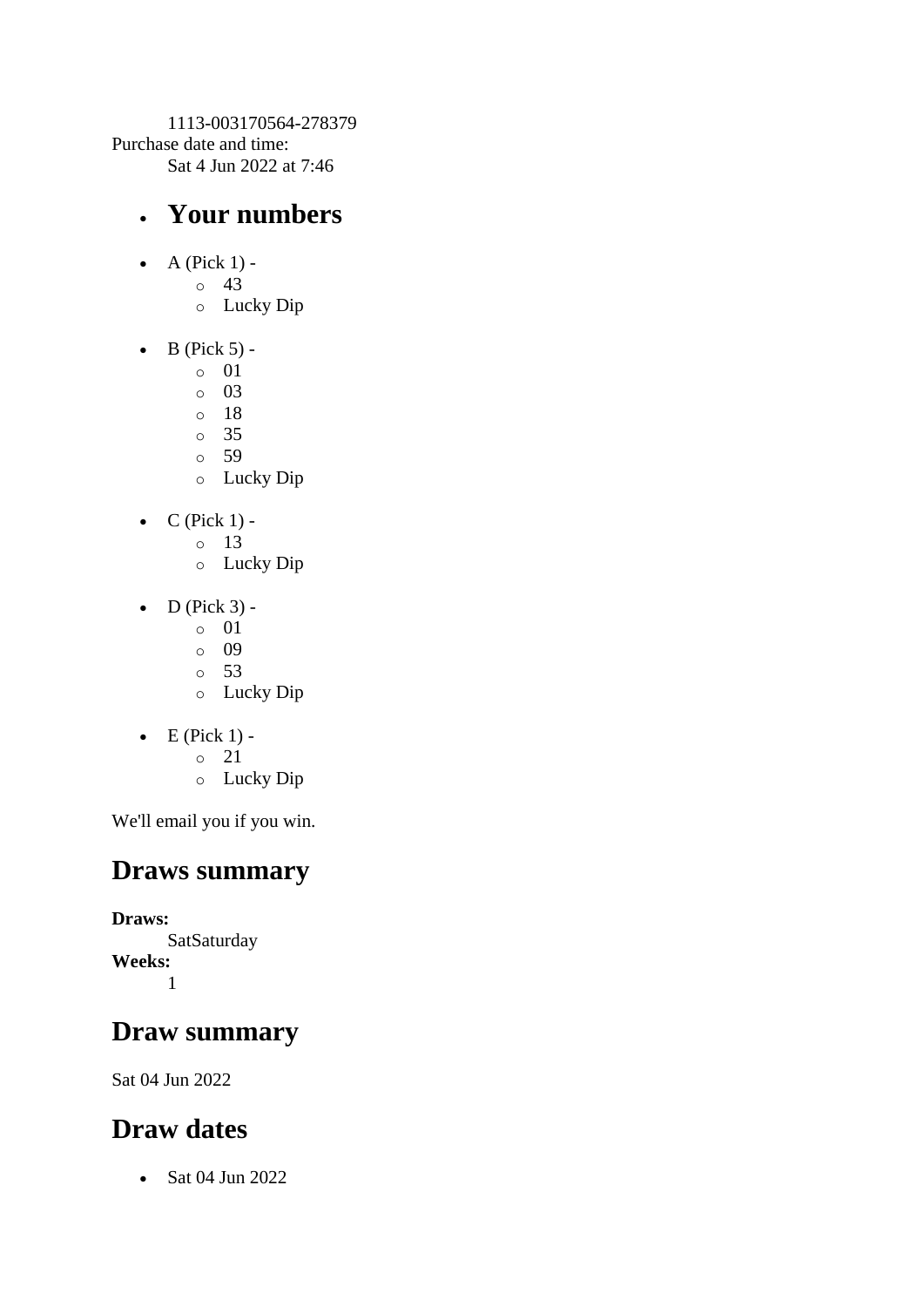**Cost:**  $5$  plays x £1.00 for 1 draw = £5.00

## **Total:**

£5.00

*------------------------------------------------------------*

#### *Lottery Syndicate Group 22*

*1) An57P10, 2) Jo54V2, 3) Ph12O16, 4) MI04J16, 5) Go54H16,6) If33O77, 7) Da10N11Norcup , 8) Da84S01, 9) Ga58S03 (G. Schmidt),10) Te21W11, 11) Vi53J31, 12) Mi68H03/MI68H03, 13) Ed15H21, 14) Op64C23, 15) Jo16V36, 16) Ar35L11, 17) Pe20L31, 18) An67B17, 19) AD25W12, 20) Se32M12, 21) Jo92Y20*

Ticket 2 of 10

Ticket number: 1113-036714756-276079 Purchase date and time: Sat 4 Jun 2022 at 7:46

- A (Pick  $1$ ) -
	- $\circ$  35
		- o Lucky Dip
- $\bullet$  B (Pick 5)
	- o 01
	- o 25
	- o 29
	- o 31
	- o 34
	- o Lucky Dip
- $C$  (Pick 1)
	- o 01
	- o Lucky Dip
- $\bullet$  D (Pick 3)
	- o 11
	- $\circ$  57
	- o 59
	- o Lucky Dip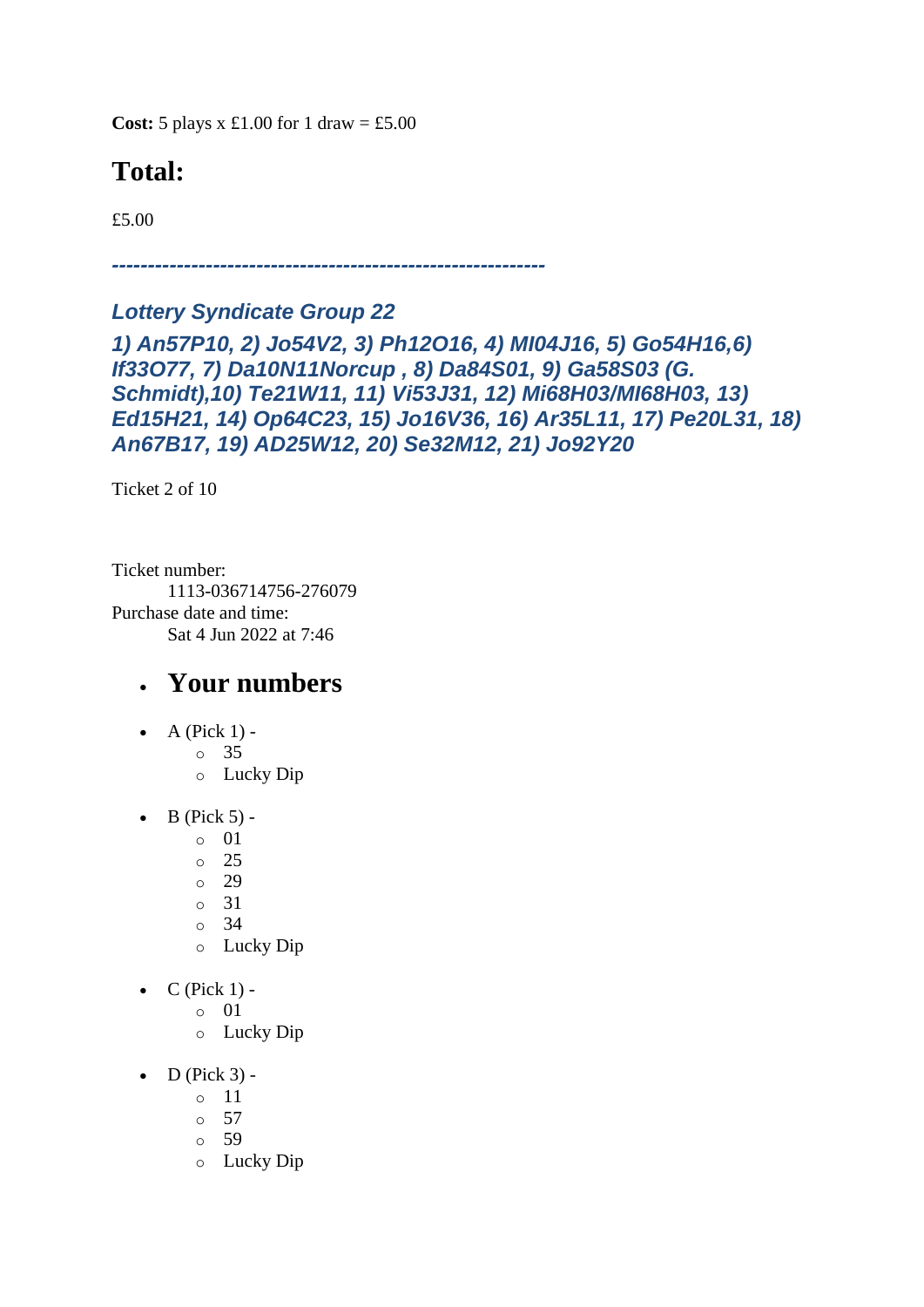- $\bullet$  E (Pick 1) -
	- $\circ$  15
	- o Lucky Dip

### **Draws summary**

**Draws:** SatSaturday **Weeks:** 1

### **Draw summary**

Sat 04 Jun 2022

### **Draw dates**

• Sat 04 Jun 2022

**Cost:** 5 plays x £1.00 for 1 draw = £5.00

### **Total:**

£5.00

*---------------------------------------------------*

#### *Lottery Syndicate Group 23*

*1) Jo54V2, 2) An58P14, 3) Pr06H11, 4) Da84S01, 5) Ha98S01, 6) PE67S20, 7) Wi90H05, 8) Rh06T24, 9) Ga58S03 (G. Schmidt),10) Gr27B30, 11) Ma16W01, 12) Be11V1, 13) Ad05R11, 14) Ab01A01, 15) Ph12O16, 16) He18T10, 17) MI04J16, 18) Mi68H03/MI68H03, 19) Sa52D05, 20) Pe20L31, 21) Jo92Y20*

Ticket 3 of 10

Ticket number: 1113-025251072-275379 Purchase date and time: Sat 4 Jun 2022 at 7:46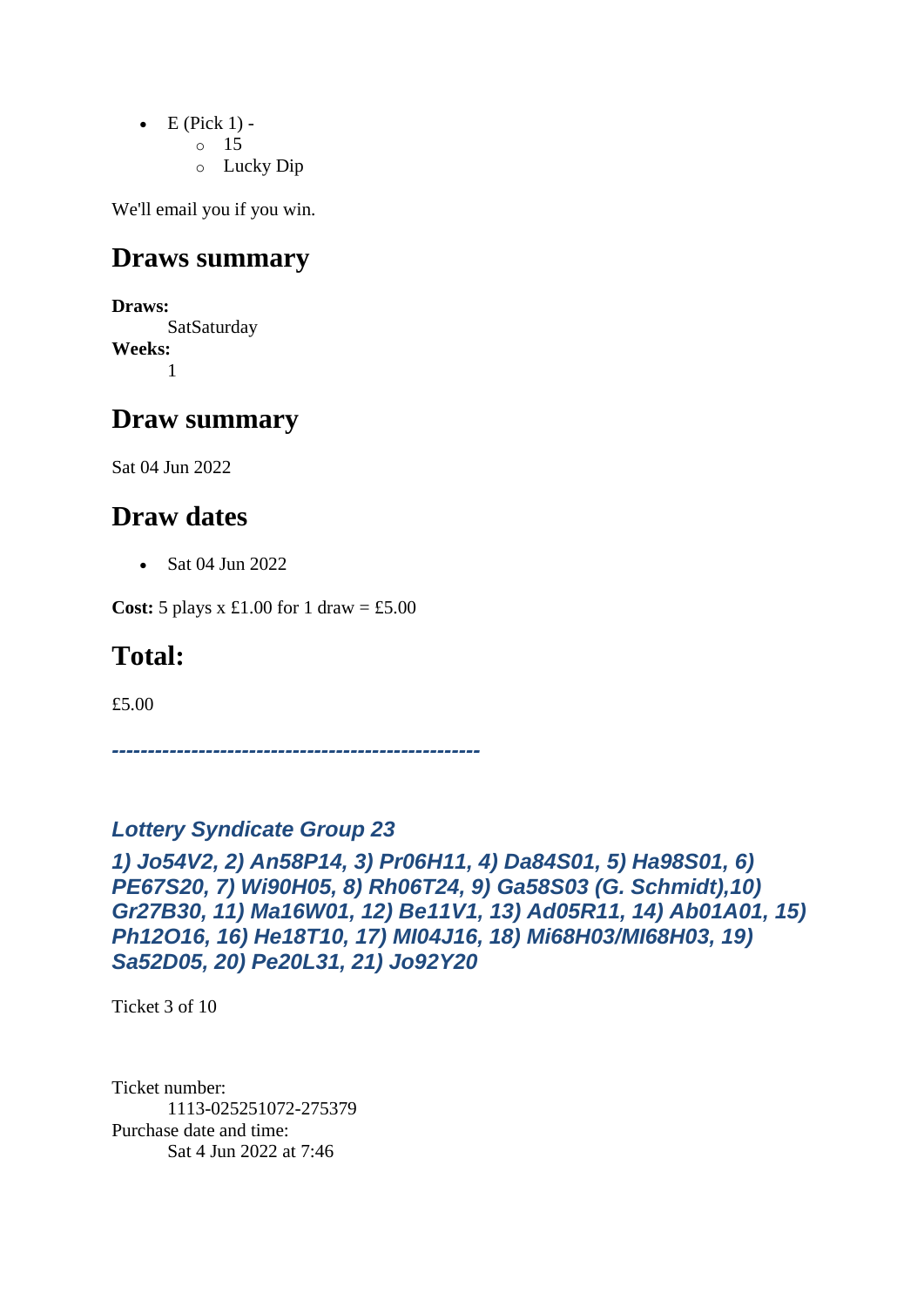### • **Your numbers**

- $\bullet$  A (Pick 1)
	- o 30
		- o Lucky Dip
- $\bullet$  B (Pick 5) -
	- $\circ$  02
	- o 19
	- $\circ$  49
	- o 57
	- o 58
	- o Lucky Dip
- $\bullet$  C (Pick 1) -
	- $\circ$  14
	- o Lucky Dip
- $\bullet$  D (Pick 3)
	- o 08
	- o 19
	- o 22
	- o Lucky Dip
- $\bullet$  E (Pick 1)
	- o 53
	- o Lucky Dip

We'll email you if you win.

## **Draws summary**

**Draws: SatSaturday Weeks:** 1

### **Draw summary**

Sat 04 Jun 2022

## **Draw dates**

• Sat 04 Jun 2022

**Cost:** 5 plays x £1.00 for 1 draw = £5.00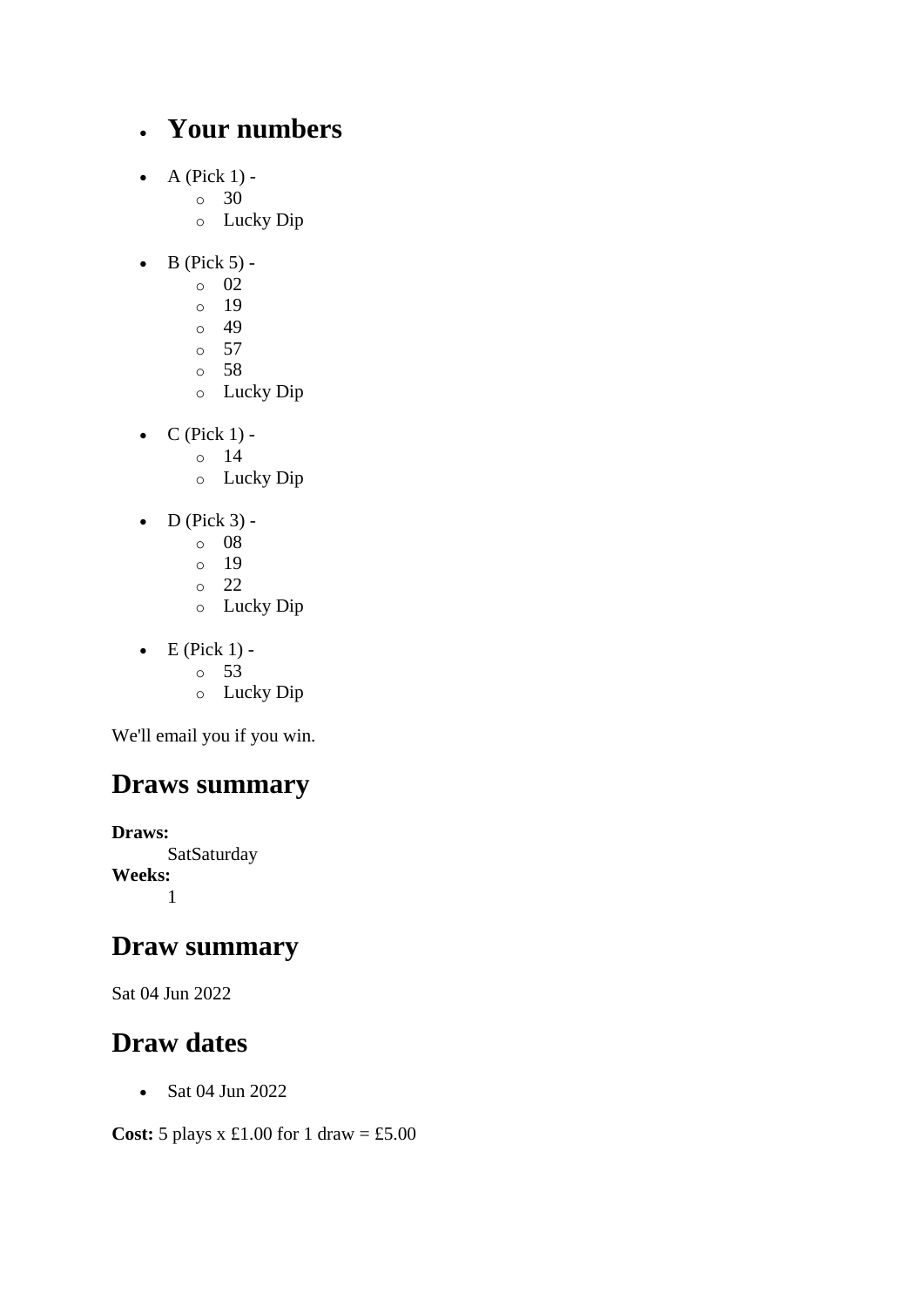### **Total:**

£5.00

*----------------------------------------------------*

#### *Lottery Syndicate Group 24*

*1) Sa52D05, 2) Wi90H05, 3) Ma8S23, 4) Pe20L31,5) CA42S01,6) Ph12O16, 7) Pe03S23, 8) Eu12R03, 9) Ga58S03 (G. Schmidt),10) Sh20S29, 11) Ma16W01, 12) Fr02B01, 13) Ma98D73, 14) Te68W11, 15) Da84S01, 16) He18T10, 17) MI04J16, 18) PE67S20, 19) Ri28L30, 20) Jo54V2, 21) Jo92Y20*

Ticket 4 of 10

Ticket number: 1113-058791168-279679 Purchase date and time: Sat 4 Jun 2022 at 7:46

- $\bullet$  A (Pick 1) -
	- $\circ$  49
		- o Lucky Dip
- $\bullet$  B (Pick 5)
	- o 18
	- o 19
	- o 36
	- o 48
	- o 55
	- o Lucky Dip
- $C$  (Pick 1) -
	- $\circ$  04
		- o Lucky Dip
- $\bullet$  D (Pick 3)
	- o 16
		- o 32
		- $\circ$  43
		- o Lucky Dip
- $\bullet$  E (Pick 1)
	- o 21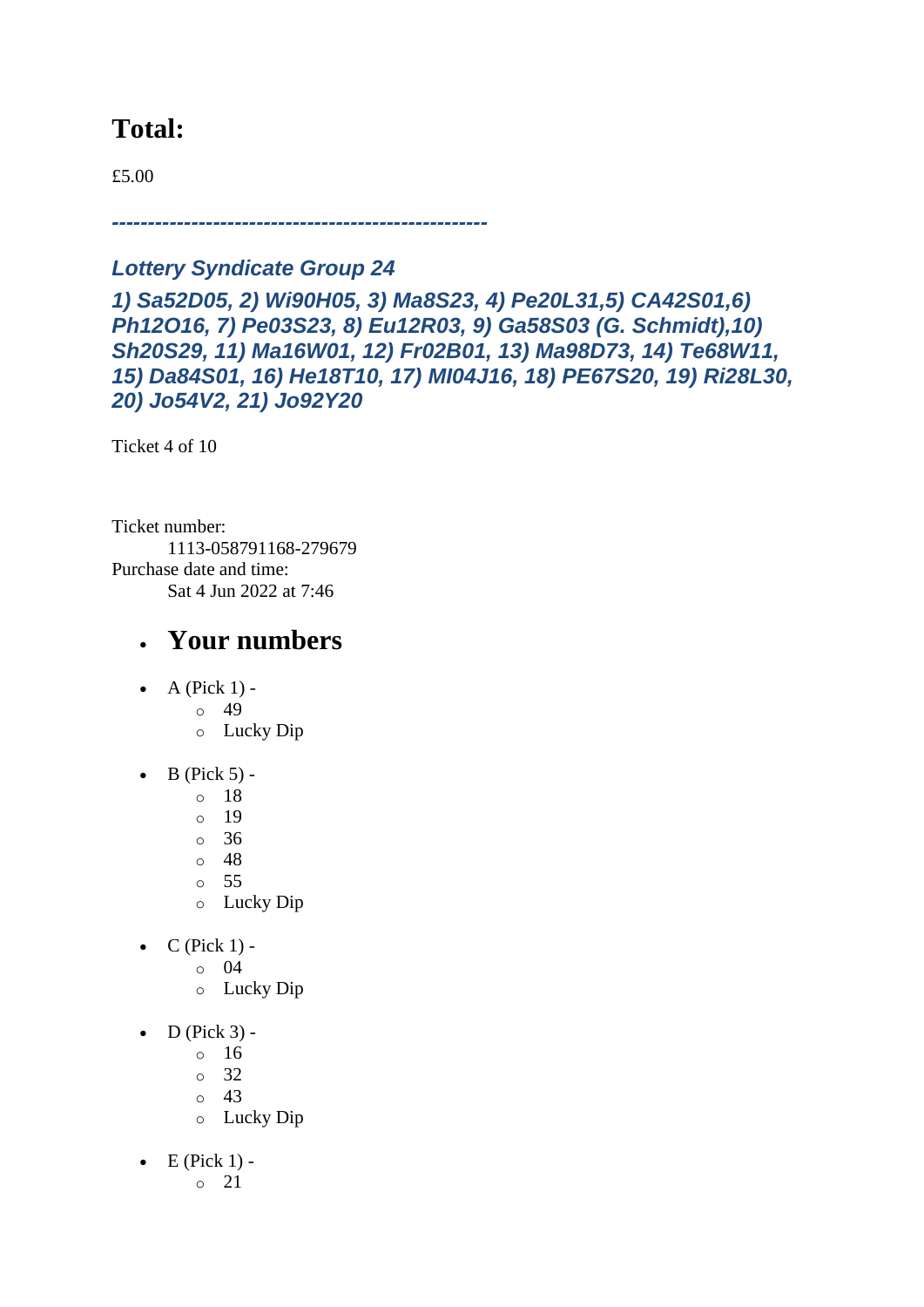o Lucky Dip

We'll email you if you win.

#### **Draws summary**

**Draws: SatSaturday Weeks:** 1

### **Draw summary**

Sat 04 Jun 2022

### **Draw dates**

• Sat 04 Jun 2022

**Cost:**  $5$  plays x £1.00 for 1 draw = £5.00

## **Total:**

£5.00

*----------------------------------------------------------*

#### *Lottery Syndicate Group 25*

*1) Sa52D05, 2) Ju86G11, 3) Jo57F06, 4) Jo16V36,5) Ry98M51, 6) CA42S01, 7) Wi90H05, 8) Fr02B01, 9) Te19B30,10) TH94L16, 11) Ma86M06, 12) De47C03, 13) MI04J16, 14) Sh20S29, 15) Te68W11,16) Ma8S23, 17) St81P02, 18) Ha98S01, 19) Ma94N21, 20) Be11V1, 21) Eu12R03*

Ticket 5 of 10

Ticket number: 1113-025185536-274279 Purchase date and time: Sat 4 Jun 2022 at 7:46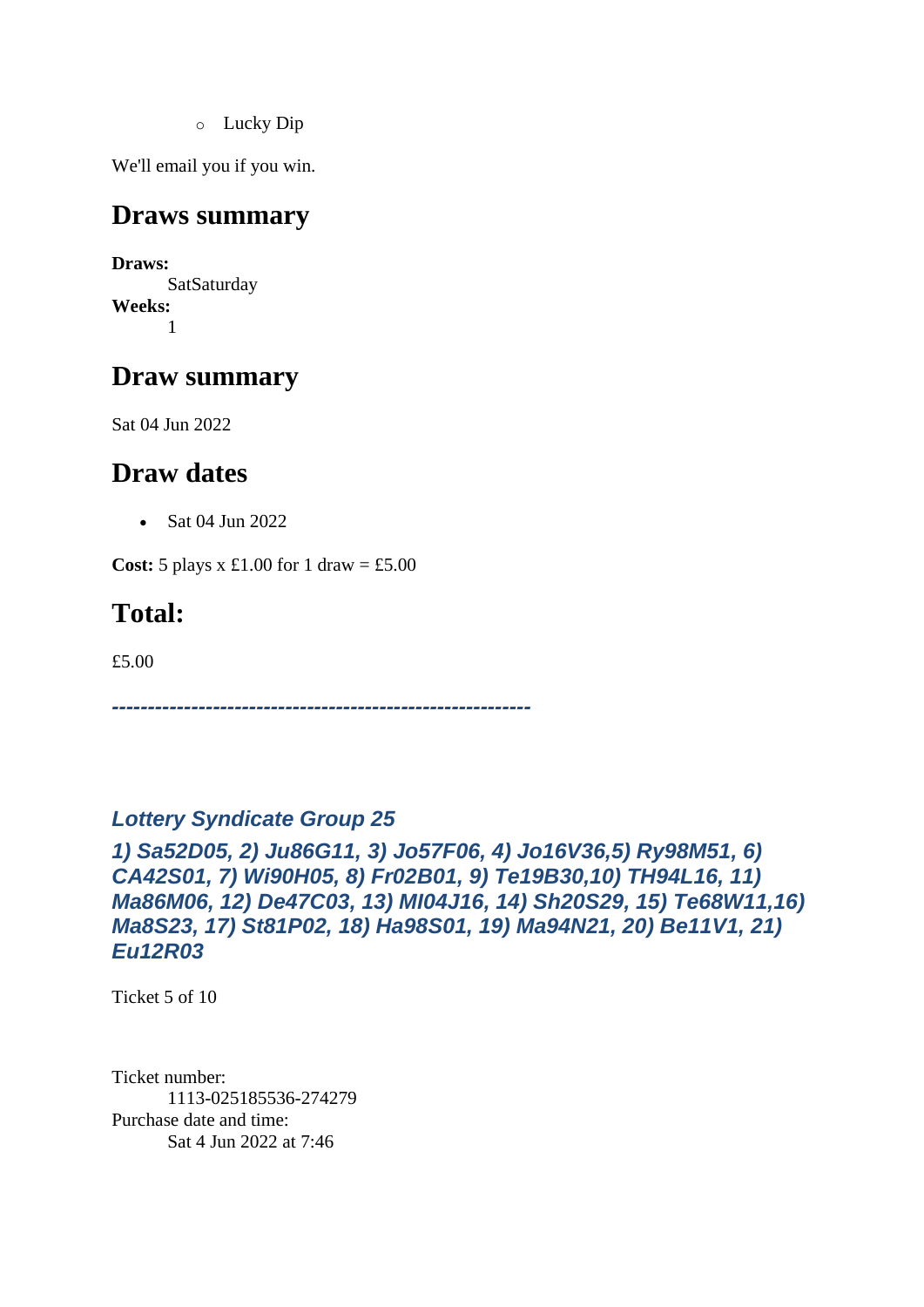### • **Your numbers**

- $\bullet$  A (Pick 1)
	- o 46
	- o Lucky Dip
- $\bullet$  B (Pick 5)
	- o 08
	- o 32
	- o 35
	- o 39
	- o 46
	- o Lucky Dip
- $\bullet$  C (Pick 1) -
	- $\circ$  41
	- o Lucky Dip
- $\bullet$  D (Pick 3) -
	- $\circ$  25
	- o 36
	- o 51
	- o Lucky Dip
- $\bullet$  E (Pick 1) -
	- $\circ$  20
	- o Lucky Dip

We'll email you if you win.

## **Draws summary**

**Draws: SatSaturday Weeks:** 1

### **Draw summary**

Sat 04 Jun 2022

## **Draw dates**

• Sat 04 Jun 2022

**Cost:** 5 plays x £1.00 for 1 draw = £5.00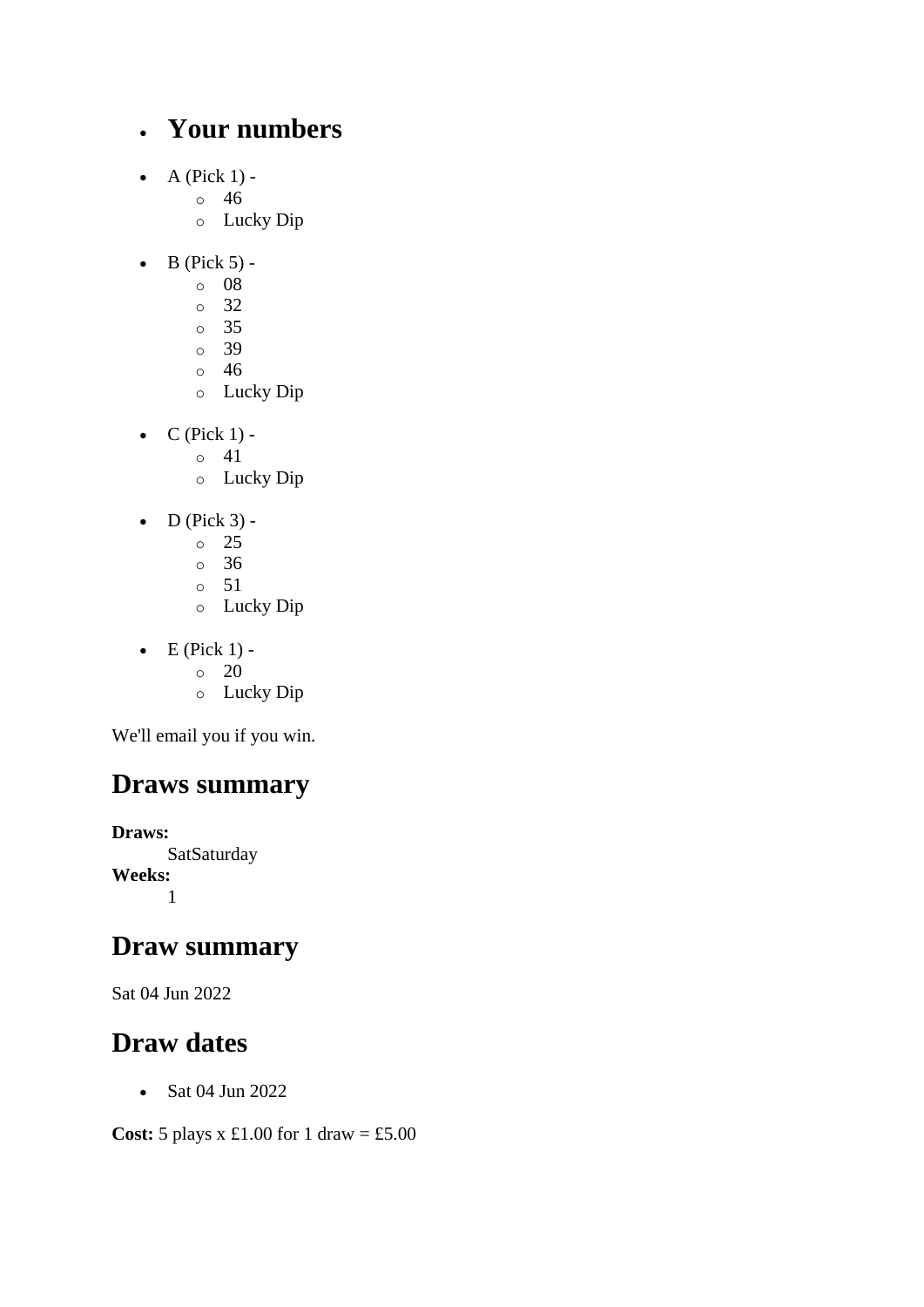### **Total:**

£5.00

*-------------------------------------------------*

#### *Lottery Syndicate Group 26*

*1) Ry98M51, 2) Te68W11, 3) Be55G77, 4) Sh20S29,5) Ri28L30,6) CA42S01, 7) Jo16V36, 8) Al57S13, 9) Te19B30,10) Pe03S23, 11) Pa65A06, 12) De47C03, 13) Ka30M09, 14) Ha90S03, 15) Ma52A71,16) Ma86M06 17) Ed55T02, 18) St81P02, 19) TH94L16, 20) Ma56S01, 21) Jo92Y20*

Ticket 6 of 10

Ticket number: 1113-019942660-272379 Purchase date and time: Sat 4 Jun 2022 at 7:46

- $\bullet$  A (Pick 1) -
	- $\circ$  10
		- o Lucky Dip
- $\bullet$  B (Pick 5)
	- o 04
	- o 14
	- $\circ$  23
	- o 41
	- o 56
	- o Lucky Dip
- $C$  (Pick 1)
	- o 45
	- o Lucky Dip
- $\bullet$  D (Pick 2)
	- o 43
	- o 57
	- o Lucky Dip
- $\bullet$  E (Pick 1) -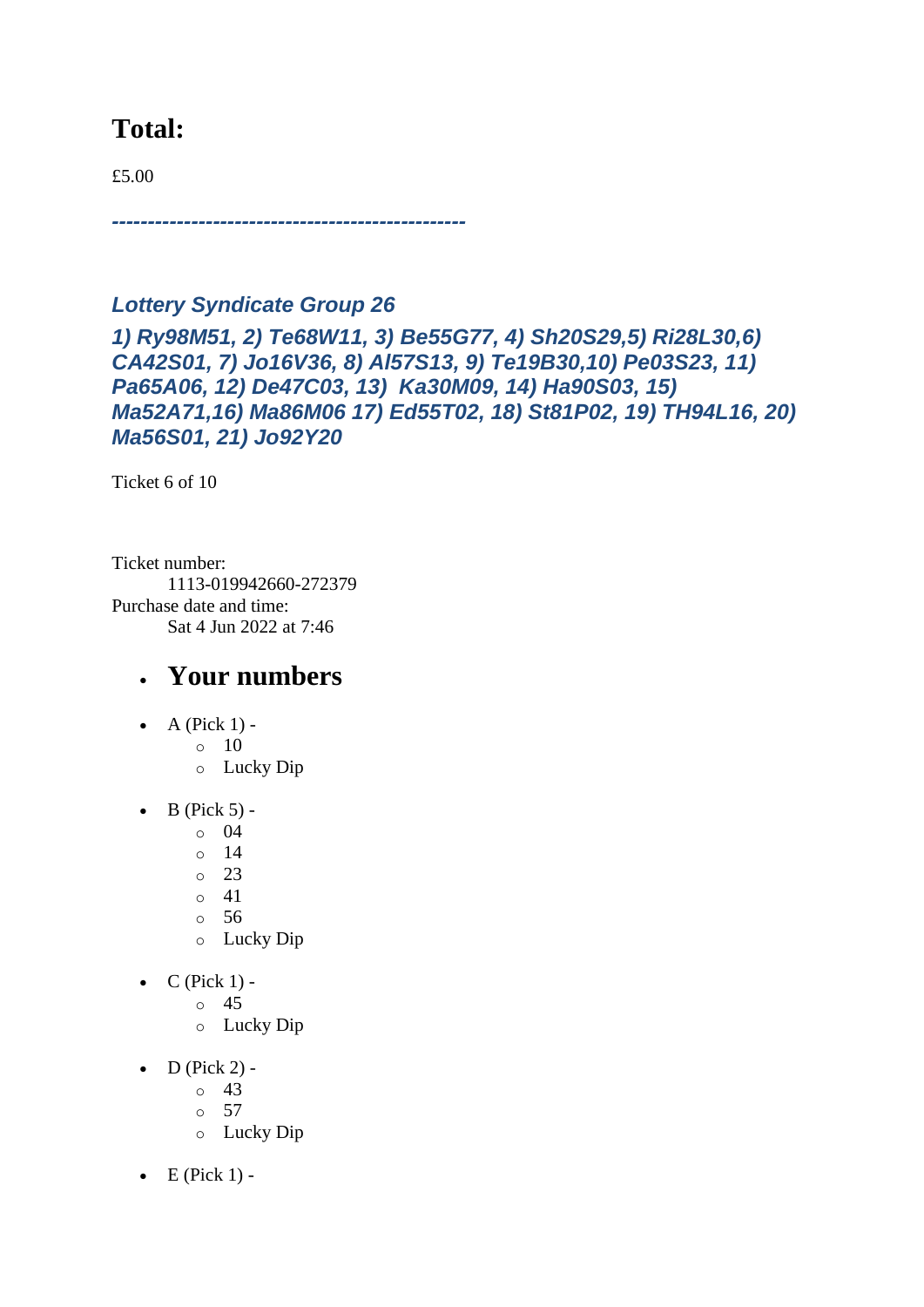- o 01
- o Lucky Dip

### **Draws summary**

**Draws: SatSaturday Weeks:** 1

## **Draw summary**

Sat 04 Jun 2022

### **Draw dates**

• Sat 04 Jun 2022

**Cost:**  $5$  plays x £1.00 for 1 draw = £5.00

## **Total:**

£5.00

*----------------------------------------------------*

#### *Lottery Syndicate Group 27*

*1) Al57S13, 2) CE76J05, 3) Be55G77, 4) Sh20S29,5) Mo08K09,6) CA42S01, 7) Pa65A06, 8) Ha90S03, 9) Te19B30,10) Te68W11, 11) Mi68H03/MI68H03, 12) De47C03, 13) Gr27B30, 14) St81P02, 15) Ro57M05, 16) LE29H09, 17) Ma56S01, 18) Ra51N11, 19) Do1V1, 20) Ni02G12, 21) Jo92Y20*

Ticket 7 of 10

Ticket number: 1113-046217472-271879 Purchase date and time: Sat 4 Jun 2022 at 7:46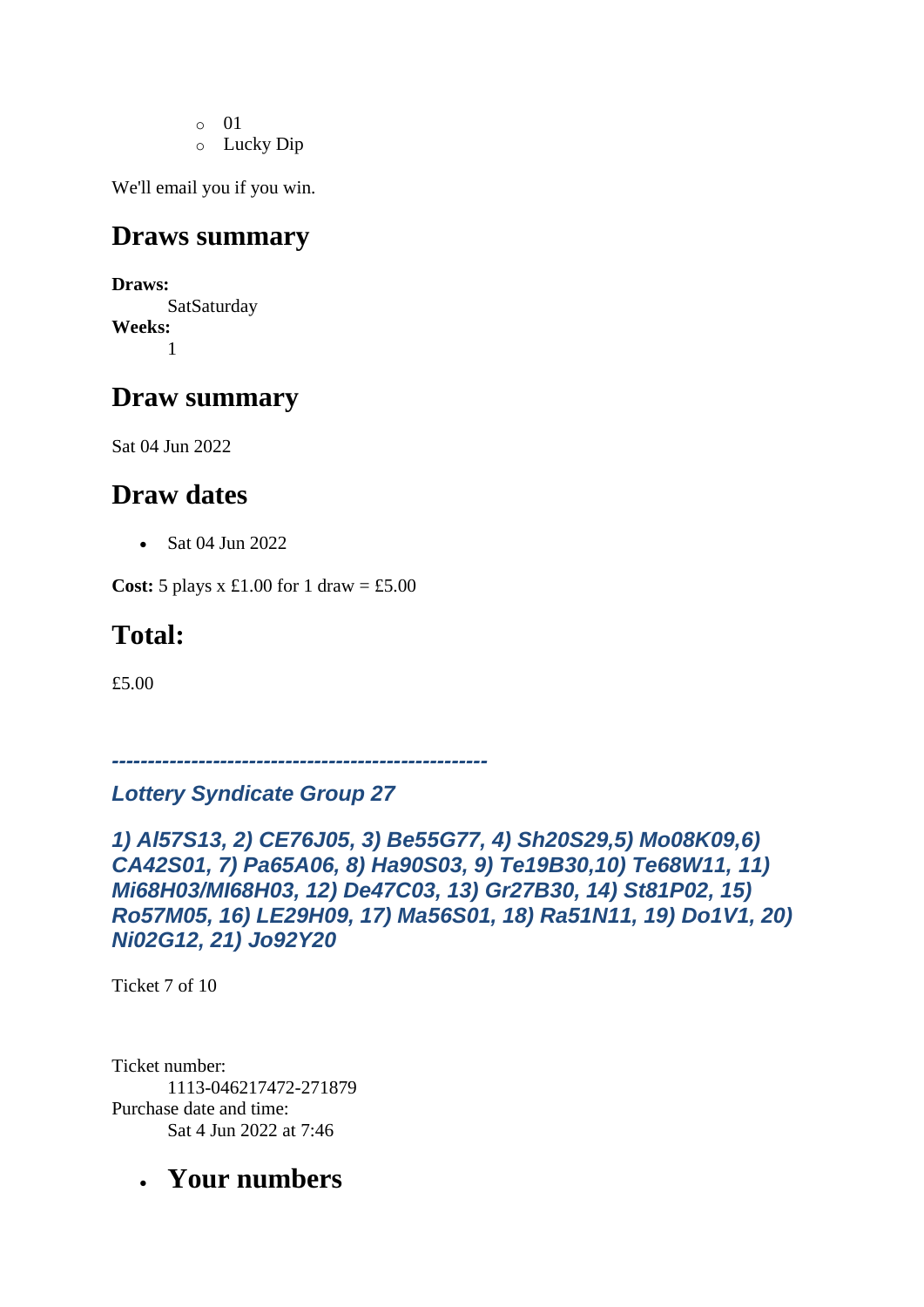- $\bullet$  A (Pick 1)
	- o 34
	- o Lucky Dip
- $\bullet$  B (Pick 5)
	- o 06
	- $\circ$  24
	- o 34
	- o 43
	- o 58 o Lucky Dip
	-
- $\bullet$  C (Pick 1) -
	- $\circ$  40
	- o Lucky Dip
- $\bullet$  D (Pick 2)
	- o 39
	- o 55
	- o Lucky Dip
- $\bullet$  E (Pick 1) -
	- $\circ$  48
	- o Lucky Dip

### **Draws summary**

**Draws: SatSaturday Weeks:** 1

#### **Draw summary**

Sat 04 Jun 2022

### **Draw dates**

• Sat 04 Jun 2022

**Cost:** 5 plays x £1.00 for 1 draw = £5.00

### **Total:**

£5.00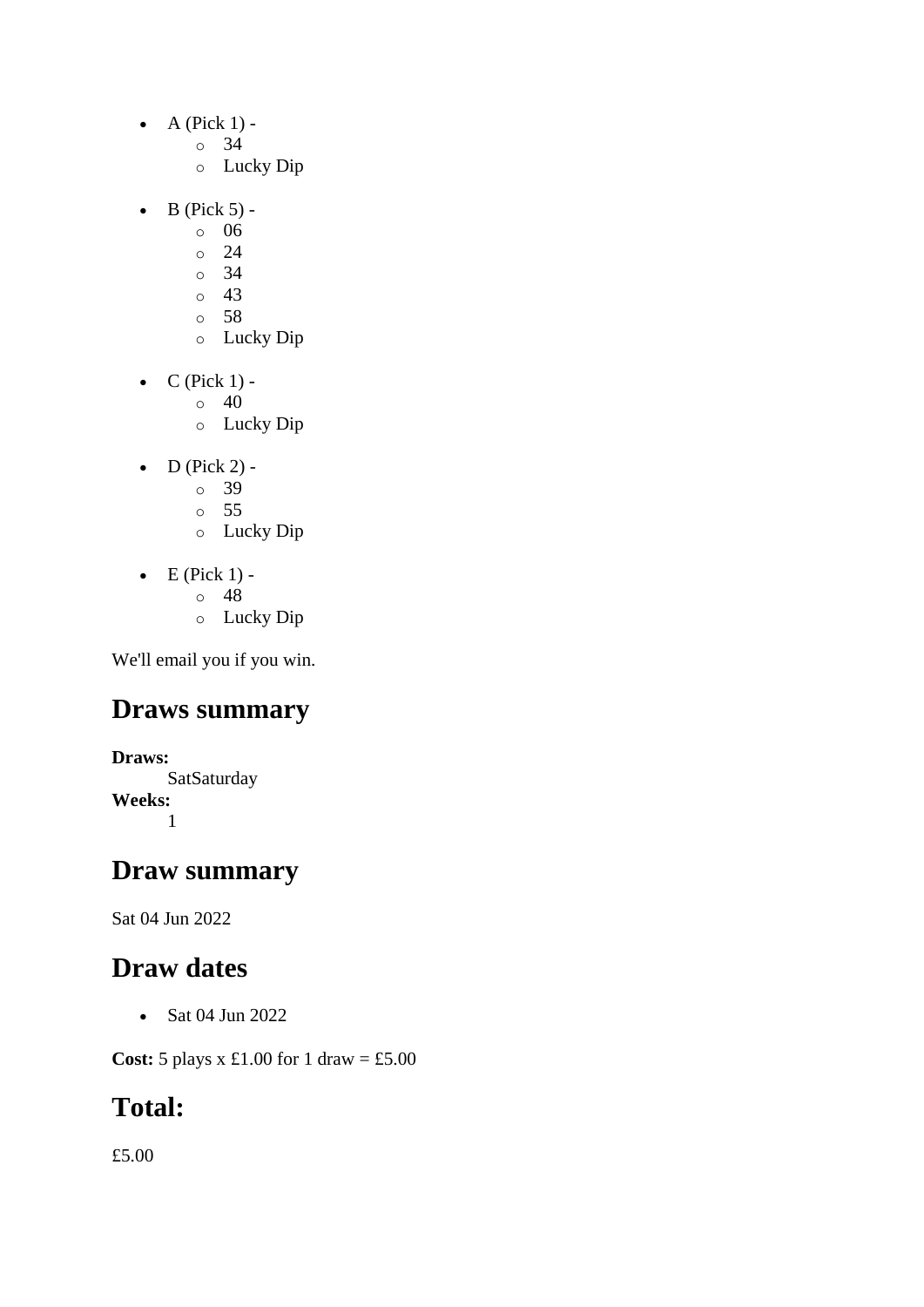#### *Lottery Syndicate Group 28*

*----------------------------------------------------*

*1) Ti53W41, 2) Ra51N11, 3) Ma52A71, 4) Mo08K09, 5) Ma98D73,6) Ro57M05, 7) AL06S23, 8) Pe57L11, 9) De05M22, 10) Ne03F12, 11) Ad34Y2, 12) Ni02G12, 13) Vi53J31, 14) Pe03S23, 15) Jo16V36, 16) --- --------, 17) Jo57F06, 18) Ma56S01, 19) Ra86P02, 20) Ro07W32, 21) Pe21W01*

Ticket 8 of 10

Ticket number: 1113-040974596-279679 Purchase date and time: Sat 4 Jun 2022 at 7:46

### • **Your numbers**

- $\bullet$  A (Pick 1)
	- o 39
		- o Lucky Dip
- $\bullet$  B (Pick 5) -
	- $\circ$  03
		- o 30
		- o 35
		- o 46
		- $\circ$  52
		- o Lucky Dip
- $C$  (Pick 1) -
	- $\circ$  49
	- o Lucky Dip
- $D$  (Pick 2) -
	- $\circ$  05
	- o 46
	- o Lucky Dip
- $\bullet$  E (Pick 1)
	- o 14
	- o Lucky Dip

We'll email you if you win.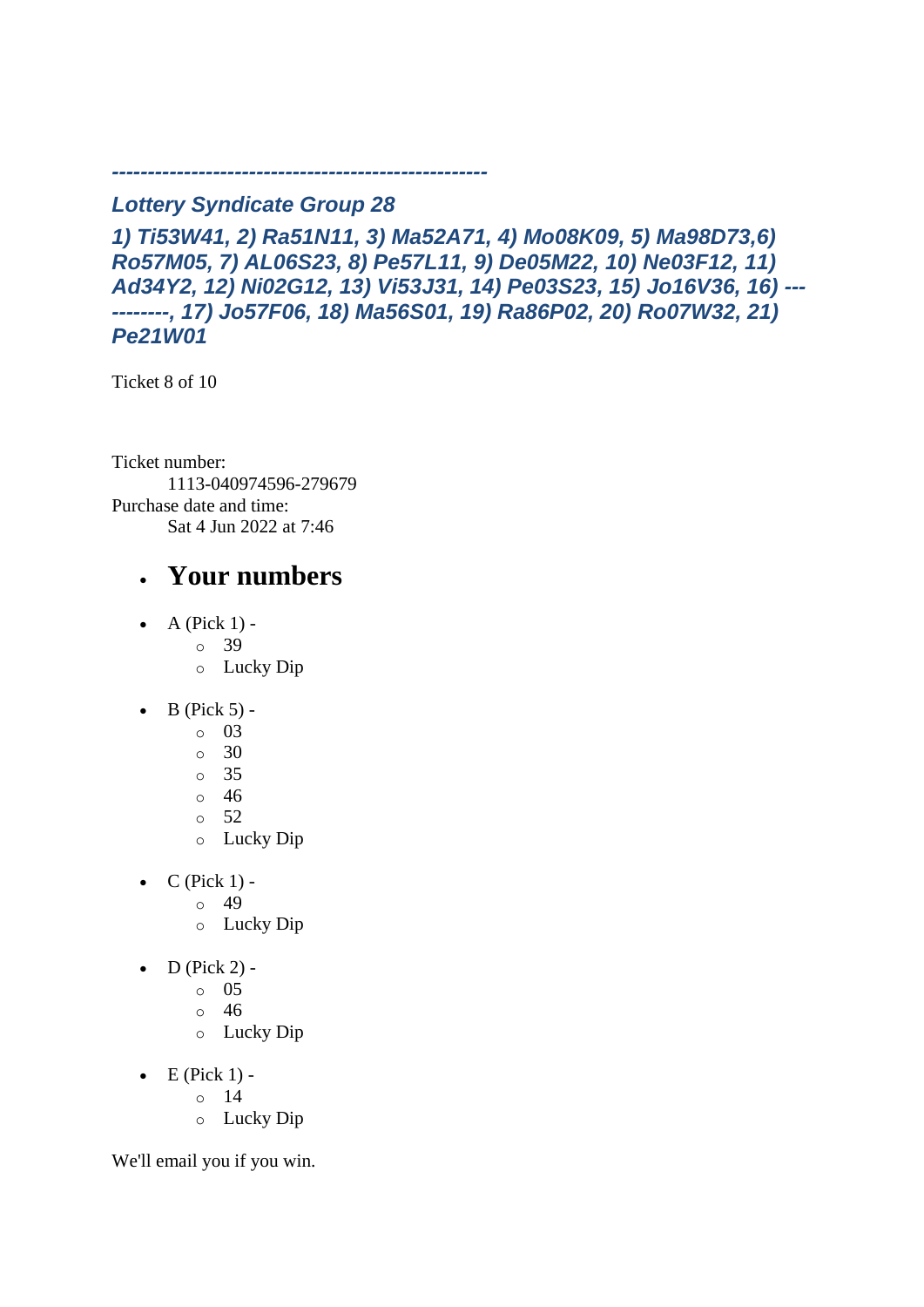## **Draws summary**

**Draws: SatSaturday Weeks:** 1

## **Draw summary**

Sat 04 Jun 2022

## **Draw dates**

• Sat 04 Jun 2022

**Cost:** 5 plays x £1.00 for 1 draw = £5.00

# **Total:**

£5.00

### *Lottery Syndicate Group 29*

*----------------------------------------------------*

*1) FR30E17, 2) Pe03S23, 3) Li08G23, 4) Ri05M06,5) Ad05R11, 6) Pa52W81, 7) Mo08K09, 8) Me21F22, 9) Ra86P02,10) Mi02L17, 11) Ed55T02, 12) De05M22, 13) Jo54V2, 14) Ma56S01, 15) Pe57L11, 16) - David1980, 17) Ju86G11, 18) Jo57F06, 19) Pe20L31, 20) Ma52A71, 21) Pe21W01*

Ticket 9 of 10

Ticket number: 1113-029445376-277879 Purchase date and time: Sat 4 Jun 2022 at 7:46

- A (Pick  $1$ ) -
	- $\circ$  14
	- o Lucky Dip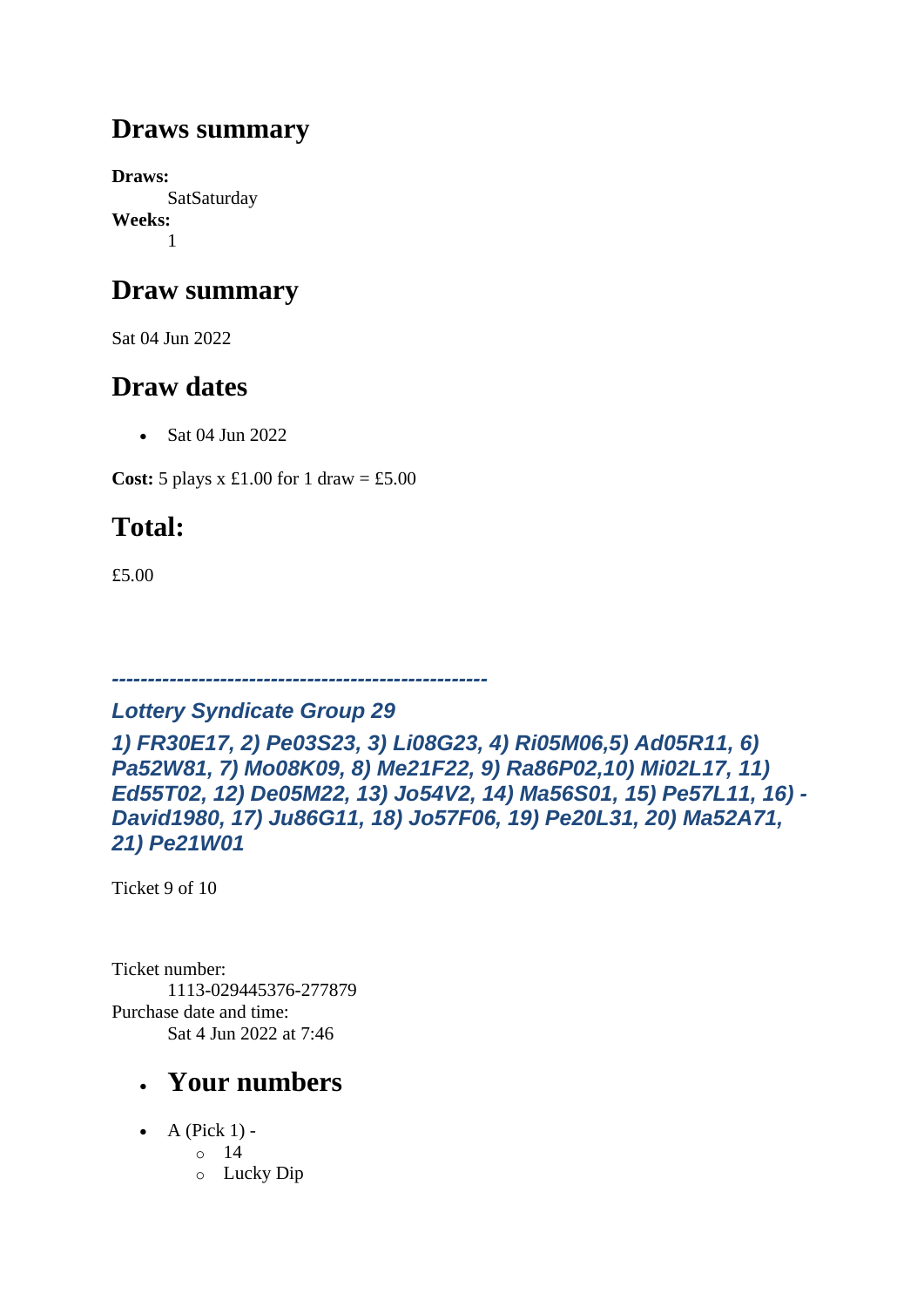- $\bullet$  B (Pick 5)
	- o 15
		- o 21
	- $\degree$  26
	- o 28
	- o 45
	- o Lucky Dip
- $C$  (Pick 1)
	- o 32
		- o Lucky Dip
- $\bullet$  D (Pick 2)
	- o 09
	- o 45
	- o Lucky Dip
- $\bullet$  E (Pick 1)
	- o 32
	- o Lucky Dip

# **Draws summary**

**Draws: SatSaturday Weeks:** 1

# **Draw summary**

Sat 04 Jun 2022

# **Draw dates**

• Sat 04 Jun 2022

**Cost:** 5 plays x £1.00 for 1 draw = £5.00

# **Total:**

£5.00

*Lottery Syndicate Group 30*

*----------------------------------------------------*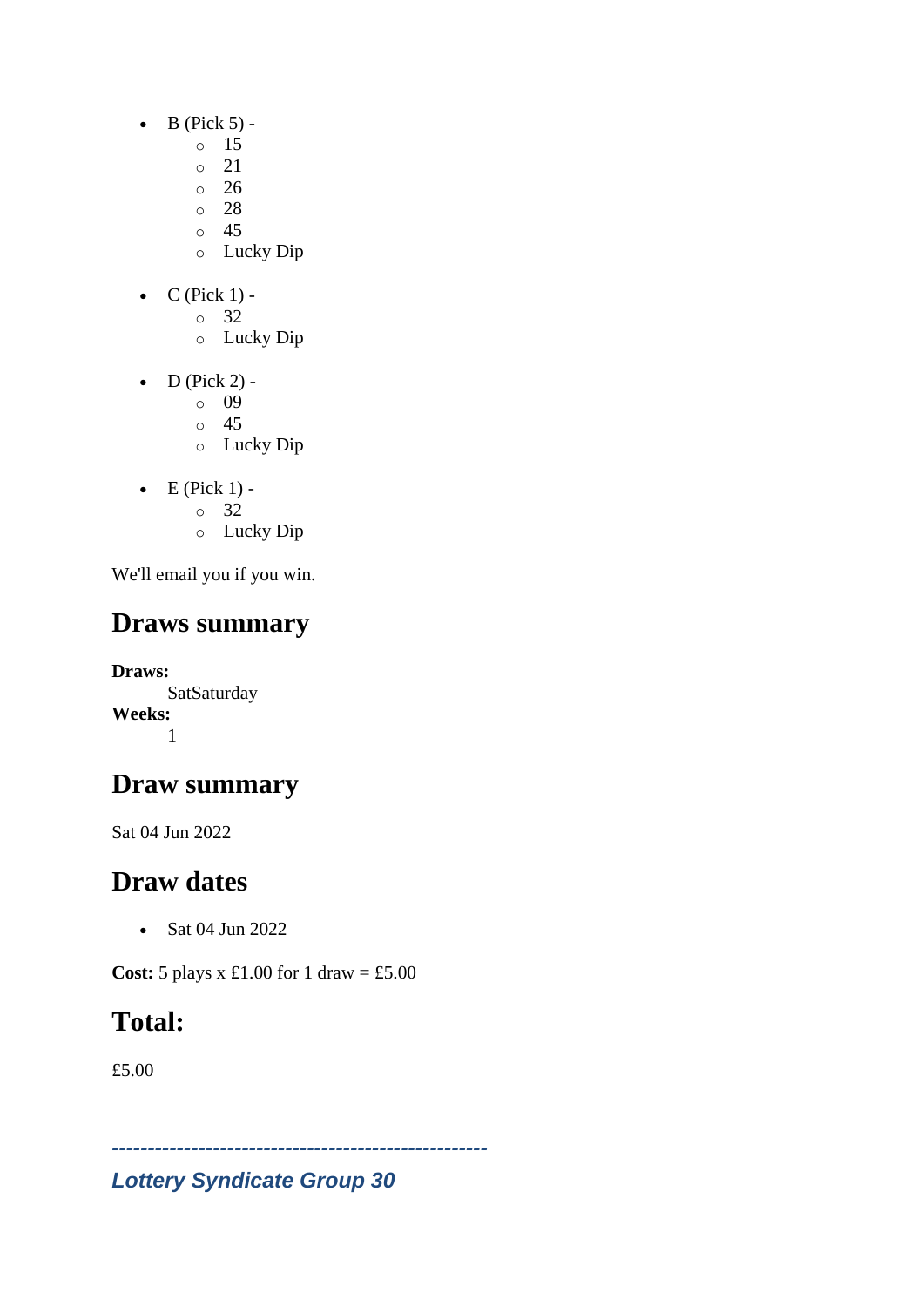```
1) Ca05F01, 2) Si12G05, 3) Me21F22, 4) Ad05R11, 5) Pe21W01, 6) 
De05M22, 7) Pe03S23, 8) Li08G23, 9) Dy02J22,10) Jo57F06, 11) 
Ra86P02, 12) To10J23, 13) Sa03M11, 14) BA09K03Basat, 15) 
AL06S23, 16) Do1V1, 17) Hi06R06, 18) Ri05M06, 19) Pe20L31, 20) 
Ne03F12, 21) Ge08D01
```
Ticket 10 of 10

Ticket number: 1113-062985472-272479 Purchase date and time: Sat 4 Jun 2022 at 7:46

### • **Your numbers**

- A (Pick  $1$ )
	- o 55
		- o Lucky Dip
- $\bullet$  B (Pick 5) -
	- $\circ$  03
		- $\degree$  27
		- o 37
		- o 39
		- o 43 o Lucky Dip
- $\bullet$  C (Pick 1)
	- o 29
	- o Lucky Dip
- $D$  (Pick 2)
	- o 37
	- $\circ$  44
	- o Lucky Dip
- $\bullet$  E (Pick 1)
	- o 56
	- o Lucky Dip

We'll email you if you win.

### **Draws summary**

**Draws:**

SatSaturday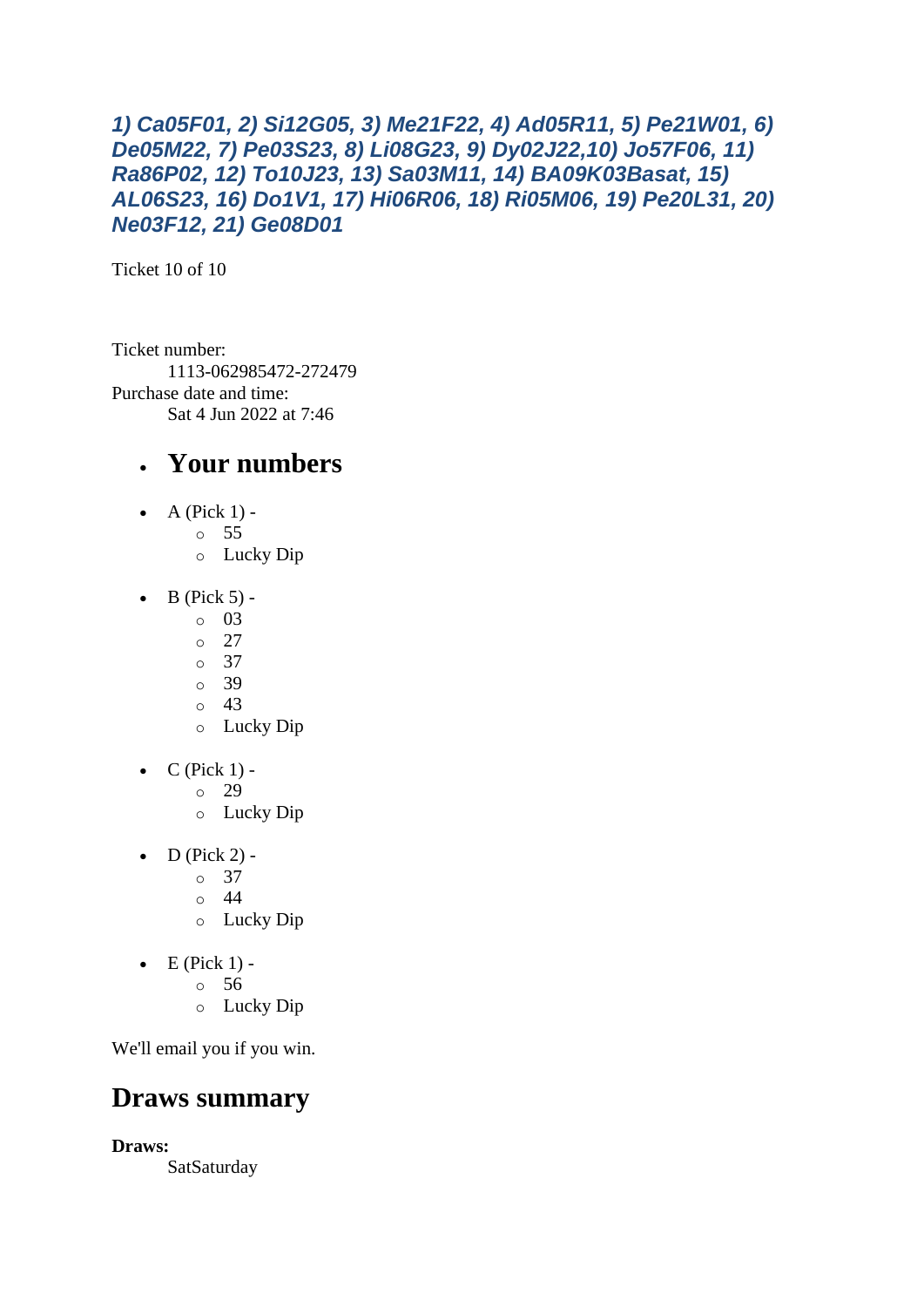**Weeks:** 1

### **Draw summary**

Sat 04 Jun 2022

### **Draw dates**

• Sat 04 Jun 2022

**Cost:** 5 plays x £1.00 for 1 draw = £5.00

## **Total:**

£5.0

*----------------------------------------------------*

#### *Lottery Syndicate Group 31*

*1) Ca05F01, 2) To10J23, 3) Dy02J22, 4) Ad05R11, 5) Ne03F12, 6) De05M22, 7) David1980, 8) Li08G23, 9) Sa03M11,10) Jo57F06, 11) Fr02B01, 12) Si12G05, 13) AL06S23, 14) IA05W25, 15) Me21F22, 16) Do1V1, 17) Hi06R06, 18) Ri05M06, 19) Ma02L23, 20) Ka10K21, 21) Ge08D01*

Ticket 1 of 3

Ticket number: 1113-008415232-276179 Purchase date and time: Sat 4 Jun 2022 at 7:48

- A (Pick  $1$ )
	- o 34
	- o Lucky Dip
- $\bullet$  B (Pick 5) -
	- $\circ$  02
	- o 07
	- $\circ$  20
	- o 25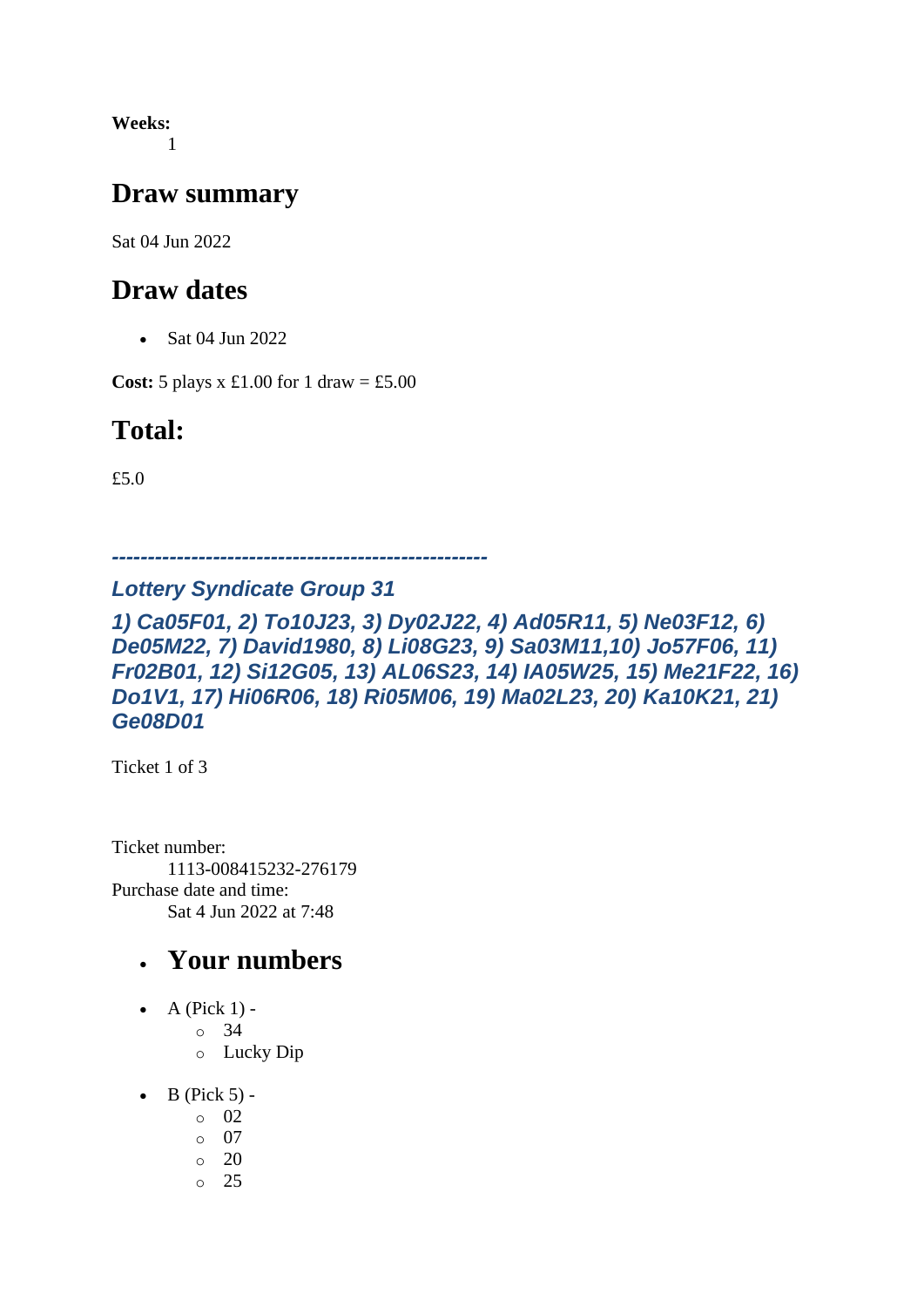- $\circ$  50
- o Lucky Dip
- $C$  (Pick 1)
	- o 35
		- o Lucky Dip
- $\bullet$  D (Pick 3)
	- o 02
		- o 24
		- $\circ$  40 o Lucky Dip
- $\bullet$  E (Pick 1)
	- o 09
	- o Lucky Dip

## **Draws summary**

**Draws:** SatSaturday **Weeks:** 1

## **Draw summary**

Sat 04 Jun 2022

## **Draw dates**

• Sat 04 Jun 2022

**Cost:**  $5$  plays x £1.00 for 1 draw = £5.00

## **Total:**

£5.00

*----------------------------------------------------*

#### *Lottery Syndicate Group 32*

*1) St07G02, 2) Dy02J22, 3) Am08M22, 4) AL06S23, 5) Fr02B01, 6) Ne03F12, 7) Mi02L17, 8) Rh06T24, 9) Ge08D01,10) BA09K03Basat, 11) Me21F22, 12) Li08G23, 13) IA05W25, 14) TA05W02, 15)*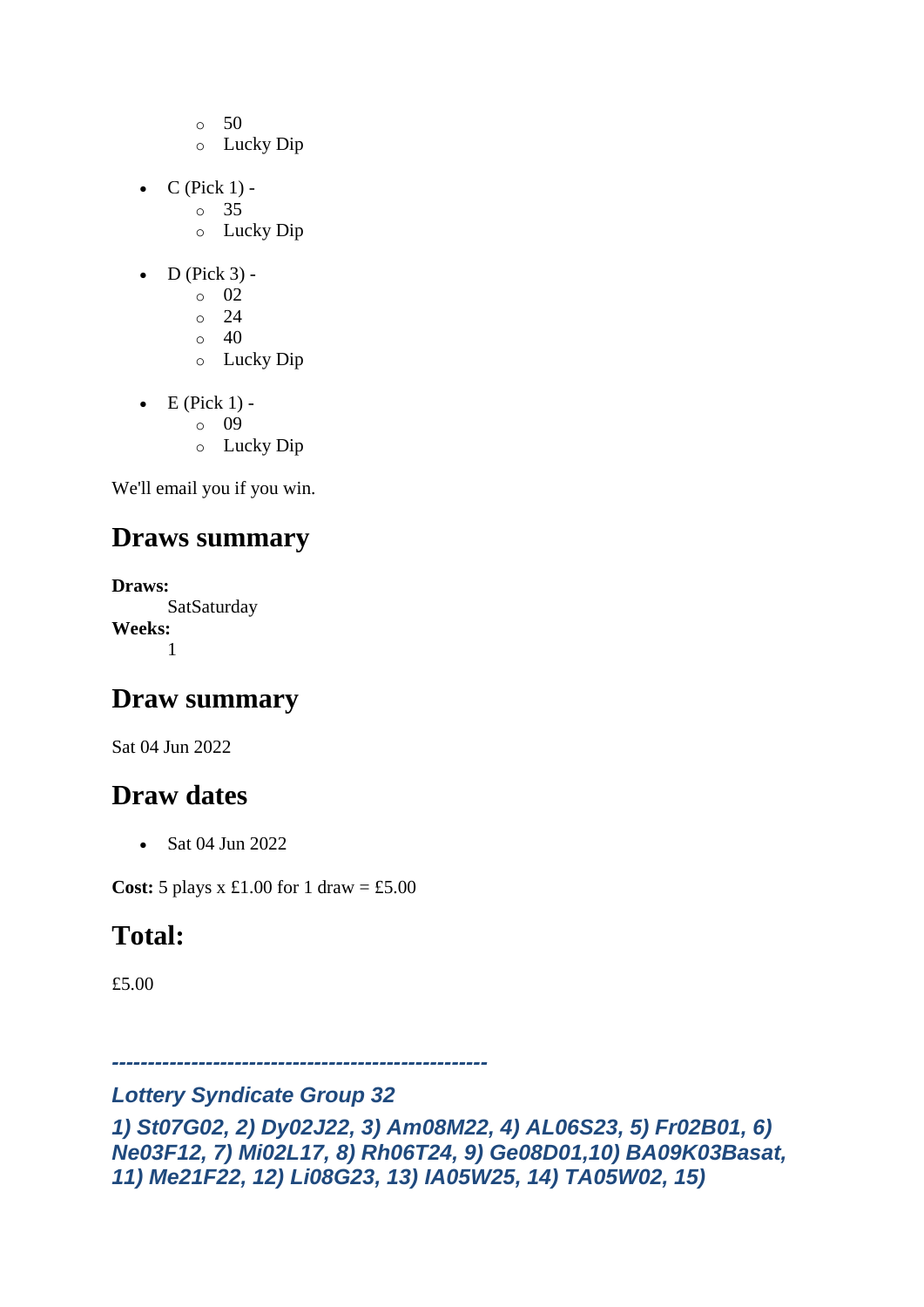#### *Ma20C23, 16) Am06M03, 17) Ka10K21, 18) Ma03N09, 19) Ku06C07, 20) To10J23, 21) Do1V1*

Ticket 2 of 3

Ticket number: 1113-036712452-278579 Purchase date and time: Sat 4 Jun 2022 at 7:48

### • **Your numbers**

- $\bullet$  A (Pick 1)
	- o 16
		- o Lucky Dip
- $\bullet$  B (Pick 5)
	- o 06
	- o 08
	- o 30
	- o 38
	- $\circ$  49
	- o Lucky Dip
- $\bullet$  C (Pick 1)
	- o 56
	- o Lucky Dip
- $\bullet$  D (Pick 3)
	- o 18
	- o 33
	- o 57
	- o Lucky Dip
- $\bullet$  E (Pick 1)
	- o 23
	- o Lucky Dip

We'll email you if you win.

### **Draws summary**

**Draws: SatSaturday Weeks:** 1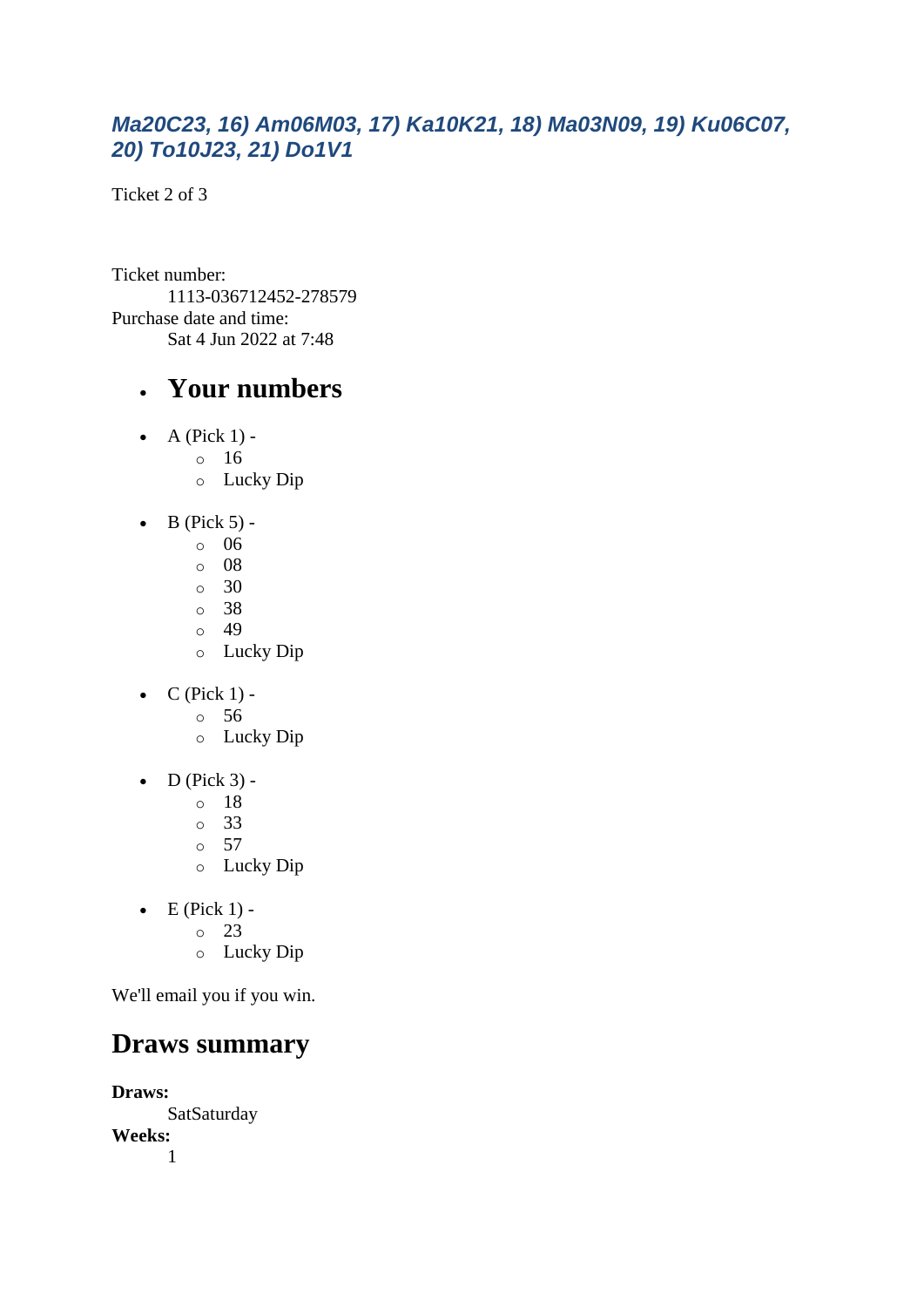### **Draw summary**

Sat 04 Jun 2022

## **Draw dates**

• Sat 04 Jun 2022

**Cost:**  $5$  plays x £1.00 for 1 draw = £5.00

## **Total:**

£5.00

*----------------------------------------------------*

#### *Lottery Syndicate Group 33*

*1) St07G02, 2) Ro07W32, 3) Co09G02, 4) Am08M22, 5) Ab01A01, 6) Mi02L17, 7) Ma02L23, 8) Fr02B01, 9) Ge08D01,10) BA09K03Basat, 11) TA05W02, 12) Li08G23, 13) Jo16V36, 14) AL06S23, 15) Ma20C23, 16) Am06M03, 17) Ka10K21, 18) ---------, 19) Ku06C07, 20) To10J23, 21) Do1V1*

Ticket 3 of 3

Ticket number: 1113-025248768-277879 Purchase date and time: Sat 4 Jun 2022 at 7:48

- A (Pick  $1$ )
	- o 15
	- o Lucky Dip
- $\bullet$  B (Pick 5)
	- o 06
	- o 15
	- $\circ$  36
	- $\circ$  41
	- $\circ$  50
	- o Lucky Dip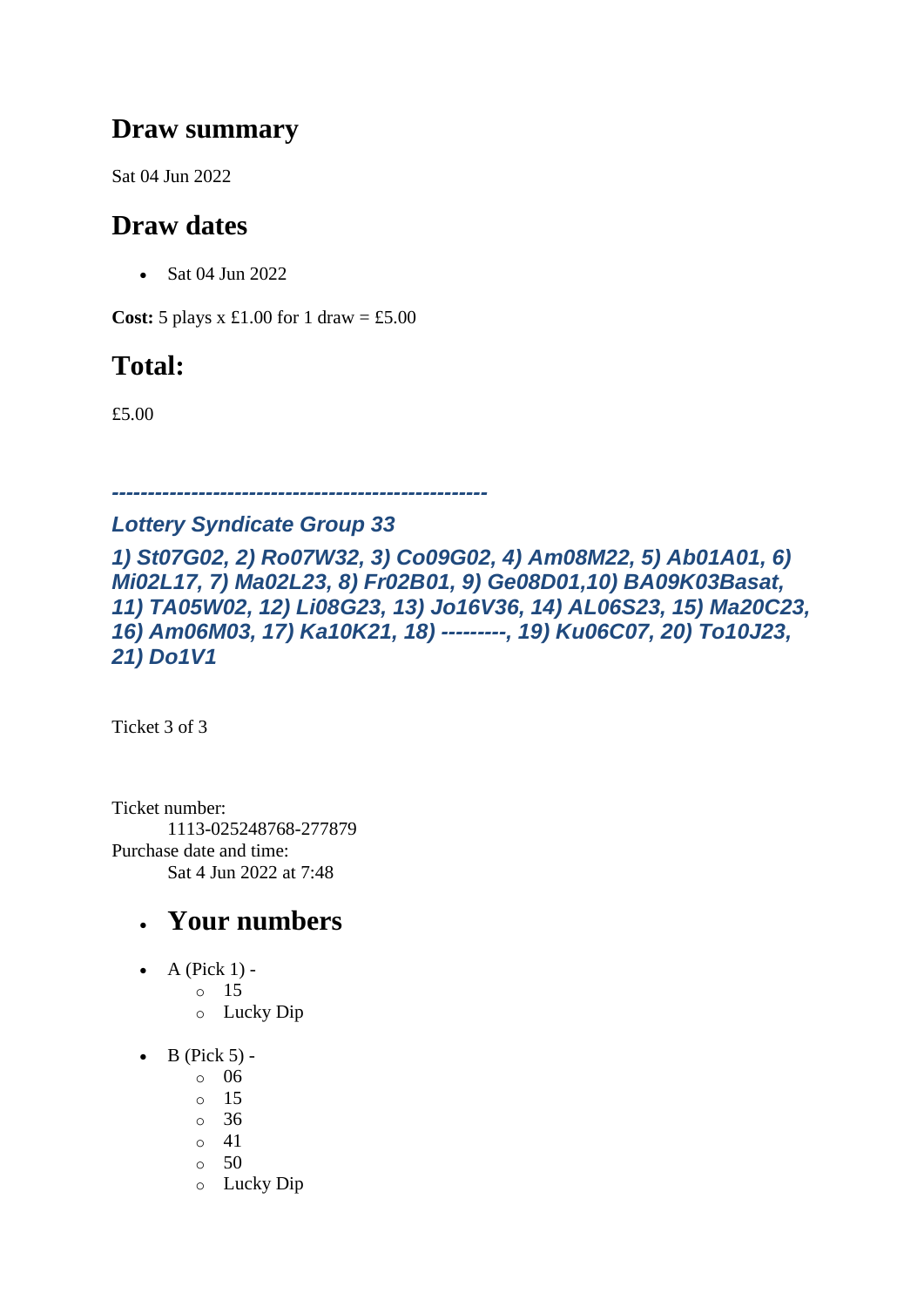- $\bullet$  C (Pick 1)
	- o 08
	- o Lucky Dip
- $\bullet$  D (Pick 3) -
	- $\circ$  03
	- o 25
	- o 38
	- o Lucky Dip
- $\bullet$  E (Pick 1)
	- o 45
	- o Lucky Dip

### **Draws summary**

**Draws: SatSaturday Weeks:** 1

### **Draw summary**

Sat 04 Jun 2022

### **Draw dates**

• Sat 04 Jun 2022

**Cost:**  $5$  plays x  $\pounds1.00$  for  $1$  draw =  $\pounds5.00$ 

### **Total:**

£5.0

Ticket 1 of 3

Ticket number: 1113-067080707-274879 Purchase date and time: Sat 4 Jun 2022 at 8:07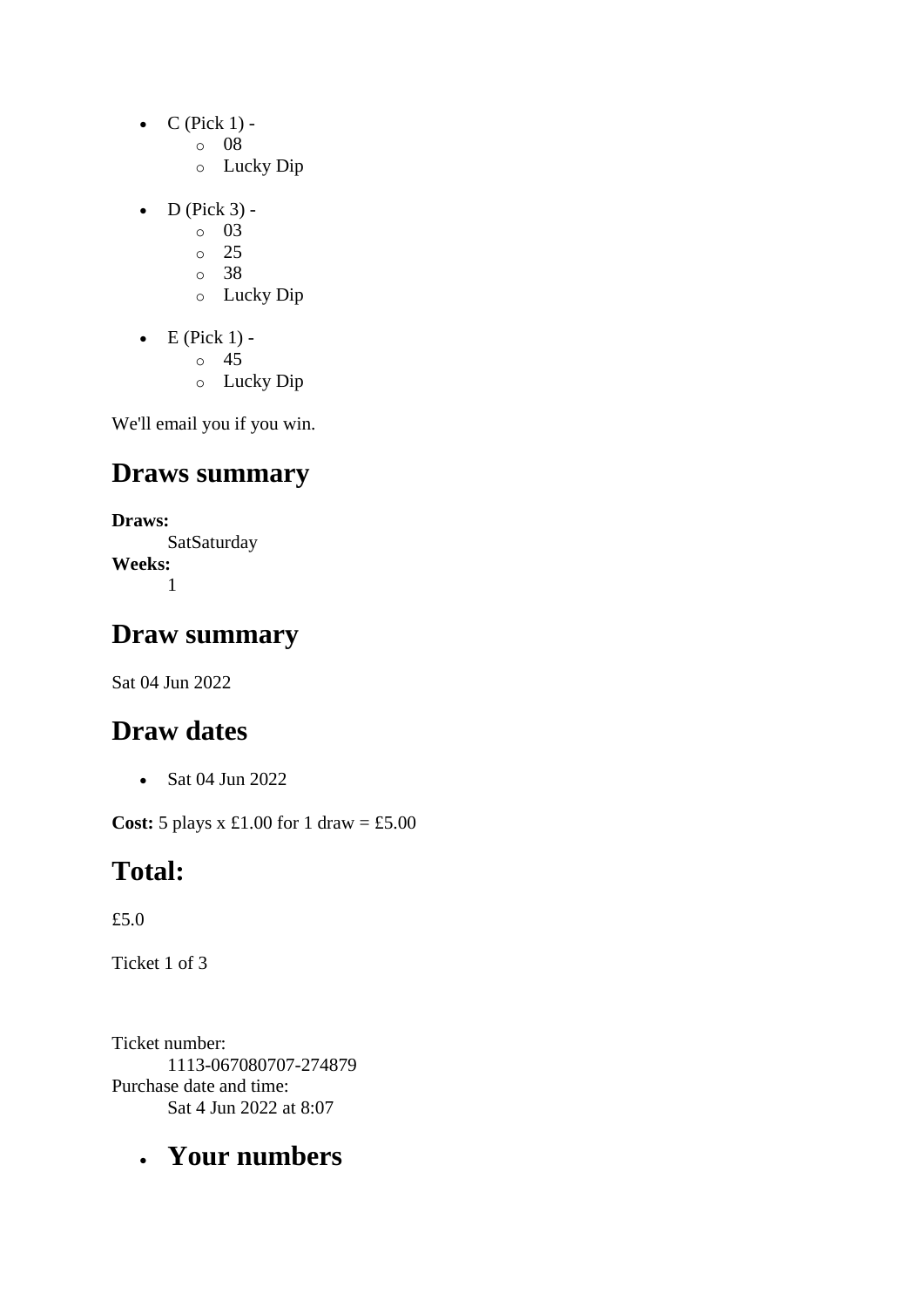- $\bullet$  A (Pick 1)
	- o 55
	- o Lucky Dip
- $\bullet$  B (Pick 5) -
	- $\circ$  10
	- o 14
	- o 21
	- $\circ$  43
	- $\circ$  50
	- o Lucky Dip
- $\bullet$  C (Pick 1)
	- o 35
	- o Lucky Dip
- $\bullet$  D (Pick 3)
	- o 08
	- $\circ$  20
	- o 46
	- o Lucky Dip
- $\bullet$  E (Pick 1)
	- o 15
		- o Lucky Dip

### **Draws summary**

**Draws: SatSaturday Weeks:** 1

### **Draw summary**

Sat 04 Jun 2022

### **Draw dates**

• Sat 04 Jun 2022

**Cost:** 5 plays x £1.00 for 1 draw = £5.00

## **Total:**

£5.00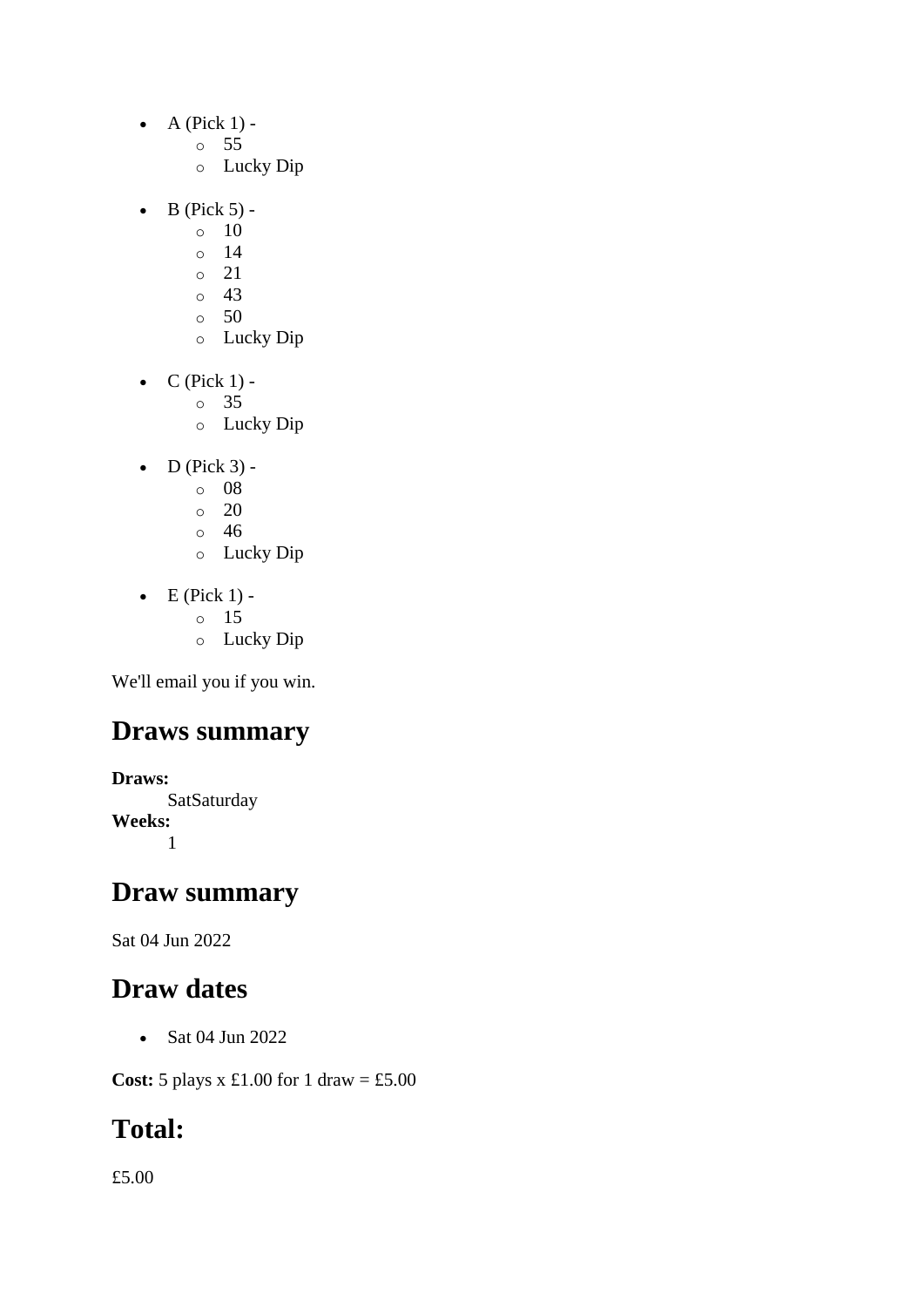Ticket 2 of 3

Ticket number: 1113-033475075-279179 Purchase date and time: Sat 4 Jun 2022 at 8:07

### • **Your numbers**

- $\bullet$  A (Pick 1)
	- o 04
	- o Lucky Dip
- $\bullet$  B (Pick 5) -
	- $\circ$  20
	- o 25
	- o 32
	- $\circ$  37
	- $\circ$  40
	- o Lucky Dip
- $\bullet$  C (Pick 1)
	- o 12
		- o Lucky Dip
- $\bullet$  D (Pick 3) -
	- $\circ$  30
	- o 51
	- o 58
	- o Lucky Dip
- $\bullet$  E (Pick 1) -
	- $\circ$  52
	- o Lucky Dip

We'll email you if you win.

### **Draws summary**

**Draws: SatSaturday Weeks:** 1

### **Draw summary**

Sat 04 Jun 2022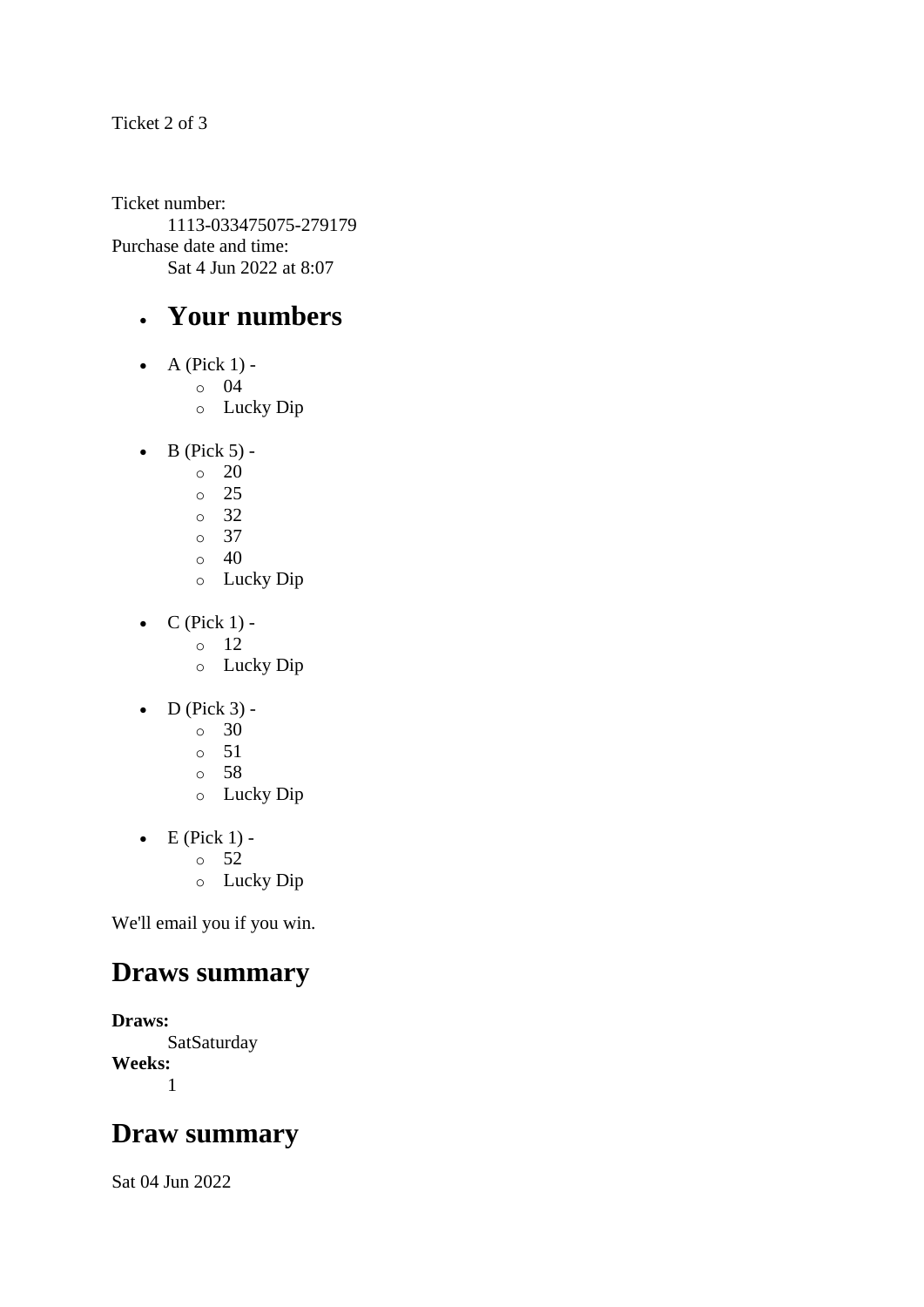### **Draw dates**

• Sat 04 Jun 2022

**Cost:**  $5$  plays x  $\pounds1.00$  for  $1$  draw =  $\pounds5.00$ 

## **Total:**

£5.00

Ticket 3 of 3

Ticket number: 1113-067015171-273779 Purchase date and time: Sat 4 Jun 2022 at 8:07

## • **Your numbers**

- $\bullet$  A (Pick 1)
	- o 24
	- o Lucky Dip
- $\bullet$  B (Pick 5)
	- o 08
	- $\circ$  20
	- $\circ$  40
	- o 46
	- o 52
	- o Lucky Dip
- $\bullet$  C (Pick 1)
	- o 21
	- o Lucky Dip
- $\bullet$  D (Pick 3) -
	- $\circ$  06
	- o 32
	- o 50
	- o Lucky Dip
- $\bullet$  E (Pick 1)
	- o 59
	- o Lucky Dip

We'll email you if you win.